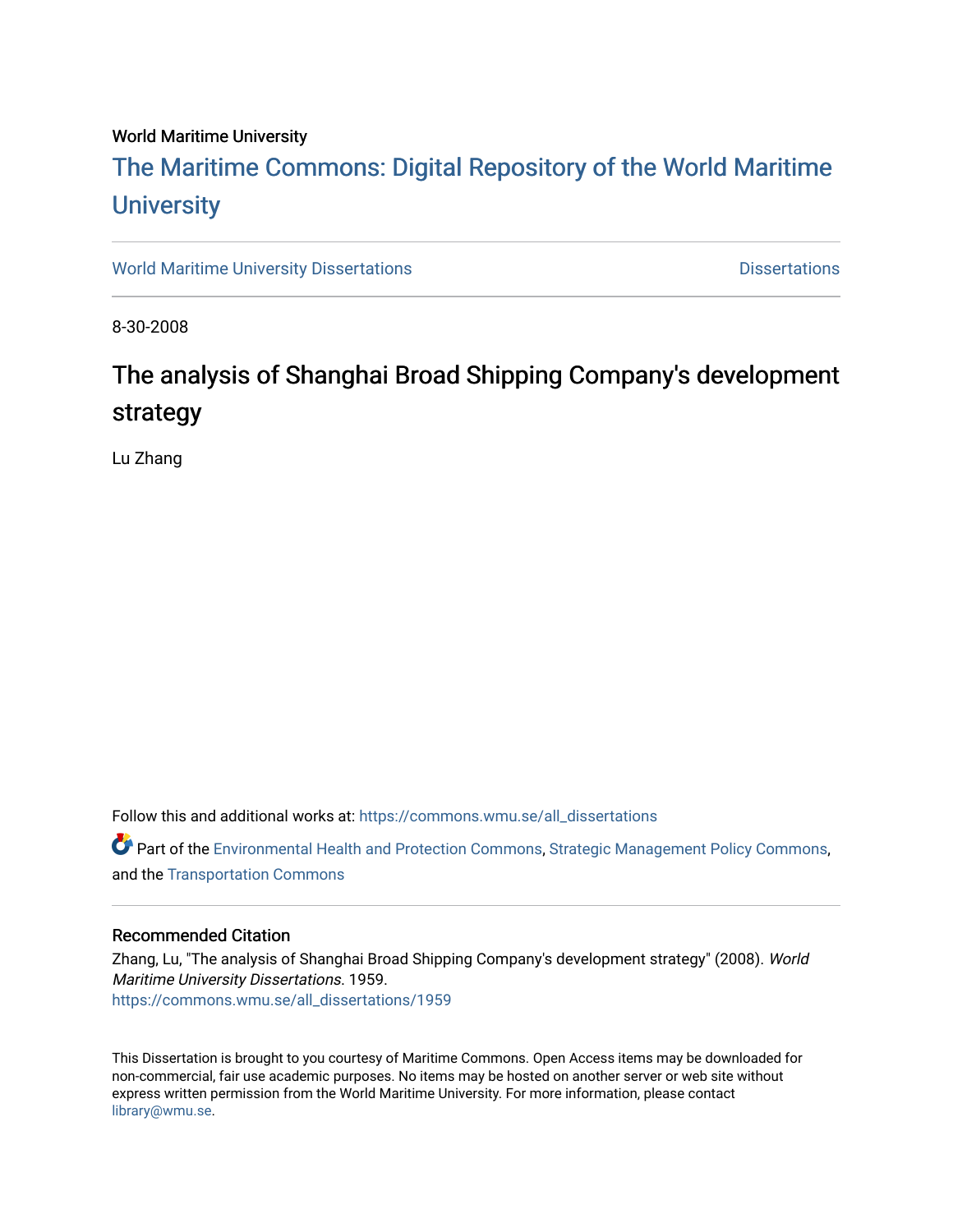### WORLD MARITIME UNIVERSITY

Shanghai, China

# The analysis of Shanghai Broad shipping company's development strategy

# By

### ZHANG LU

### China

A research paper submitted to the World Maritime University in partial Fulfillment of the requirements for the award of the degree of

### MASTER OF SCIENCE

2008

Copyright Zhang Lu,2008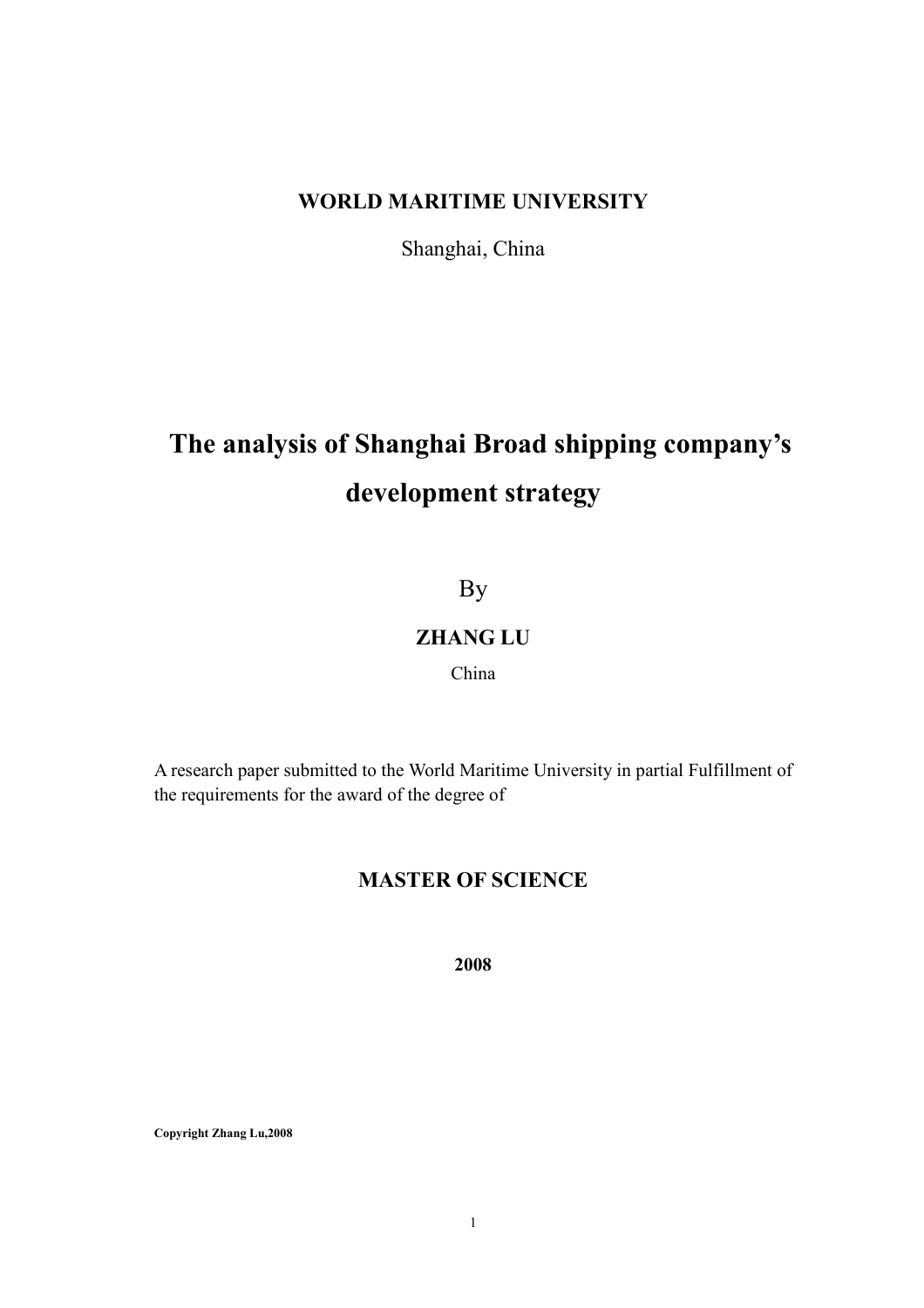#### FORMAT OF THE DECLARATION

I certify that all the material in this research paper that is not my own work has been identified, and that no material is included for which a degree has previously been conferred on me.

The contents of this research paper reflect my own personal views, and are not necessarily endorsed by the University.

 $\frac{1}{2}$  ,  $\frac{1}{2}$  ,  $\frac{1}{2}$  ,  $\frac{1}{2}$  ,  $\frac{1}{2}$  ,  $\frac{1}{2}$ 

 $\frac{1}{2}$  ,  $\frac{1}{2}$  ,  $\frac{1}{2}$  ,  $\frac{1}{2}$  ,  $\frac{1}{2}$  ,  $\frac{1}{2}$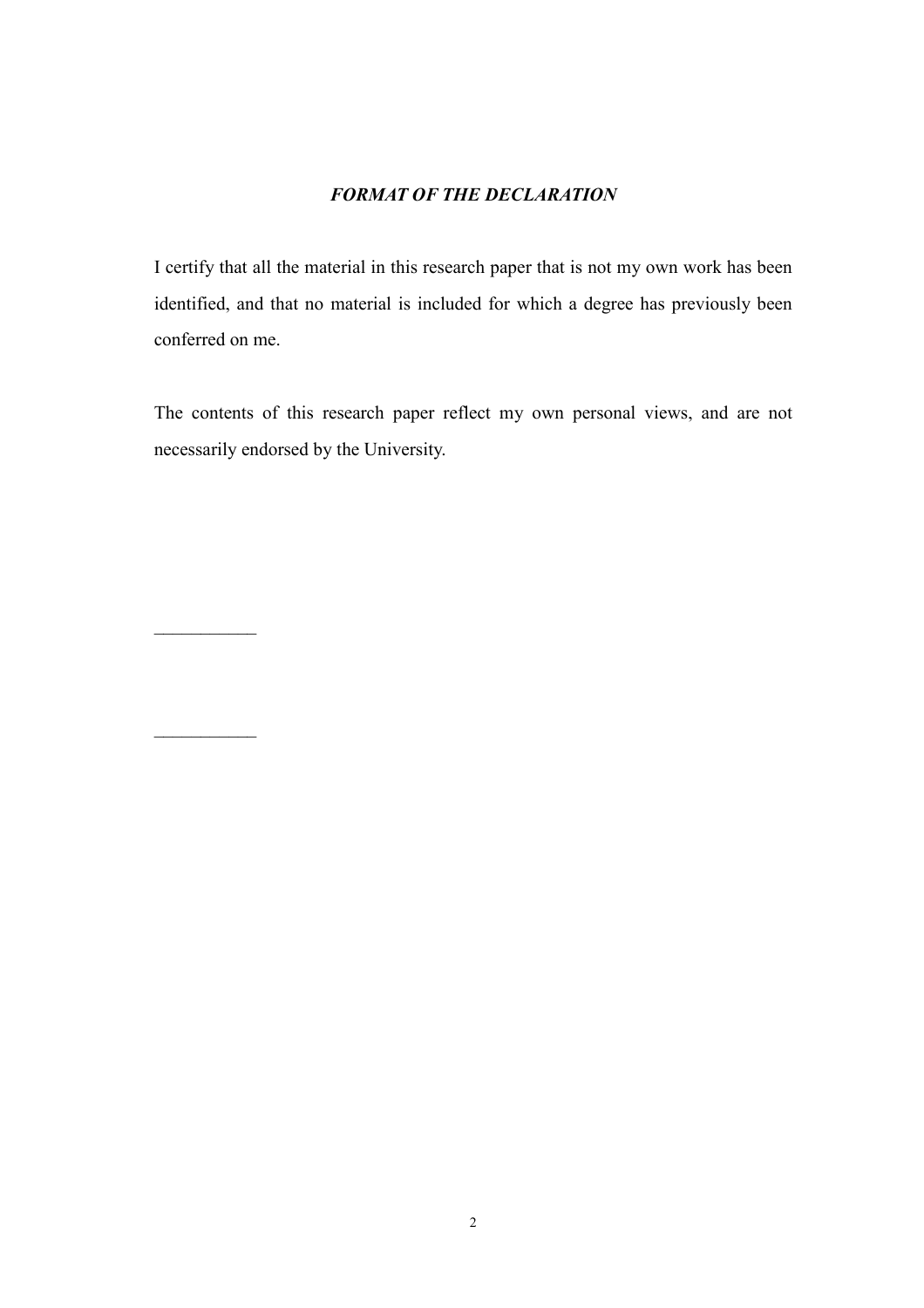#### Abstract

### Title of dissertation: The analysis of Shanghai Broad shipping company's development strategy Degree: Master of Science in international transport and logistics

After entering into the WTO, the competition becomes more and more fierce. As a small and medium-size shipping enterprise, Broad Shipping Company's development is encountering more and more threat.

The paper use the strategic management theory and mode, closely related with the Shanghai Broad Shipping Company's conditions, broadly explain and comment to the development strategic of Broad Shipping Company.

The paper mainly analyzes the internal environment and external environment of the Broad Shipping Company and indicates the opportunities and threats the company faced with, and competitive advantage and disadvantage of the company. And the paper also based on strategic management theory to provide a focus costs and differentiation strategy to the company. That is, the Broad Shipping should mainly operate on dry bulk transportation in the Southeast Asia region, then strengthen the company's scale, and operate on economic of scale in future.

The paper also gives suggestions of risk prevention and financing in shipbuilding, and deal with these problems for a small and medium-size shipping enterprise at the expanding time.

KEY WORDS: Strategy Management, Broad Shipping, Environmental Analysis.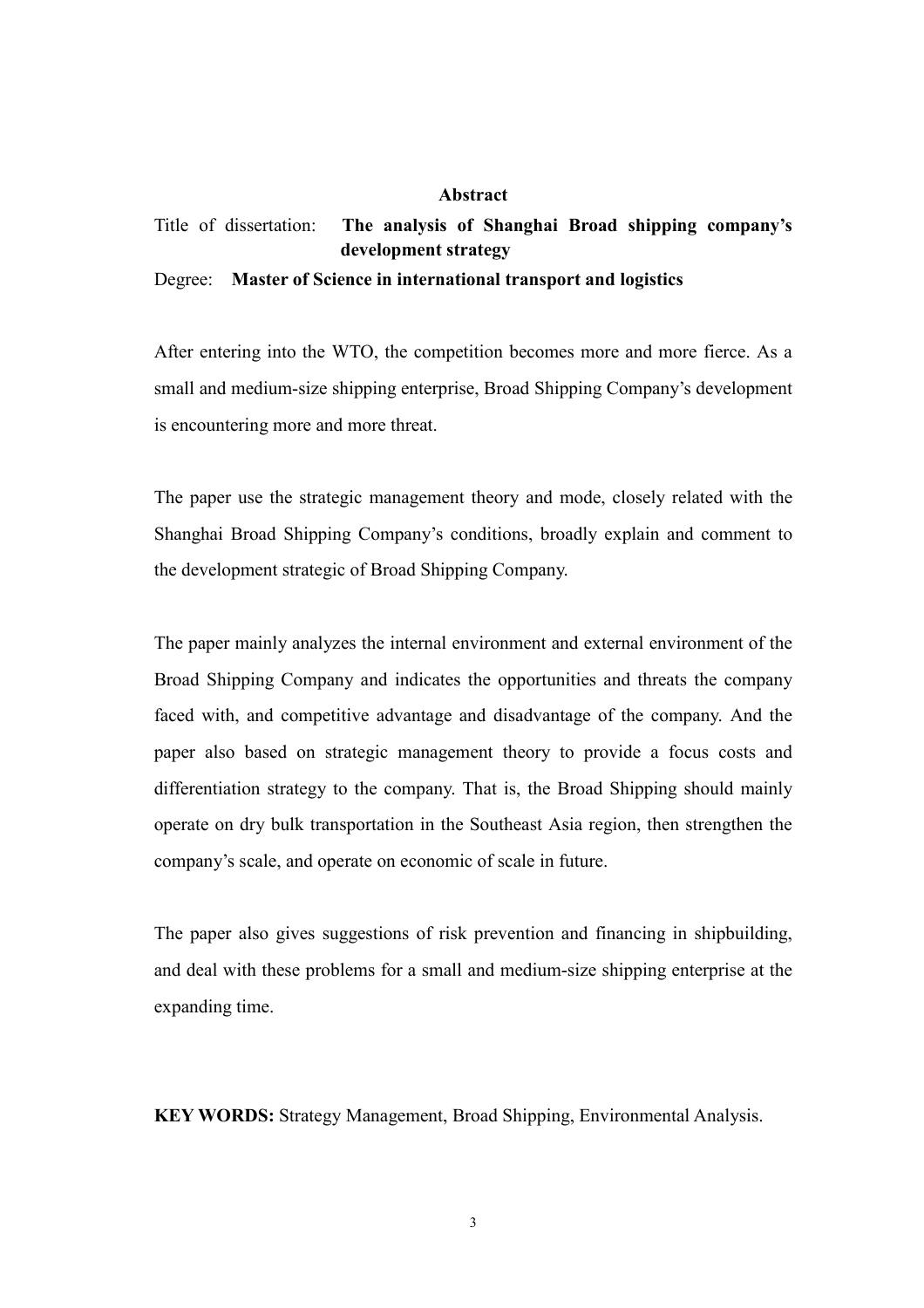#### TABLE OF CONTENTS

| <b>Declaration</b>                                                    | $\boldsymbol{2}$        |
|-----------------------------------------------------------------------|-------------------------|
| <b>Abstract</b>                                                       | 3                       |
| <b>Table of contents</b>                                              | $\overline{\mathbf{4}}$ |
| <b>List of tables</b>                                                 | 7                       |
| <b>List of figures</b>                                                | 8                       |
| 1. Introduction                                                       | 9                       |
| 1.1 Background of the dissertation                                    | 9                       |
| 1.2 Objectives of the dissertation                                    | 10                      |
| 1.3 Research methodology and structure                                | 11                      |
| 2. Literature Review                                                  | 13                      |
| 2.1 Strategic Management Theory                                       | 13                      |
| 2.2 Analysis process of the strategic management                      | 15                      |
| 2.3 Types of strategic management                                     | 16                      |
| 2.4 Analysis approaches of the strategic management                   | 17                      |
| 2.5 Summary                                                           | 18                      |
| 3. Analysis of Broad Shipping international macroeconomic environment | 18                      |
| 3.1 The development of international shipping environment             | 18                      |

shipping industry 24 3.4 The impact of high-speed development of information technology and shipbuilding technology on the shipping industry 26 3.5 The impact of social and cultural factors 28 3.6 Opportunities and Challenges 29

3.2 The impact of national policy on the shipping industry 21

3.3 The driving force of the rapid development of the domestic economy on the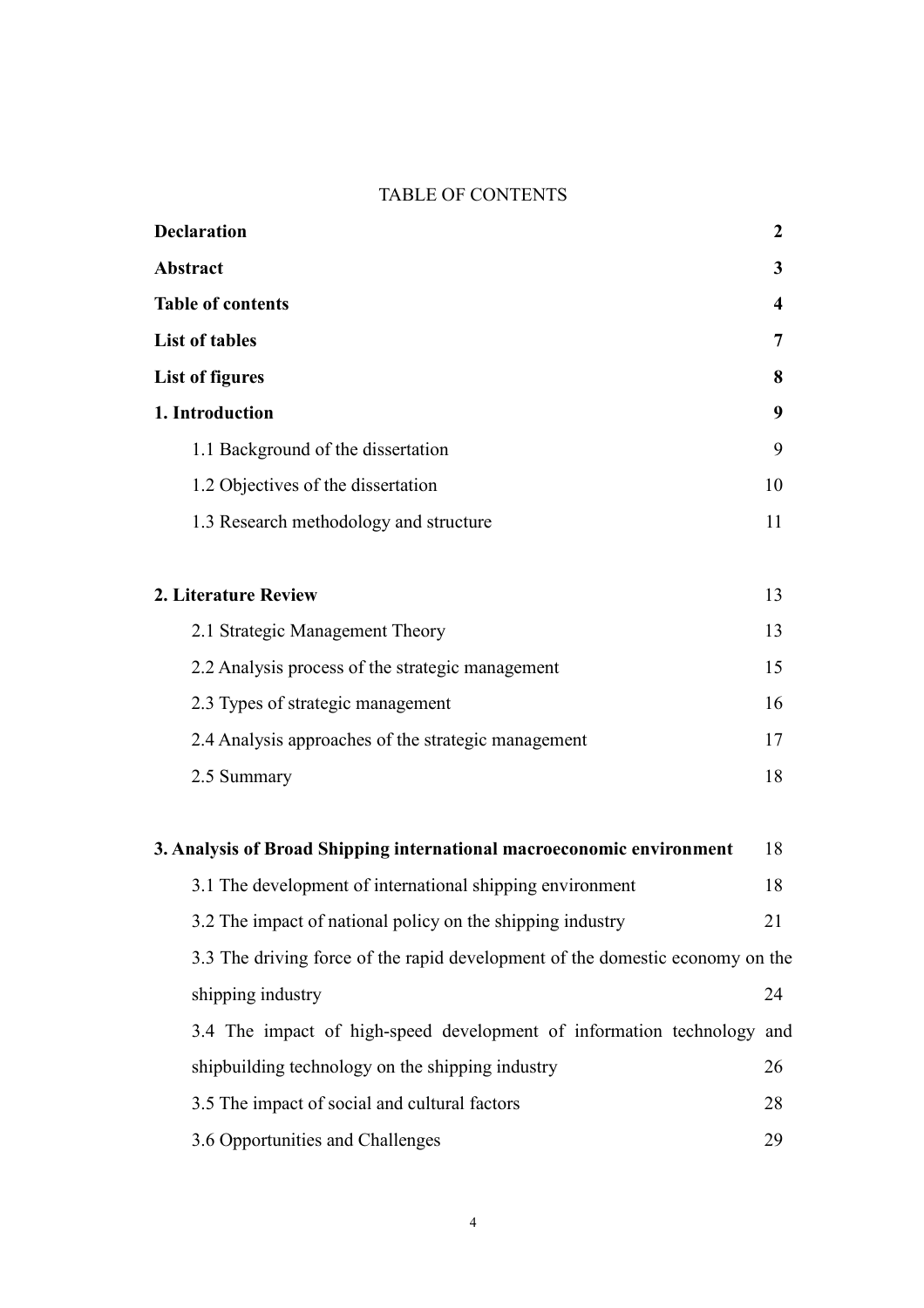| 4. Broad company industry environmental Analysis                                  | 31 |
|-----------------------------------------------------------------------------------|----|
| 4.1 Broad Shipping competitors analysis                                           | 31 |
| 4.1.1 The bottlenecks of new small companies joining to the shipping in           |    |
| recent years                                                                      | 31 |
| 4.1.2 Analysis of competitors                                                     | 34 |
| 4.2 The attraction of international dry bulk market for Broad Shipping            | 35 |
| 4.2.1 The characteristics analysis of the world dry bulk shipping market 35       |    |
| 4.2.2 Forecast of international dry bulk cargo market                             | 37 |
| 4.2.3 Recent situation of Chinese dry bulk cargo transport                        | 41 |
| 4.2.4 The future of Broad shipping in the dry bulk cargo transport market 42      |    |
| 4.3 The status and demand of Southeast Asian transport capacity for the past five |    |
| years - the market scale of Broad shipping                                        | 43 |
| 4.4 The choice of Broad Shipping target market                                    | 45 |
|                                                                                   |    |
| 5. Broad company Internal environmental analysis                                  | 46 |
| 5.1 Enterprise management structure                                               | 46 |
| 5.2 Analysis of the core competitiveness of the enterprise                        | 47 |
| 5.3 Broad company's competitive strengths and weaknesses                          | 50 |
|                                                                                   |    |
| 6. Broad company's overall strategy                                               | 51 |
| 6.1 Broad company's strategic positioning                                         | 51 |
| 6.2 Broad company's mission                                                       | 52 |
| 6.3 Broad company's strategic objectives                                          | 53 |
| 6.4 The choice of Broad company's development strategy                            | 54 |
| 6.5 The objective of Broad company's development strategic system                 | 55 |
| 6.6 The steps and methods of implementation of Broad Company's strategy           | 56 |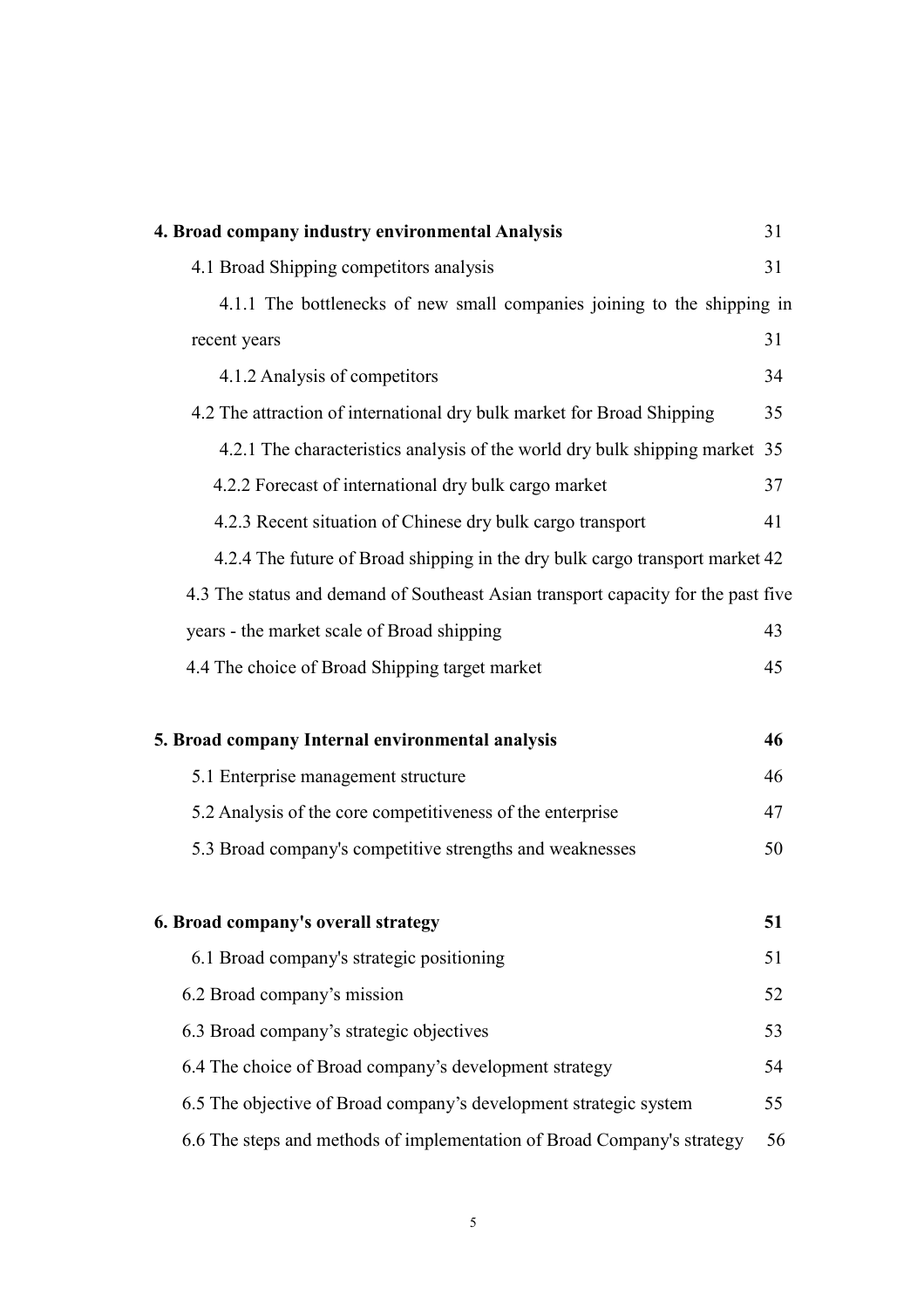6.7 The risk analysis and circumvent of Broad company in expansion process56

**Conclusion** 60

References 62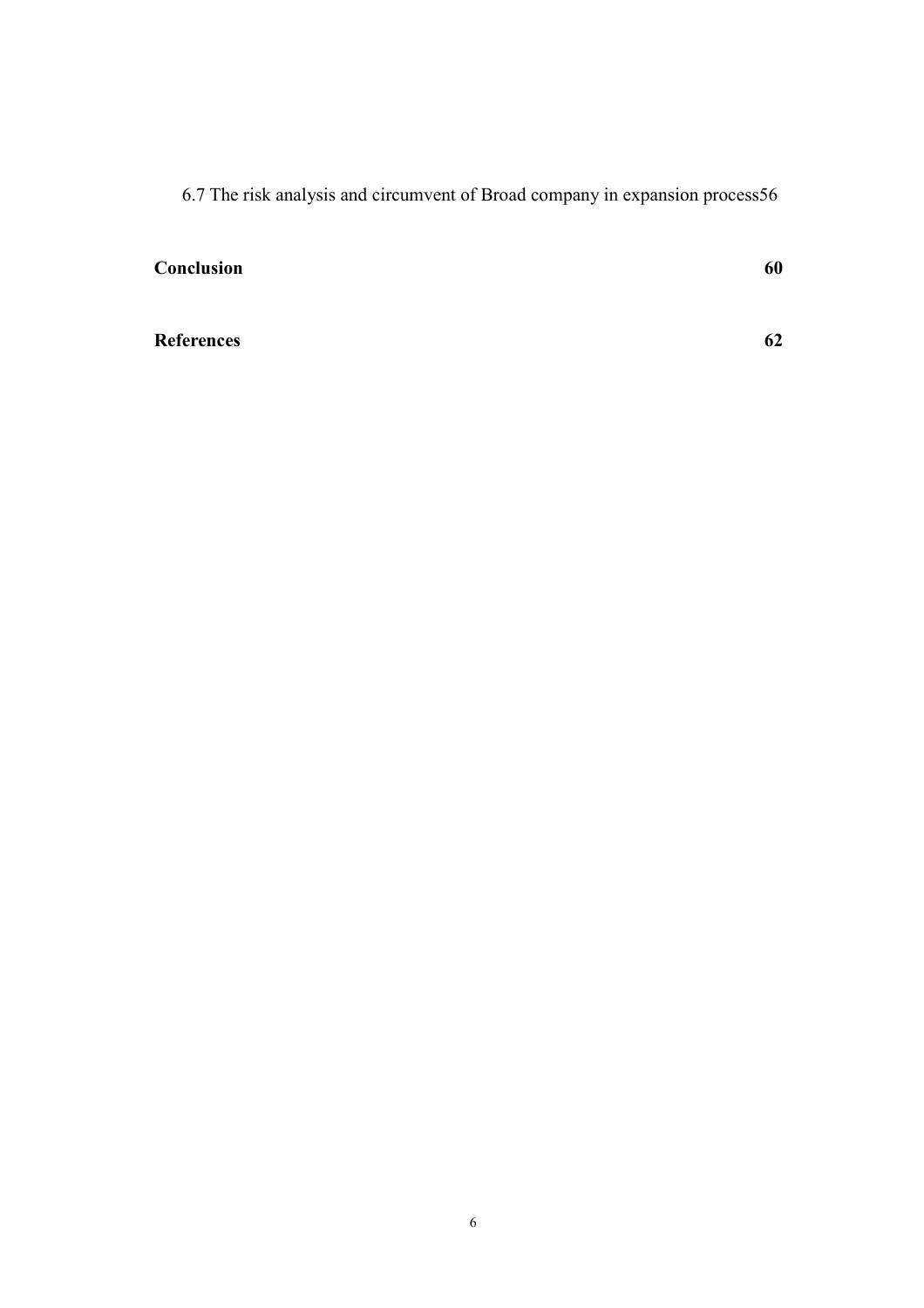### LIST OF TABLES

Table 4-2.2 The Statistics and Forecastsof World Seaborne Dry Bulk Cargo Trade Volume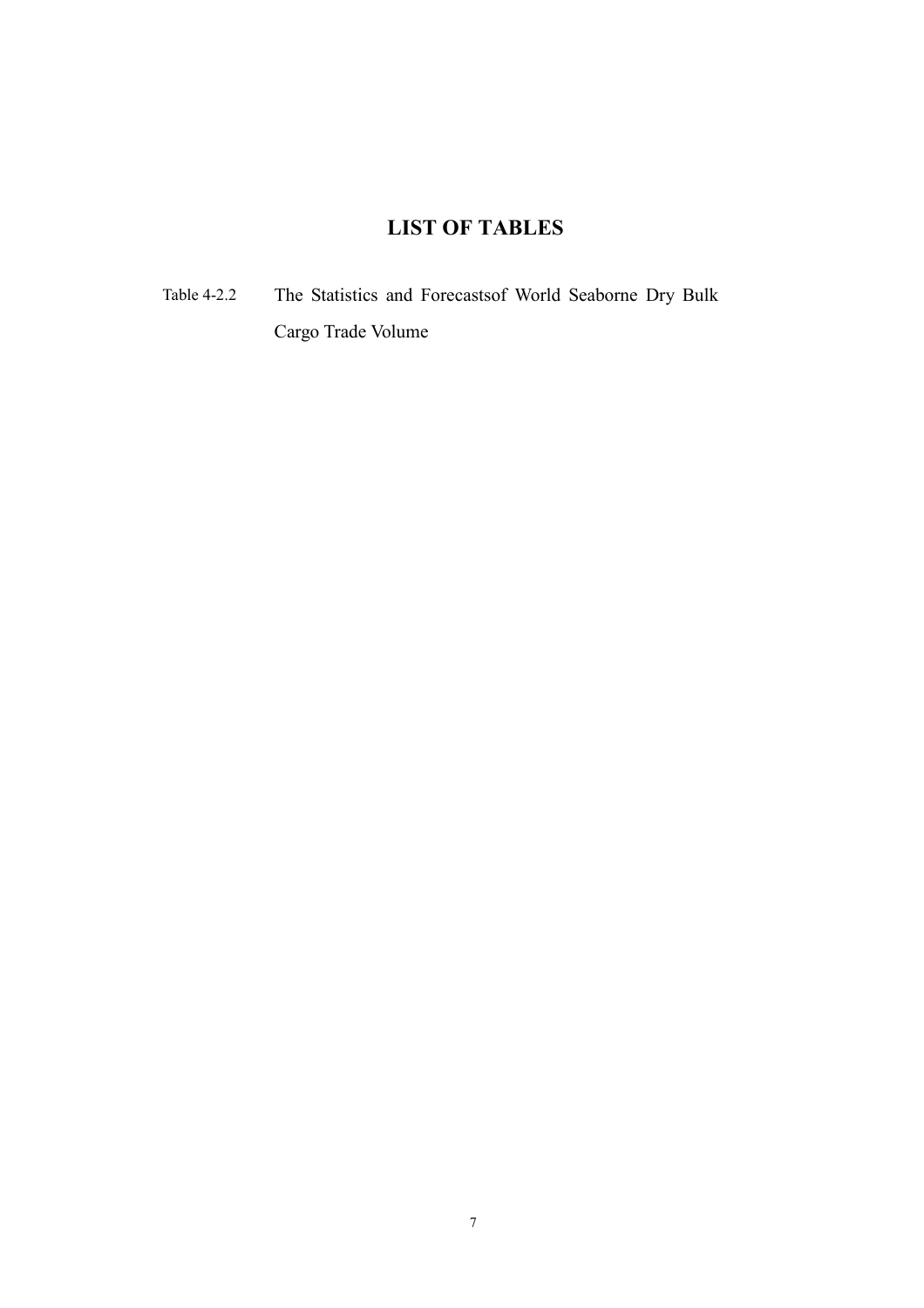### LIST OF FIGURES

| Figure 2-1 | The Five Competitive Forces. |                                   |  |  |  |  |
|------------|------------------------------|-----------------------------------|--|--|--|--|
| Figure 5-1 |                              | The management structure of Broad |  |  |  |  |
|            | <b>Shipping</b>              |                                   |  |  |  |  |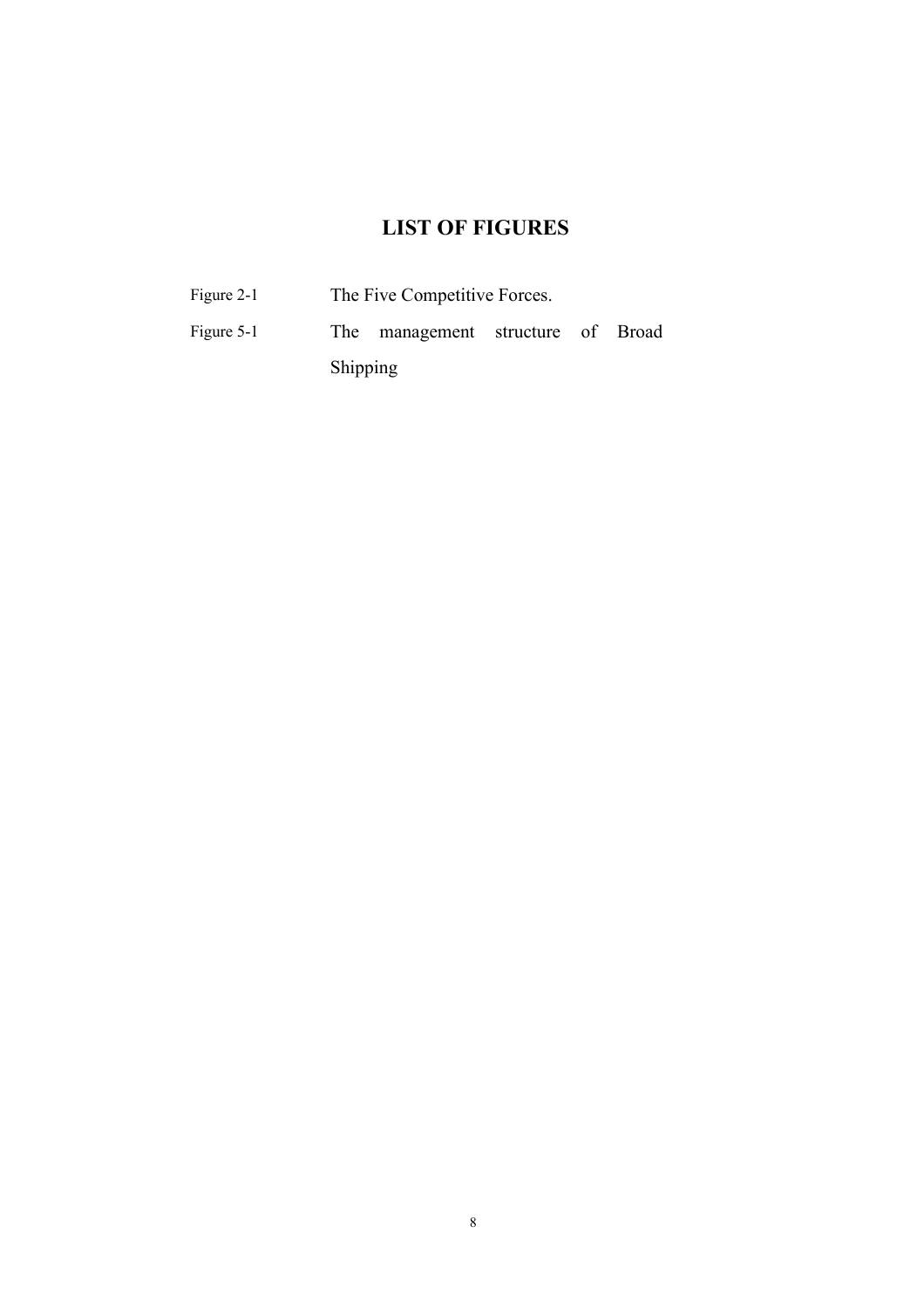#### 1. Introduction

#### 1.1 Background of the dissertation

The development of economic globalization correspondingly changed the world industry structure. The core of the world trade has already started moving to Asia-pacific region, and the developing countries accelerate the processes of industry, the demand of raw material goes up continuously. The value-added weight of finished goods become higher and higher. Asia has become the biggest region of raw material and finished goods export. With China gradually becoming a big world manufacturing and processing plant, transport industry develops rapidly in almost entirely costal region in China. And shipping industry becomes one of the representatives of international transport providers. With the effects of WTO and Chinese policy of opening to outside world, Chinese shipping industry has entered into a critical, golden explosion stage. And new Chinese shipping companies spring up like mushrooms in recent 10 years.

Shanghai Broad Shipping Limited (Broad Shipping/Broad company) was established in Shanghai, China in 2003.Its registered capital is RMB20 million. It is a limited liability company, which is professional engaged in international shipping with its own independent ship management. When the company had just been set up, they used their own transport capacity to operate the dry bulk charter transport business of South-East Asian region. The company has two dry bulk carriers, respectively 7,500 dwt and 3,600 dwt, and is now making another one for 3,900 dwt dry bulk carrier. And within five years in the future, the company also plans to develop three dry bulk carriers which are two 3,900 dwt and a 7,500 dwt. In order to ensure the good ship operators, the company has outstanding management team, which includes the Shipping Department, Maintenance Department, Crew Department and Finance Department. And the managers, which are in charge of these departments with more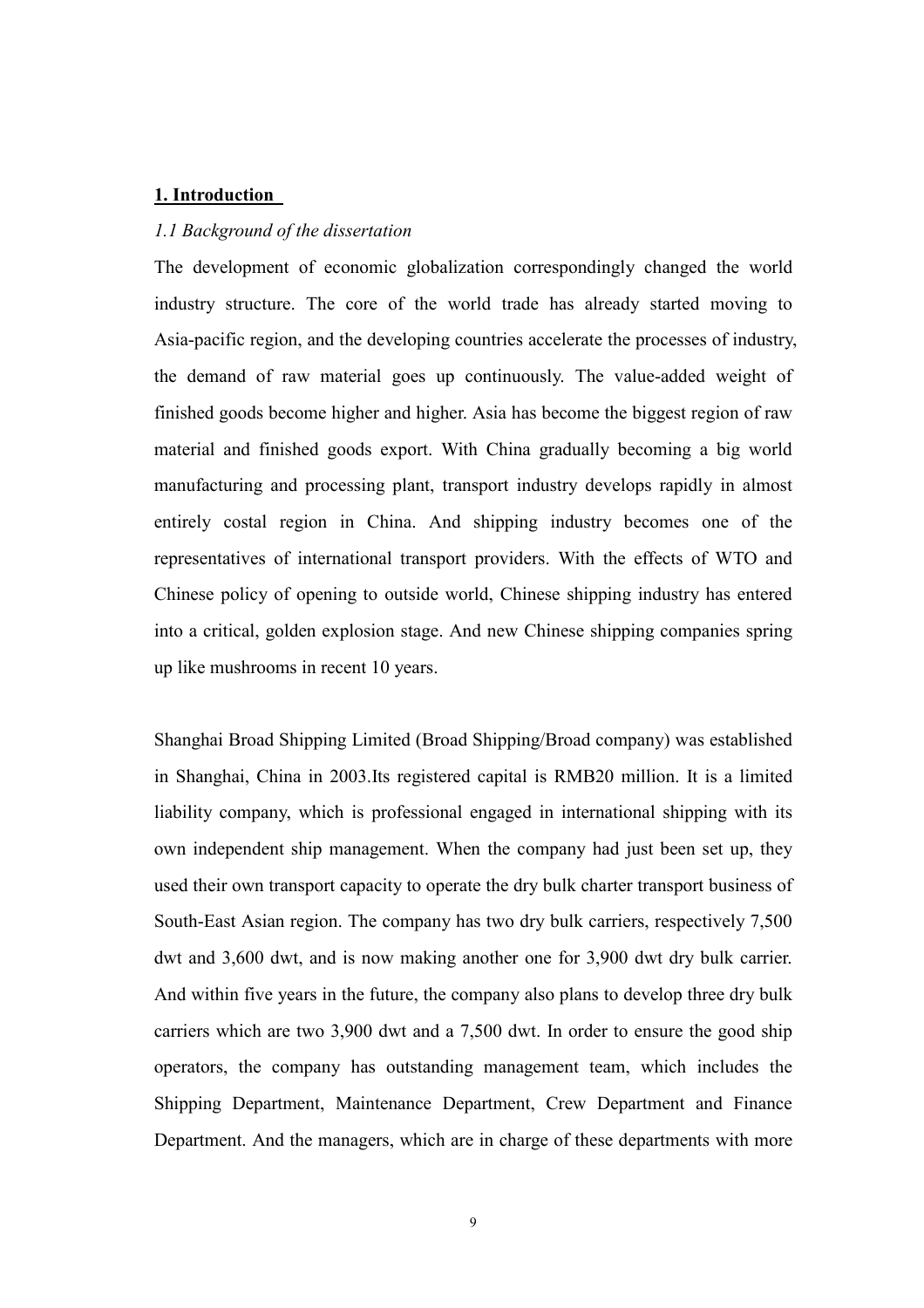than 10 years experience, are professional management backbones in the company.

In 2005, Broad shipping invested over RMB 20 million to construct the first offshore vessel of the company in Hubei, which hoisted five-star red flag, named "BO DUN 1". It has longer voyage capacity and more amount of loading than the same type of vessels. And it is formally putted into operation in early 2007. At present, the company's operating scale has been expanded from Southeast Asia region only to the region including Southeast Asia and Northeast Asia dry bulk cargo network, covering more than 10 countries and 40 ports in the region.

With the expansion of the capacity and the scope of business, the company's delivering dry bulk cargo kinds increase to more than 10, including steel, other pieces of equipment, as well as groceries asphalt, cassava tablets, fertilizers, ores, and so on.

These events marked the Shanghai Broad Shipping Limited has entered another new higher stage of development.

Today, the company maintained good development trend, and the company also faced the pressing problem what will be the track of development. The author is starting from this issue, in the background in this enterprise, checking the internal information to complete the study

#### 1.2 Objectives of the dissertation

Strategy is an integrated and coordinated set of commitments and actions designed to exploit core competencies and gain a competitive advantage.(H.I.H,2004)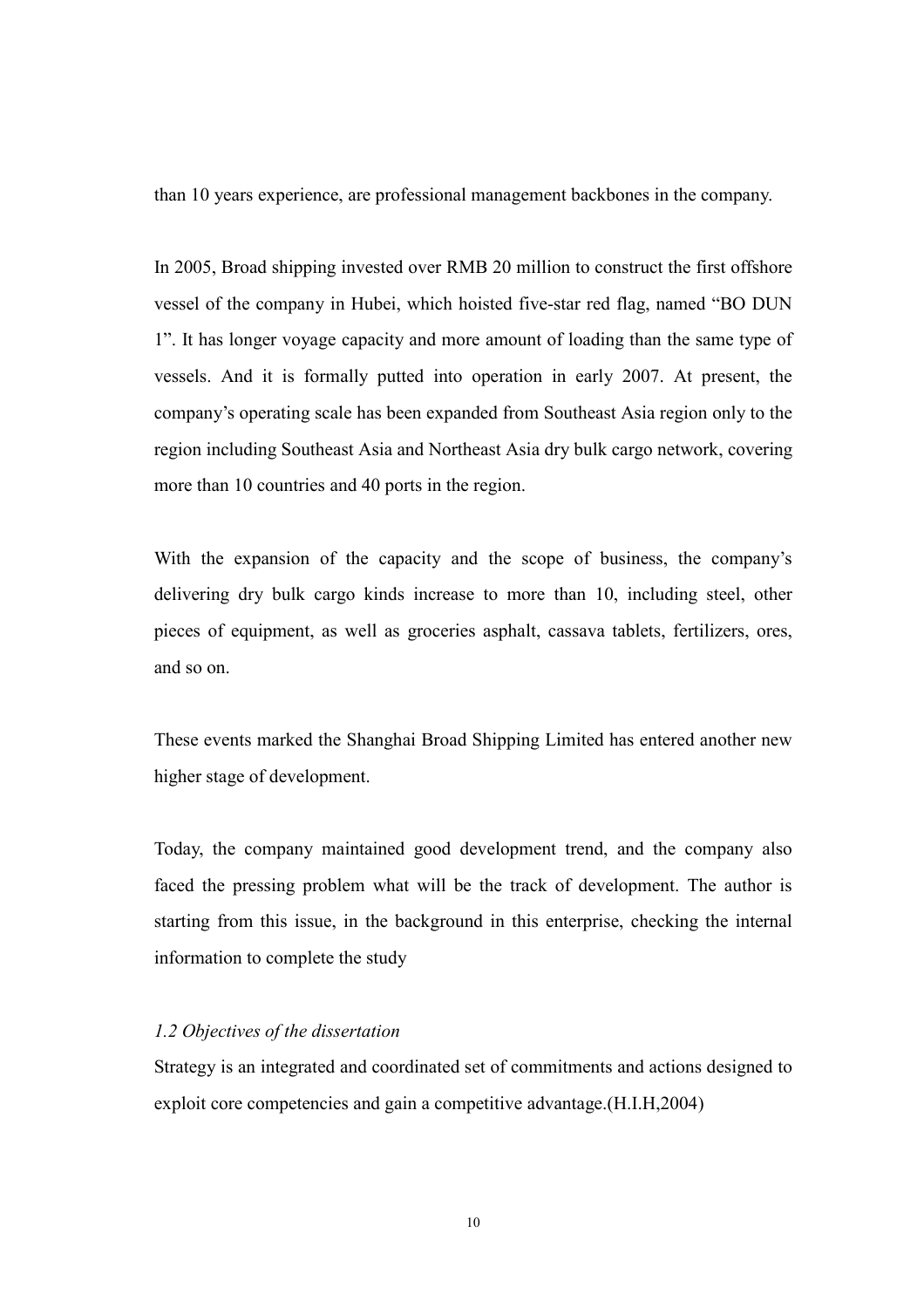In this paper the objectives to choose development strategy as the direction of research are,

 1. Strategic management is to help the company formulate a better strategy in the strategic choice process through using more systematic, logical and theoretical methods.

 2. The company's management and staff can be fully understood enterprises, and assume their responsibilities.

 3. To establish an internal staff communication system, to integrate the personal conduct into the company's force so as to create enterprise culture.

 4. The enterprises that use of the strategic management have more competitive advantages than those who do not carry out the strategic management.

 5. With Broad shipping as the background, to provide a strategy to the development of Chinese shipping companies, and to make China's shipping enterprises to be more competitiveness in the market.

#### 1.3 Research methodology and structure

This paper based on the theories of strategic management, through the analysis of status and trends of domestic and international shipping market, the analysis of the international dry bulk market's current situation and development trend, and the analysis of the status and demand forecasts of the Southeast Asian transport capacity, analyzes the internal strengths and weaknesses, the opportunities and threats of external environment of the Broad Shipping in detail. According to this, Broad shipping company identifies its business focus competitive strategy that mainly operating dry bulk cargo transport in Southeast Asia, and operating freight forwarding, shipping agents as the supporting business. This paper will analyze the steps to the implementation of the strategy, and their facing risks and preventive measures in the process of expansion.

11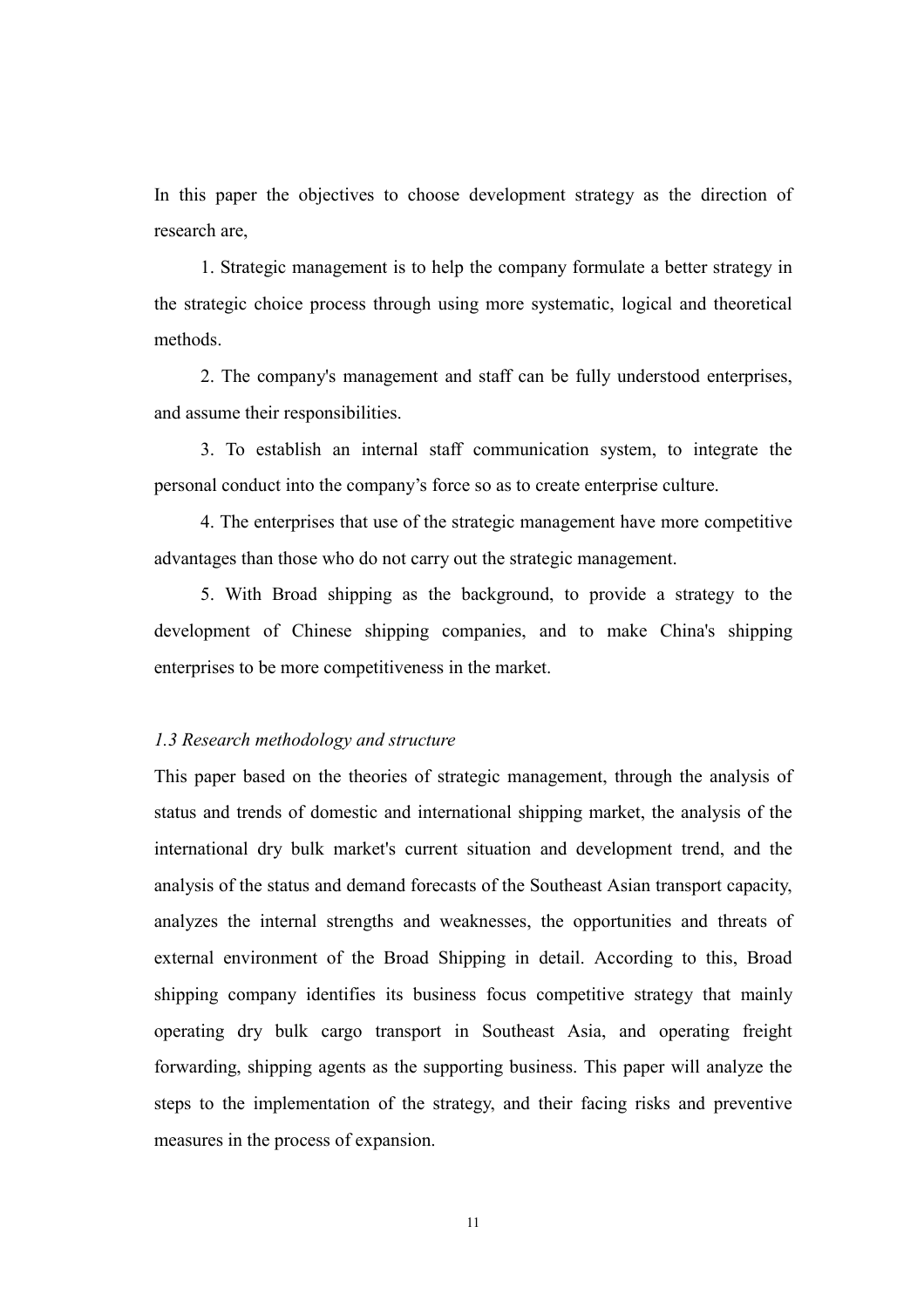This paper will use the method of linking theory with practice, PEST analysis, SWOT analysis, the Porter's five forces model and so on. And this dissertation includes six Chapters. In the beginning, the paper will introduce the background and objectives of the research, and literature review. In the main body of the dissertation, the paper will divide the environmental analysis contents into two parts: the first is external environment analysis, which introduces the development of international shipping environment, the impact of national policy on the shipping industry, the driving force of the rapid development of the domestic economy on the shipping industry, the impact of high-speed development of information technology and shipbuilding technology on the shipping industry, and the impact of social and cultural factors. The second is internal environment analysis, which includes Broad Shipping competitors' analysis, the attraction of international dry bulk market for Broad Shipping, and the status and demand of Southeast Asian transport capacity for the past five years. After this chapter, the paper will decide Broad Shipping target market. And then, according to environmental analysis, the paper will analyze the situation of the Broad Shipping Company, which introduces its finance, management structure, and core competitiveness of the enterprise. Then the paper will point out the company's competitive strengths and weaknesses. At the last step, the paper will sum up the company's overall strategy, which includes strategic positioning, company's mission, strategic objectives, and the choice of development strategy the objective of the development strategic system. Then the paper will mention that the steps and methods of implementation of the strategy and the risk analysis and circumvent of Broad company in expansion process.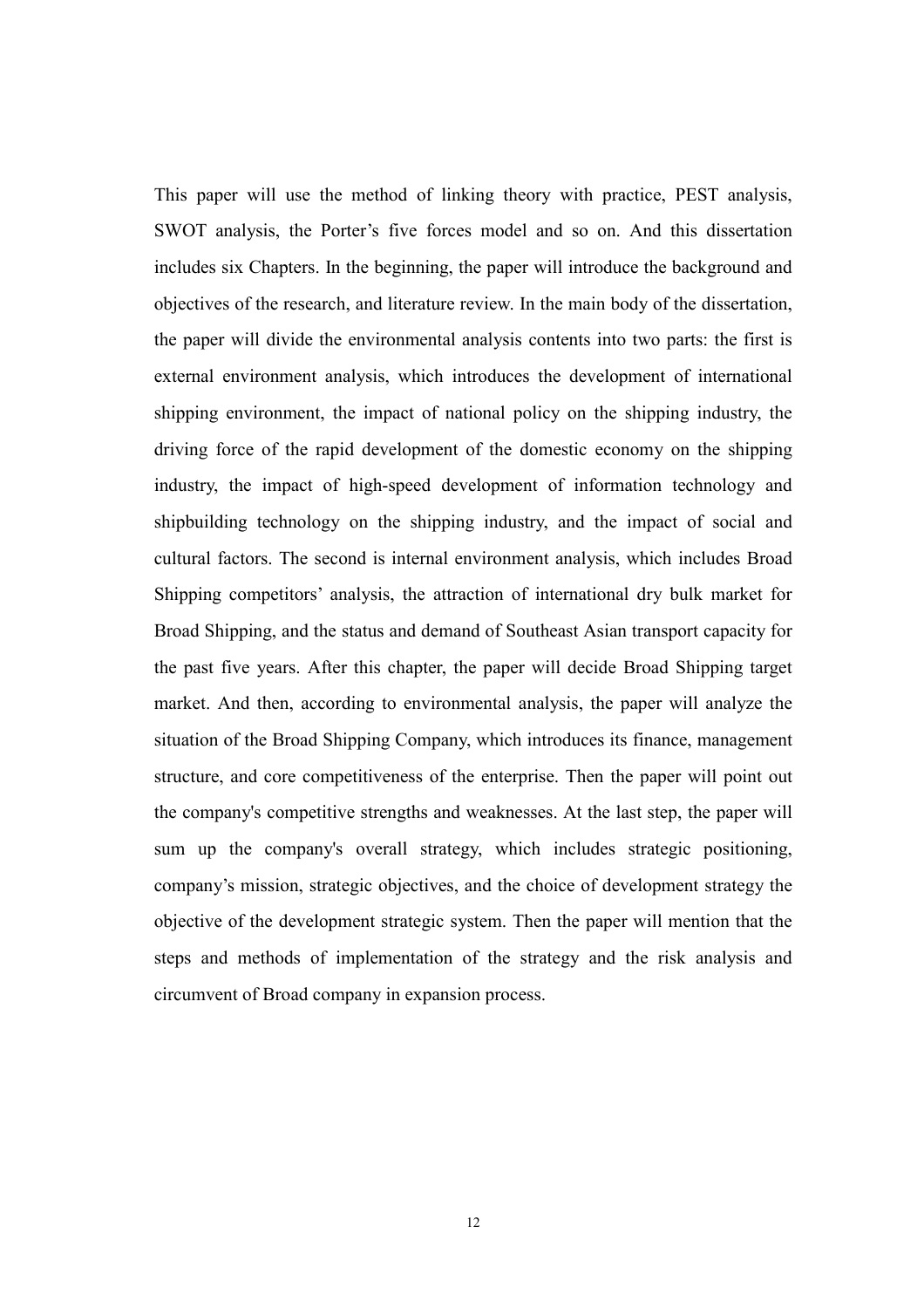#### 2. Literature Review

#### 2.1 Strategic Management Theory

Strategy, as we just mentioned, is an integrated and coordinated set of commitments and actions designed to exploit core competencies and gain a competitive advantage.(H.I.H,2004)

Strategic management is defined as the development of corporate strategy, and the management of an organization according to that strategy. It involves the application of corporate strategy to all aspects of the organization, and especially to decision making. As a discipline, strategic management developed in the 1970s, but it has evolved in response to changes in organization structure and corporate culture. With greater empowerment, strategy has become the concern not just of directors but also of employees at all levels of the organization. (BENT business dictionary, 2006)

In the United States, strategic management theory can be divided into three schools:

(1) Competitive Strategy School

The basic viewpoint of Competitive Strategy School is : Strategic management focuses on achieving and maintaining a strong competitive advantage. Therefore, enterprises generally use three basic types of competitive strategy: Cost Leadership Strategy, Differentiation Strategy, and Focus Strategies. Principal representative of the school is the United States Harvard Business School Professor Michael E. Porter, the main representative works are "Competitive Strategy" and "Competitive advantage". His view is that the Rivalry among competing firms is the main force of competition, and it and the threat of potential entrants, the threat of substitute products, as well as the bargaining power of suppliers and buyers together constitute the five competitive forces. It is these forces and status and its comprehensive strength, influence and determine the company's competitive position. (Zhang

13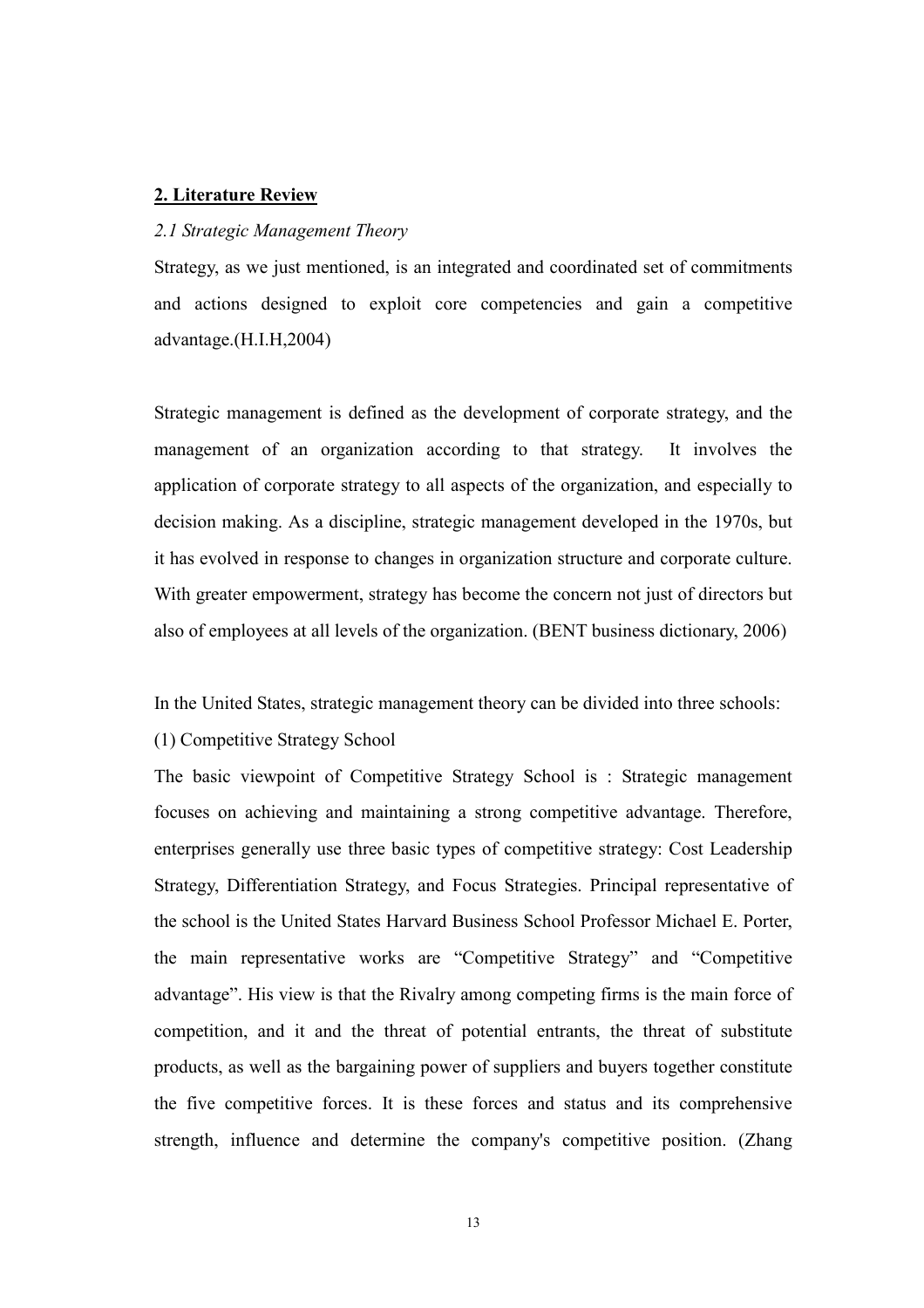#### Xiuyu,2002)



#### (2) Resource Allocation Strategy School

The basic viewpoint of the Resource Allocation Strategy School is: the core of business strategy is the allocation of resources. Through planning, the study of the future allocation of resources and its interaction with the external environment, the company can guide and resolve all of important issues in operation and development process. The school's principal representative is an American Professor and management expert----Igor Ansoff. Representative works include Corporate Strategy (1965), Strategy and Structure (Cambridge, Mass., MIT Press, 1962). He said: business strategy is the basic model of interaction of the layout of existing and planned resources and the external environment. He stressed: the three factors "Structure - Strategy - Environment" should be harmonized and adapted to each other.

#### (3) Goal Strategy School

The basic viewpoint of the Goal Strategy School is: the theme of business strategy is to identify and implement the long-term goals and objectives of the enterprise. The main representative of the school is Andrews, his representative works include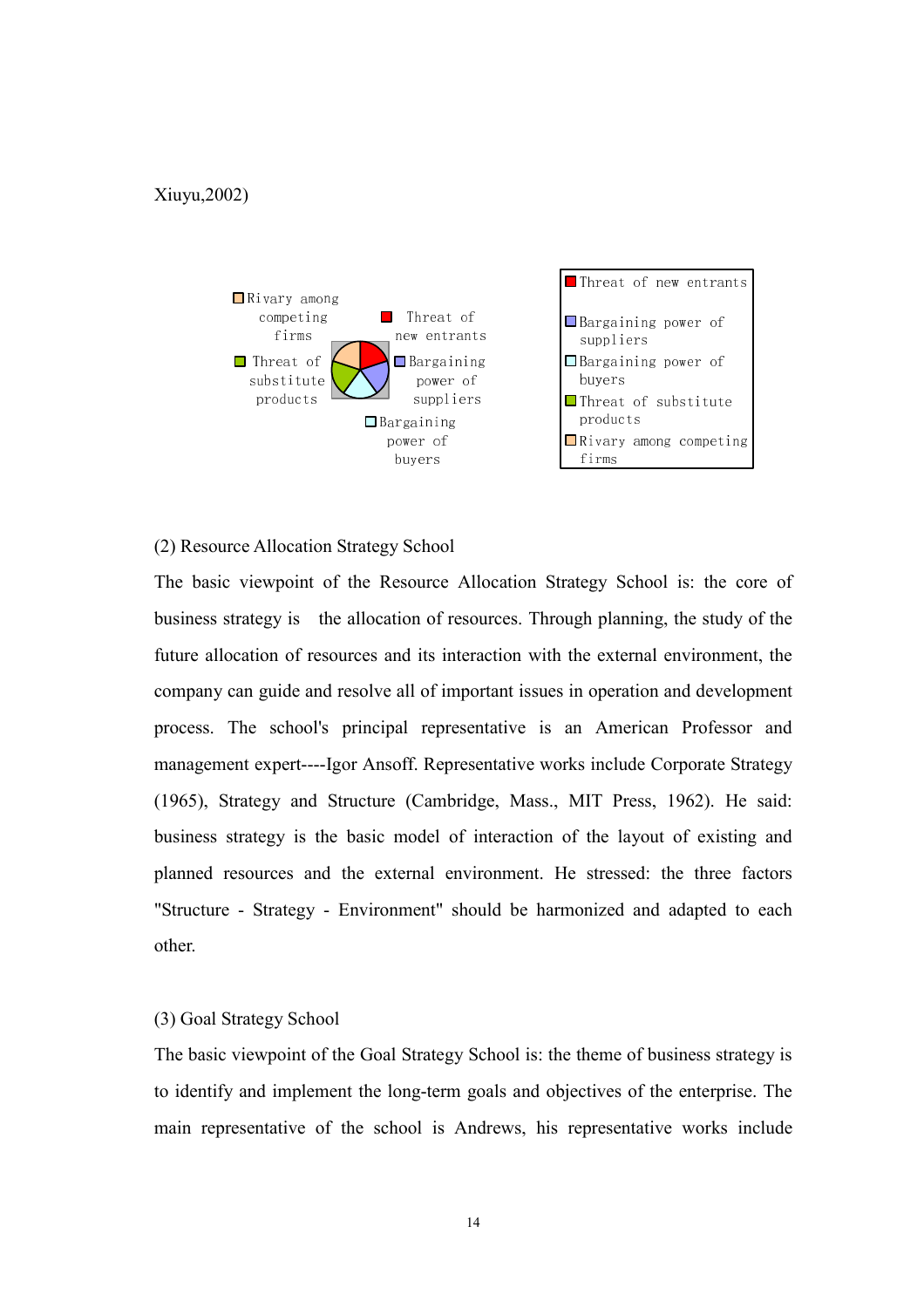"Business Strategy". He thinks that strategy is the model consisted of the target, the will, the aim as well as the plan which is formulated to achieve these objectives. The school representative also has the American Afred.D.Chandler.Jr, and his representative works include "strategy and structure" He thinks that the research problem of business strategy is to determine long-term corporate goals and objectives, and to achieve the objectives through business activities and allocation of resources. In general, the school explains the objectives of business strategy, which not only include the identification of both long-term business goals and objectives, but also include the process of implementation of the goals and objectives. (Zhang Xiuyu,2002)

#### 2.2 Analysis process of the strategic management

Strategic management process means the full set of commitments, decisions and actions required for a firm to achieve strategic competitiveness and earn above-average returns.(H.I.H,2004)

Strategic management includes the following four basic modules: Environmental Analysis, Strategy Formulation, Strategy Implementation, Evaluation and Control.

(1) Environmental Analysis Stage: the major works in the company include that on the basis of the analysis of external and internal environment, to determine the company's mission, operating objectives, management goals, and to evaluate the strengths and weaknesses of the company.

(2) Strategy Choosing Stage: the main works include that,

 1) According to the external and internal environment and companies mission to develop several alternative development strategies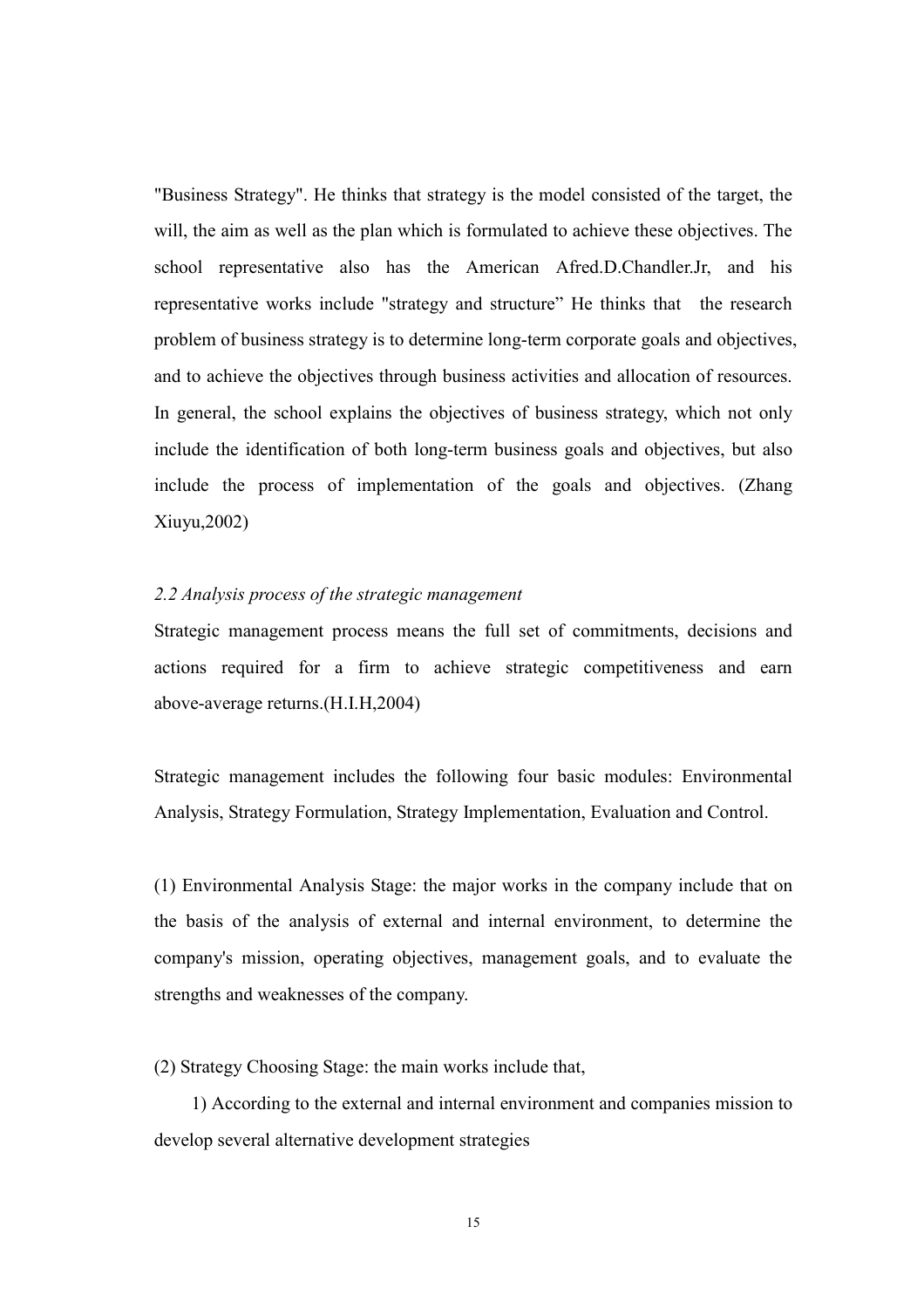- 2) To analyze and evaluate the above strategies
- 3) To elect a final executable strategy
- 4) To formulate the implementation plans and policies for this strategy

(3) Strategy Implementation Stage: the main works include that,

- 1) To allocate the resources between the sectors in the corporate;
- 2) To design the organizational structure in accord with strategy;
- 3) To ensure the consistent between corporate culture and strategy
- 4) To play a strategic leadership role
- 5) To deal with the contradictions and conflicts
- (4) Strategy Control Stage: the main works include that,
	- 1) To develop efficiency standards
	- 2) To measure actual effectiveness
	- 3) To evaluate the actual benefits
	- 4) To formulate corrective measures and contingency plans

To sum up, the principles and objectives of the strategic management are different at different stages. Strategic management can make the right choice only when it is an integrated whole.

#### 2.3 Types of strategic management

The strategic direction of the company is divided into three types:

- (1) Expansion strategy: Expansion of the company's activities
- (2) Stable strategy: Do not change the company's existing activities
- (3) Contracting strategy: Compression of the company's activities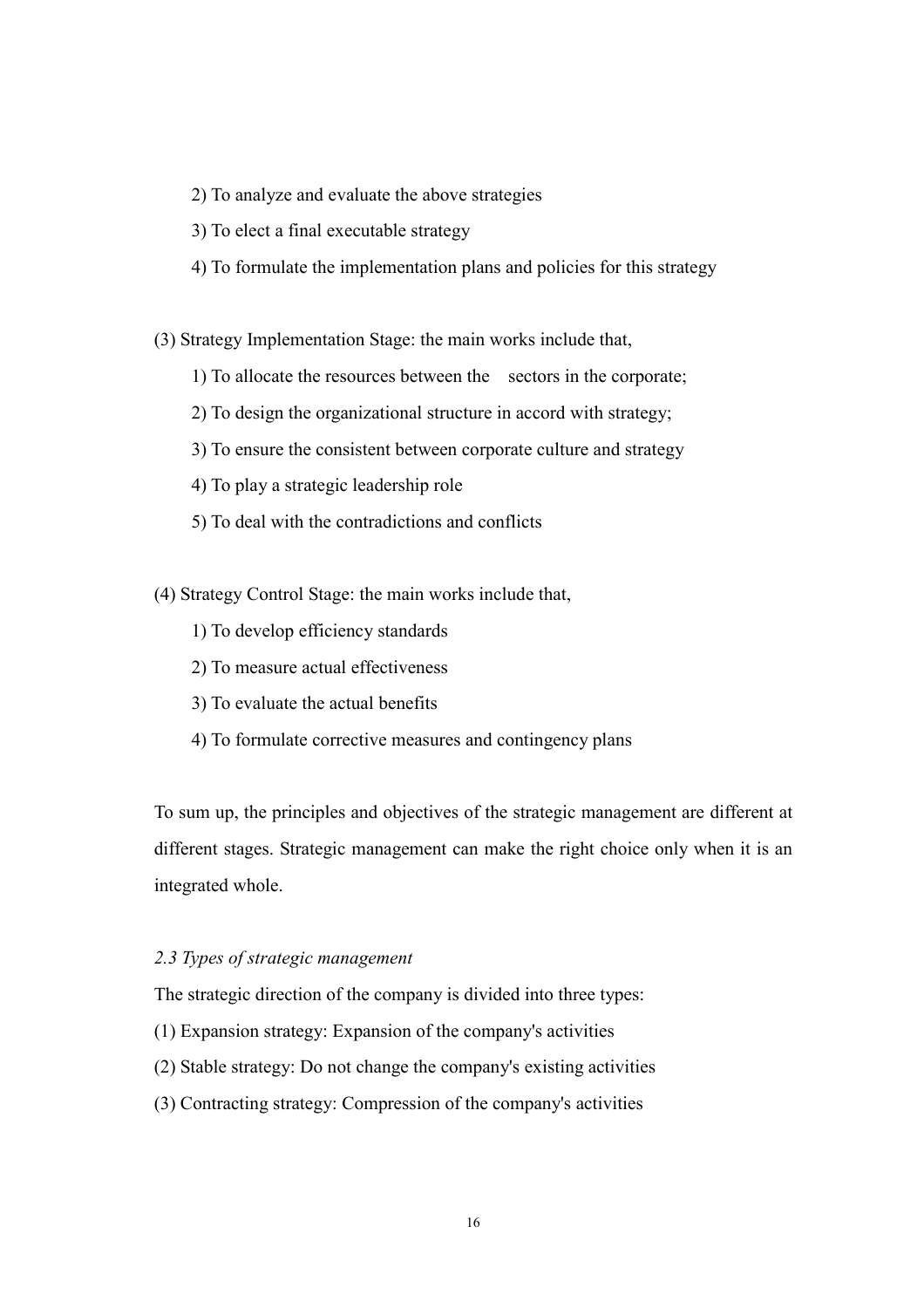In this paper, it focuses on the Broad Shipping Company's expansion strategy as a small shipping company.

#### 2.4 Analysis approaches of the strategic management

Seen from the strategic management process, it is necessary to analyze the environment before the formulation of strategy. Research methods include PEST Analysis, SWOT Analysis, Porter's five competitive forces model and Value Chain Analysis method.

#### (1) PEST Analysis: For external environment analysis

Political environment: is the arena in which organizations and interest groups compete for attention, resources, and a voice in overseeing the body of laws and regulations guiding the interactions among nations. (H.I.H,2004)

Economic environment: refers to the nature and direction of the economy in which a firm competes or may compete. (H.I.H, 2004)

Sociocultural environment: is concerned with a society's attitudes and cultural values.(H.I.H, 2004)

Technological environment: includes the institutions and activities involved with creating new knowledge and translating that knowledge into new outputs, products, processes, and materials.(H.I.H, 2004)

(2)Porter's five forces model: For industry environment analysis.

Industry environment often has a more direct effect on the firm's strategic competitiveness and above-average returns. The intensity of industry competition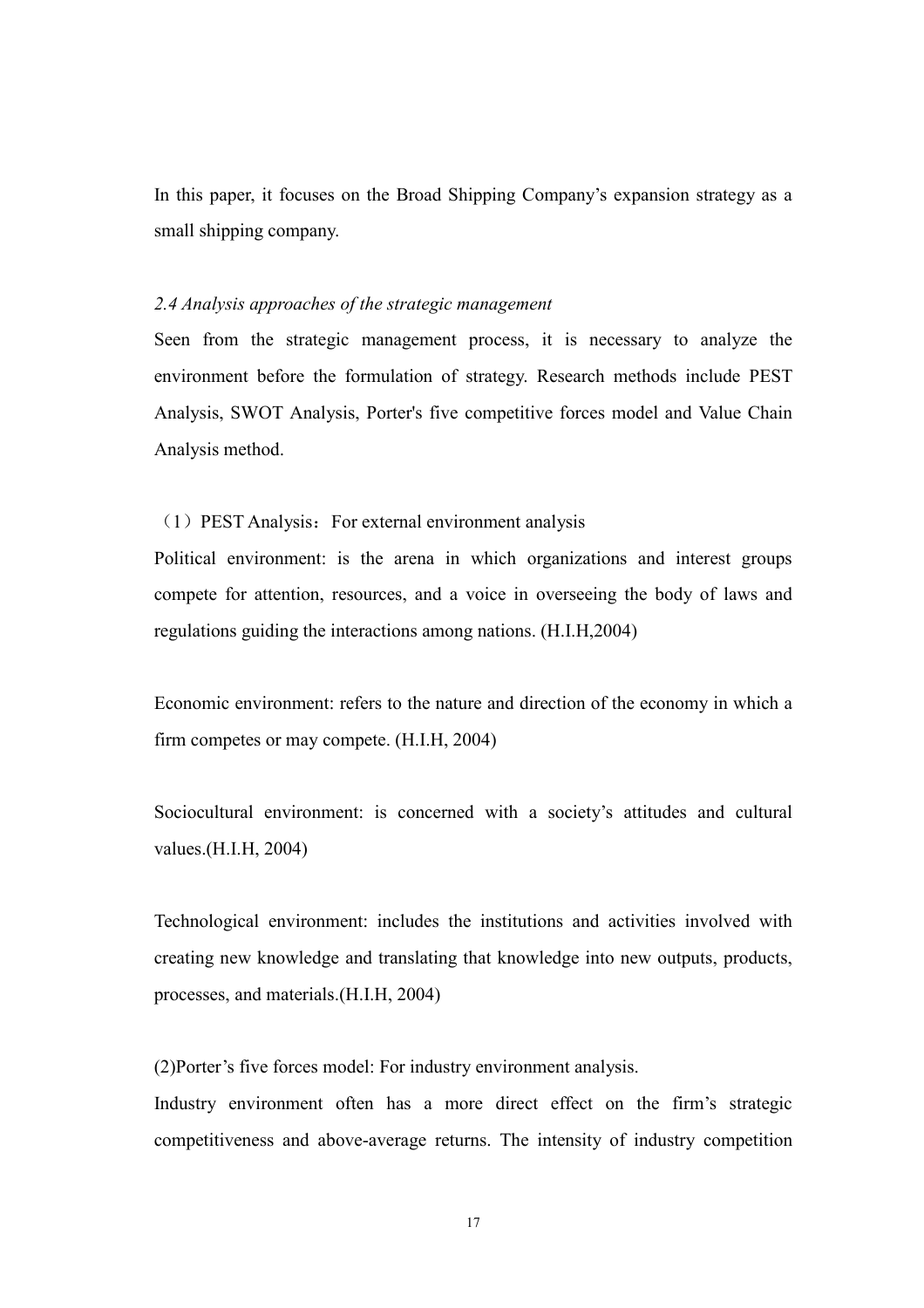and an industry's profit potential are functions of five forces of competition: the threats posed by new entrants, the power of suppliers, the power of buyers, product substitutes, and the intensity of rivalry among competitors.(H.I.H, 2004)

(3)SWOT Analysis: to analyze the Strengths, Weaknesses, Opportunities and Threats of the company.

#### 2.5 Summary of this Chapter

The dissertation according to the Competitive Strategy School's strategic management theories connects with Broad Shipping Company's actual operating, and gradually does the environmental analysis, strategic choice, strategic formulation and the control of implementation of the strategy. And in each process, the paper integrated uses PEST analysis, SWOT analysis, Porter's five forces model analysis, and strives to provide a viable development strategy to Broad Shipping Company.

#### 3. Analysis of Broad Shipping international macroeconomic environment

#### 3.1 The development of international shipping environment

The world economy has experienced the most robust expansion since the early 1970s oil crisis. And it is growing diversity, the economy focus has shift to the eastward.

Reviewing the world economy in recent years, the development trend of international environment shows some characteristics that political multi-polarization and world economic integration, liberalization of international trade, market competition intensified, and so on. In 2006, although the global economy caused by a series of the negative impact of unfavorable factors such as oil price fluctuating in high level, interest rates rising up, the rate of inflation increasing, social unrest in the Middle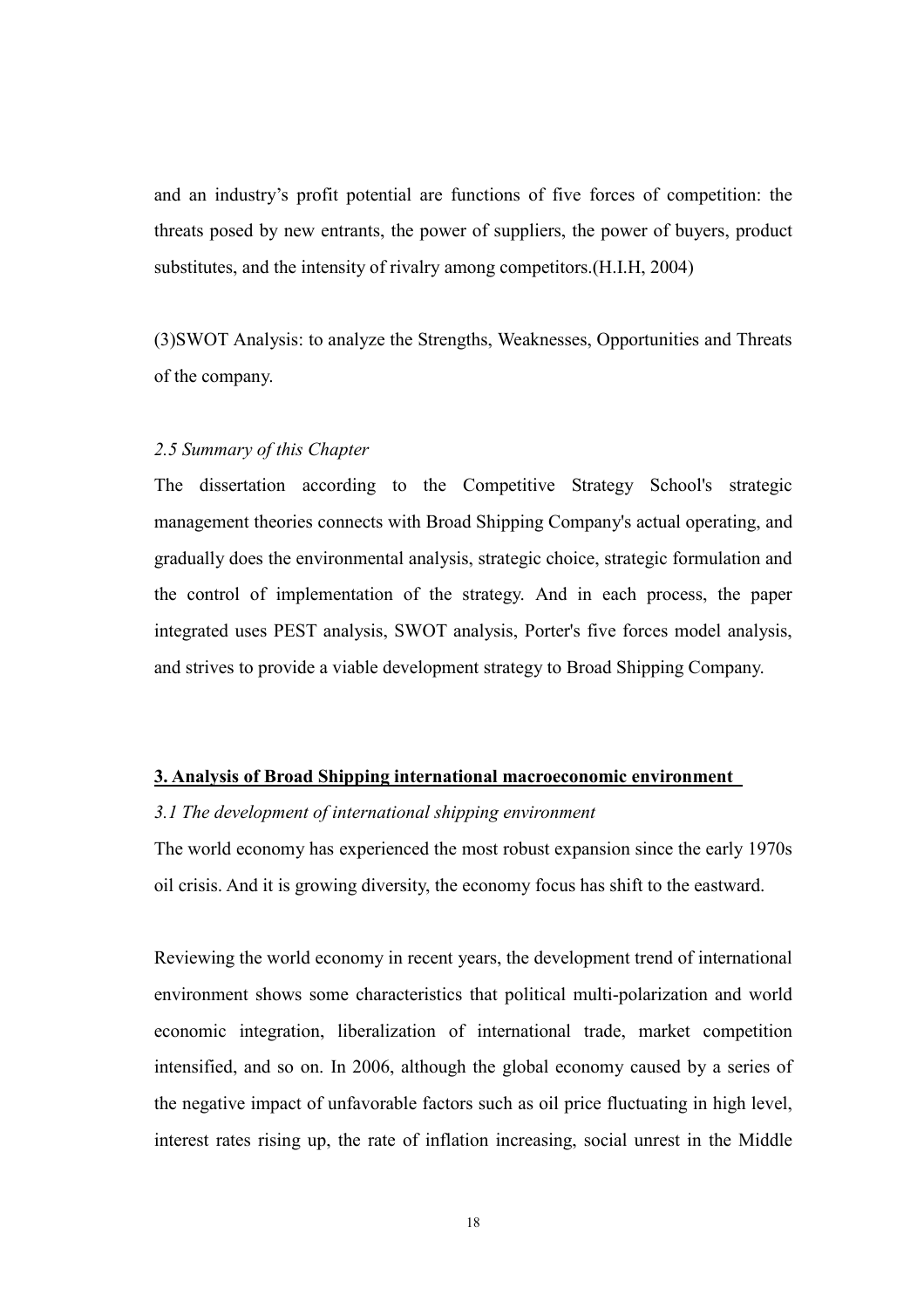East aggravating and natural disasters occurring frequently, but these factors could not stop the good run and fast growth of global economy.

The main reasons of economic growth include: First, the world's consumer demand boosts. In the view of the demand, the world consumer demand in 2006 maintained the high growth not only in energy, but also in the needs of non-ferrous metal products. This demand will undoubtedly promote the recovery and prosperity of the international shipping market. Second, economic behavior becomes active. Global economic activity was very active, especially in the commercial and services industries (such as tourism, business travel, transportation, retail and other related industries). Economic activities didn't reduce because of the rampant terrorist activities and the frequent occurrence of natural disasters, but became further active. Third, the growth of global trade accelerates its pace. As oil prices continue to rise, while other energy resources driven by price increases, which undoubtedly made oil, resource export volume soared up and promote their global trade position to rise up. And this situation makes some developing countries which have rich energy and mineral resources benefit by strong demand in the market. As the business of multinational companies produced a huge intercontinental shipping volume, the proportion of the volume of transnational corporations in the world container shipping volume has gradually increased. Based on this point, international shipping industry has also developed in a considerable degree. Fourth, international investment goes further recovery. Since from 2006, the fund which international investment flows to developing countries has increased further more. In the view of the resources strategy, the international investment flows to developing countries which have rich natural resources. The international investment prospects of Asia and Eastern Europe will be better and better. Because of a source of funds, shipbuilding and other capital-intensive industries will receive large-scale expansion. Fifth, more and more global multinational corporations began to merger and acquisition. The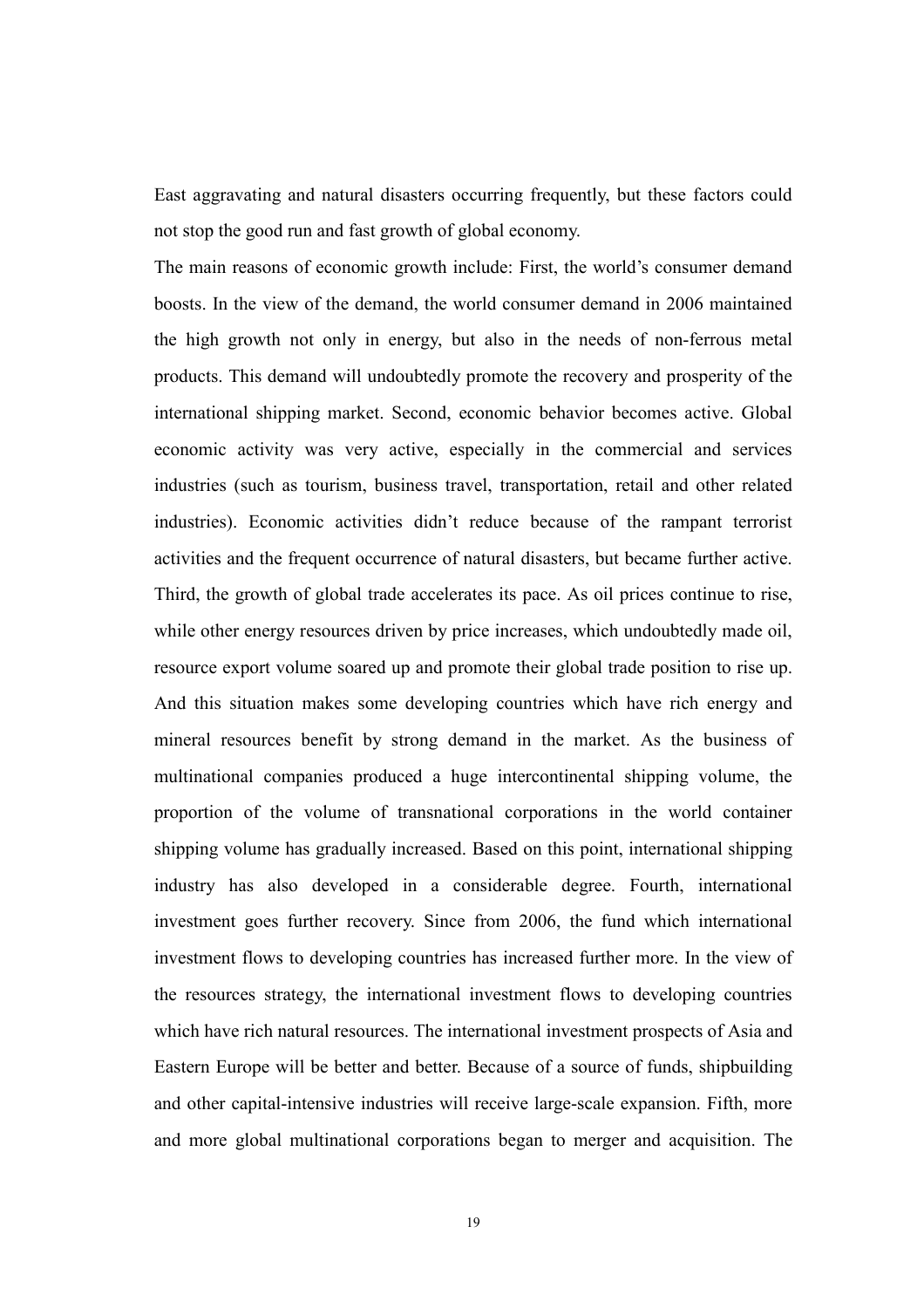multinational corporations in developing countries goes from strength to strength, they also began to enter the markets of developed countries in the direct way through mergers and acquisitions, their proportion of mergers and acquisitions in the world continue to rise. China and India become focus countries of merger and acquisition in multinational corporations. This trend also deeply promoted the merger and acquisition activity of international shipping companies between each other.

But in recent two years, with the growth of world economy, the problems of global economy are still exists. Many factors have huge impact on the international shipping industry such as increasing oil price, the subprime mortgage crisis in the United States, the inflation and rising continually interest rates, the U.S. dollar devaluation and the RMB revaluation, and so on.

In 2006, the instable situation in the Middle East lead to global oil demand grow steadily, international market oil prices fluctuated in high level. The fluctuating scope of oil prices from 60 U.S. dollars a barrel in the end of 2005 to more than 75 U.S. dollars. Despite in October 06, the international oil price once dropped to 55 or 60 dollars, and there have been some small fluctuations. But in the next two years, oil prices gradually climbed all the way until recently has exceeded 130 U.S. dollars per barrel. In recent years, oil price has reached to the highest point in history. Whether the global economy can grow rapidly, it still largely depends on international oil prices. We predict that the demand for oil in the international market remains strong, and oil price will maintain a higher price in a very long period because of its uncertainty and the influence of current continued deteriorate situation in the Middle East. However, the impact of high oil price on the shipping industry will become strength and strength because the transportation costs and freight will increase substantially, which will lead to intense competition in the international shipping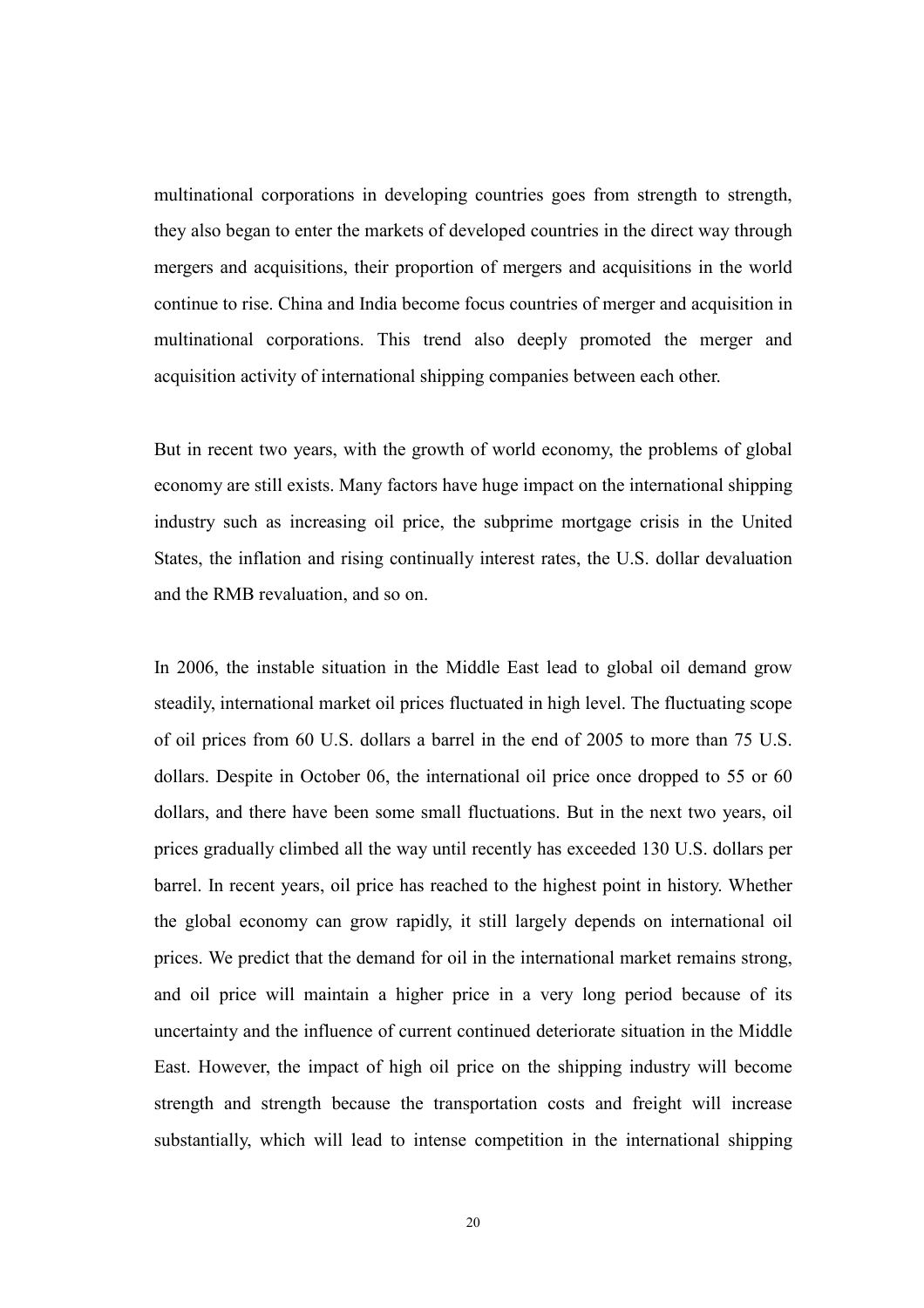#### industry.

In addition, trade protectionism, the fragile stock market and financial markets, inflation and interest rates, terrorist activities, the worst natural environment, are also undoubtedly important factors that influence the international shipping industry. In such a complex environment of international shipping, making a shipping company to develop harmoniously and sustainably is not an easy task.

#### 3.2 The impact of national policy on the shipping industry

Chinese shipping industry has deep impact on the development of Asia as well as global shipping industry. And Chinese maritime policy also plays a pivotal role for the Chinese shipping industry. So we have to concern the Chinese government's attitude and measures on the shipping industry.

Reviewing the trend of Chinese shipping policy, it is not difficult to found that its shipping policy has been gradually developed from protectionism shipping policy to the liberal shipping policy. Maritime policy of protectionism is mainly based on shielding the competitive disadvantages of domestic shipping enterprises. It uses administrative, legal, economic and other means to support the development of domestic shipping industry, and its policies usually include shipbuilding subsidies, operating subsidies, tax preferences, cargo retention policy, secured financing, coastal shipping rights. And liberal shipping policy is based on respecting the owner's right to operate independently, and avoiding the government's administrative intervention. So the government subsidies will be reduced to the minimum. (Maritime Affairs, 2006)

Since the 1981 decision from the Ministry of Transportation, the state-owned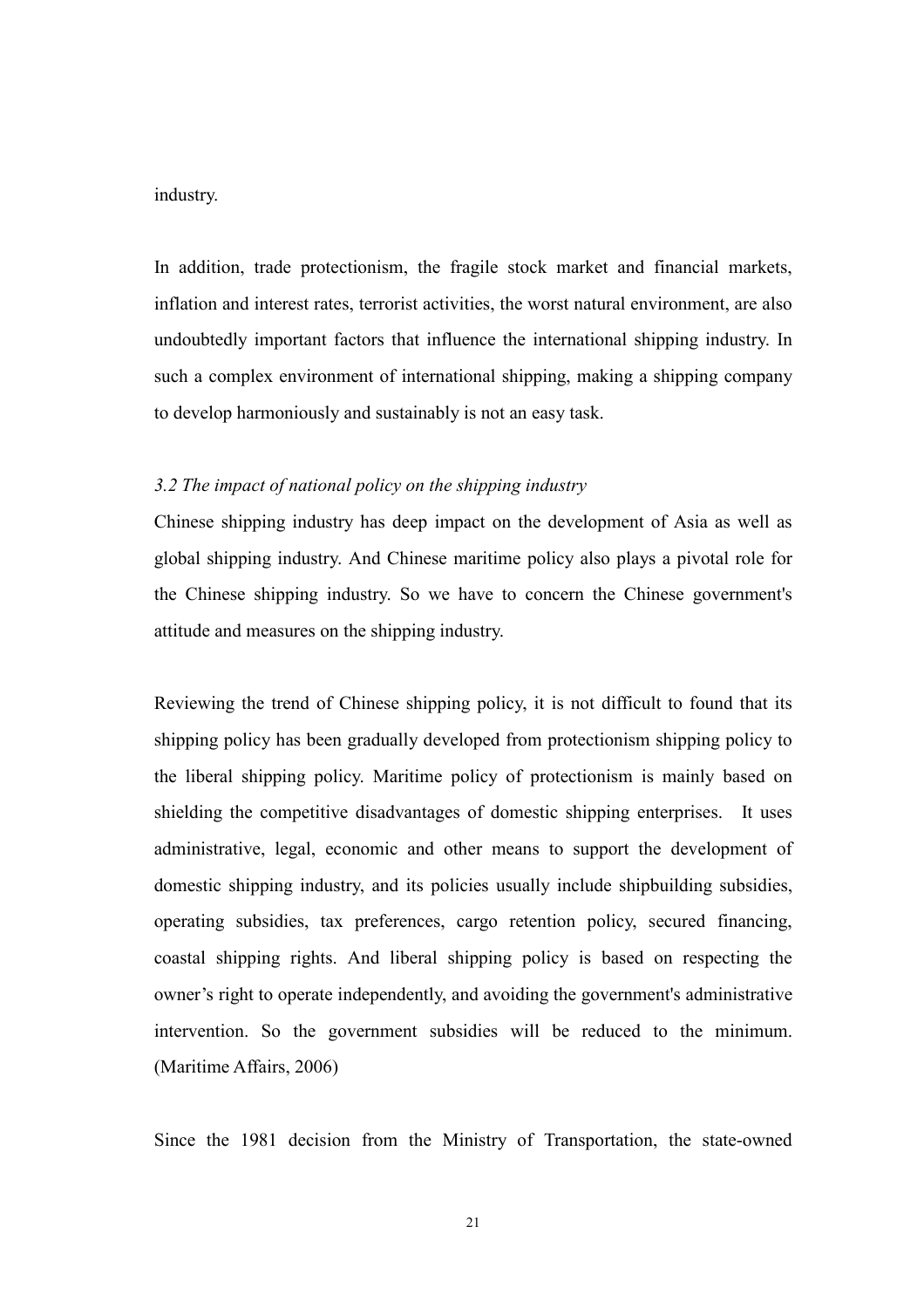shipping companies' investment of ship buying and shipbuilding has changed from the original plan to grant to enterprises to finance from bank loans by enterprises themselves. But at that time, government still had given some preferential policies in loans. However, after 1990, the government implemented the macro-control, rise up the interest rates of ship loan. In loans respects, the environment that Chinese owner encountered is fiercer than foreign ship owners'. The governments of the world's major shipping countries have to provide the long-term low-interest loans to ship owners. And Chinese interest rates of shipbuilding loan suffered a process from declining to rising, and then dropping again. In recent years, the over-high interest rates of shipbuilding loan have some negative impacts on Chinese shipbuilding industry.

In tax policy aspects, on December 31, 1994, the government abolished some preferential policies including that the owner of the domestic shipbuilding exempt from value-added tax, import tariffs on equipment, value-added tax in production processes. Therefore, after the implementation of this new tax policy in 1994, the Chinese ship owners have to levy when they build a Chinese ship, and even based on all the production costs of the entire vessel, which result in the secondary taxes on steel, equipment and so on. When the domestic ship owners build Chinese ships, they should levy 27.6% import tariffs and value-added tax rate of machinery and equipment. (Hu Yaqin, 2006). But the import equipments of export shipping are duty-free.

In shipbuilding subsidies aspects, other maritime countries still retain the shipbuilding subsidies, while China has already completely abolished these subsidies.

In operating subsidies aspects, according to the survey of 57 major maritime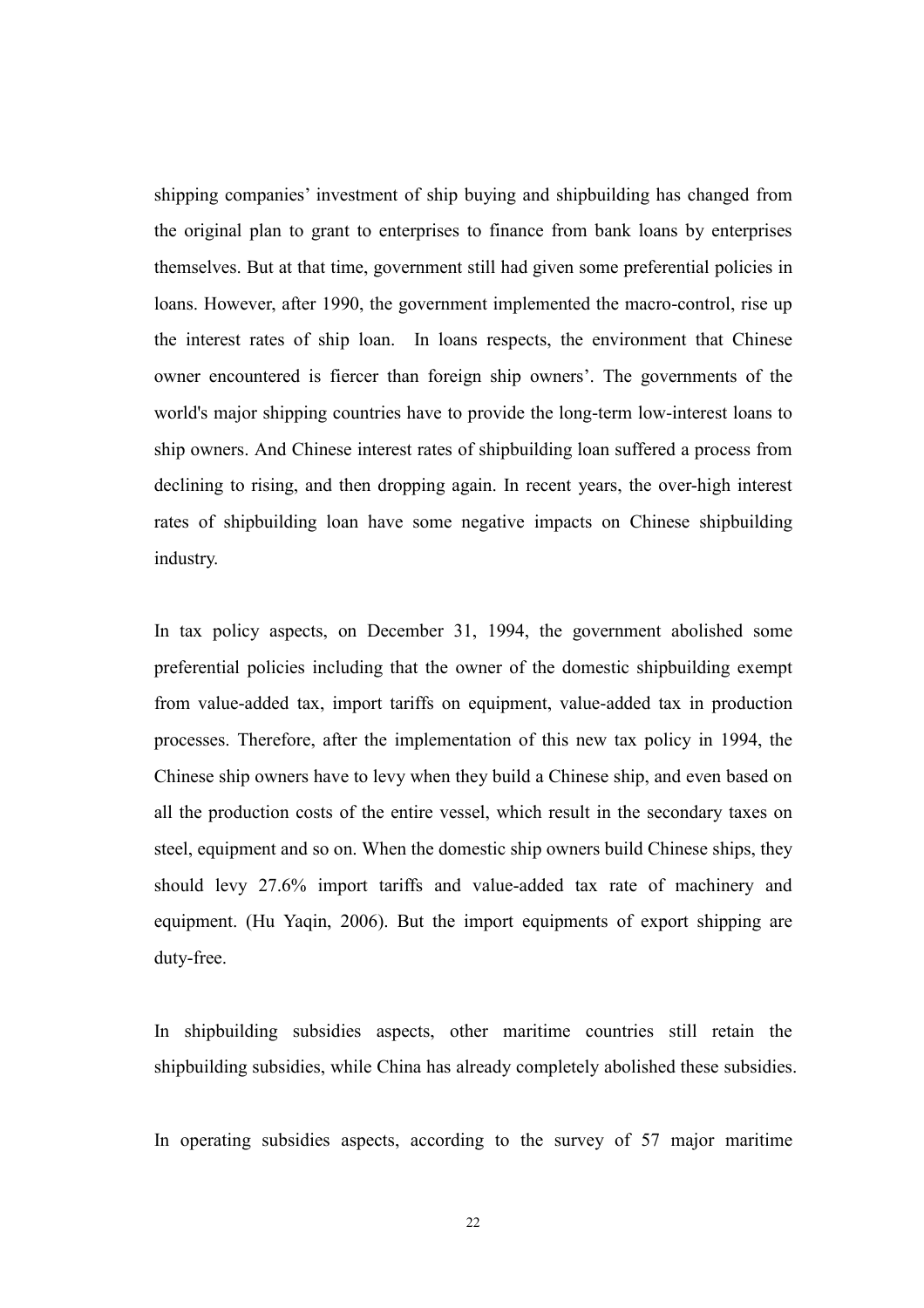countries in the world provided from Maritime Administration of U.S. Department of Transportation in 1993, recently, there were nine countries including that the United States, Sweden, France, Italy, Korea, Portugal, Mexico, Morocco and Romania subsidizing the operation of the ship. The United States is the most important country providing operating subsidies of all, and its main form of subsidies is the ODS (Operating Differential Subsidy). And China basically has no operating subsidy policies, so ship owners only depend on the strength of themselves to compete in the market.

In the cargo retention policy aspects, the United States is a representative country of implementing cargo retention policy. In their policies, 50 percent of the government supplies, 100 percent of war-related materiel and 75 percent of aid food must be carried by American shipping carrier. But in contrast, before 1988, the share of the import and export of Chinese shipping carriers were almost allocated by the Government rationing plan, basically depend on implementing "native goods, native carriers" policy. After the Chinese Government formally had proposed the resumption of GATT status in 1986, the Chinese government has taken a series of reform measures in the maritime industry and has deleted the clause of share of cargo in the new signed maritime bilateral agreement. Chinese shipping company began to collect cargo, and cargo owners chose carriers freely, ocean freight began to fluctuate in line with market condition. (Hu Yaqin, 2006) In fact, some Chinese companies did not only use the Chinese ship to transport strategic commodities, such as the COSCO and China Shipping, but also use ships of flags of convenience to transport, so long as the Chinese companies has the ultimate right to transport.

In the ship financing aspects, since July 1995, the People's Bank of China has implemented a unified loan standard to all enterprises, so the shipping companies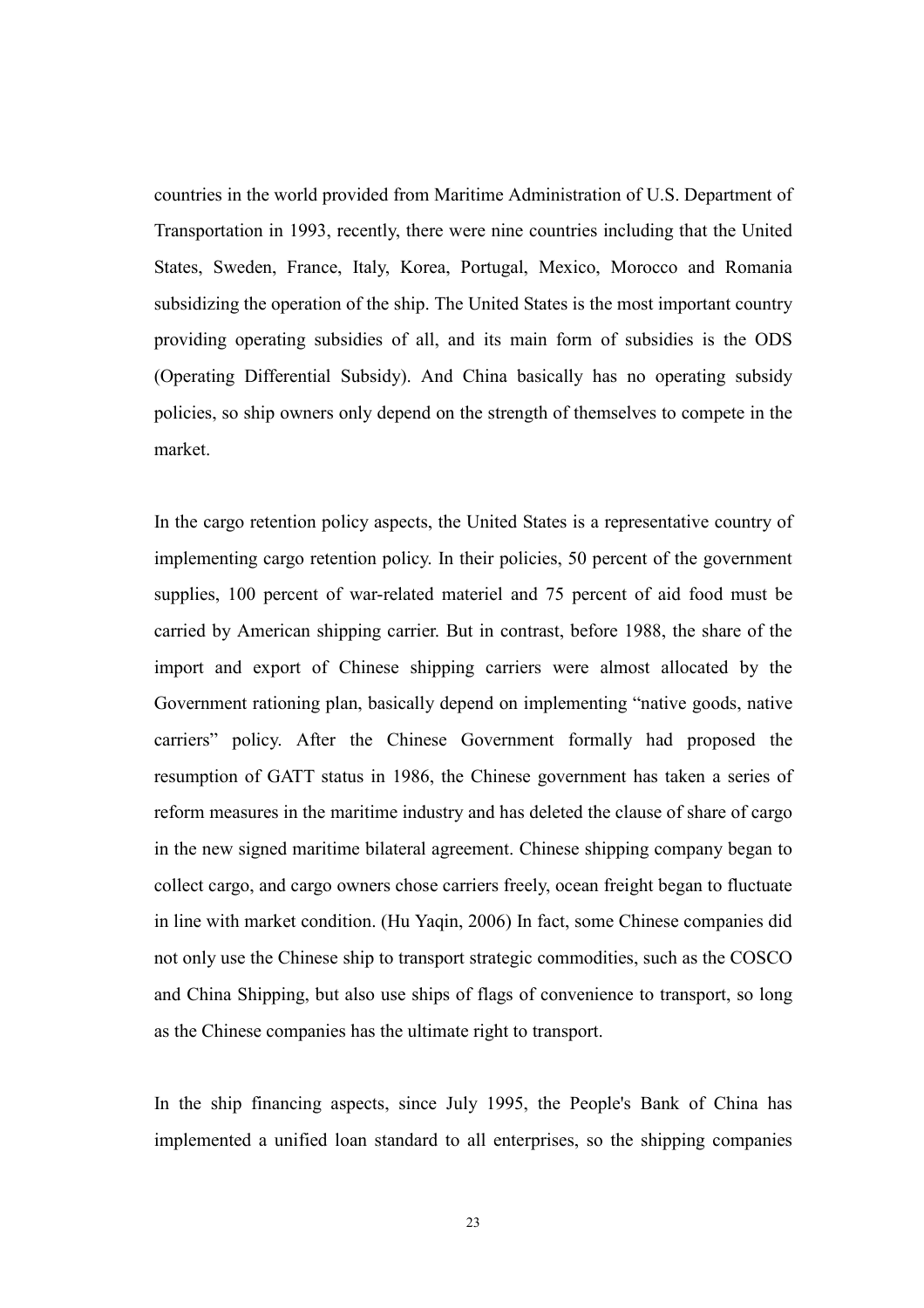have no longer enjoyed any preference.

In the reservation of rights of costal transportation, before 1992, China government, in principle, forbid foreign shipping companies to enter into the transport market in Chinese coastal and river. But after July 25th, 1992, the document of the ministry of transport and communication indicated that "allow Sino-foreign joint ventures of water transportation in moderate engaging in coastal and inland waterway transport ", so the policy had loosened. According to Article 4 of Chinese "Maritime Law" in 1992, Chinese coastal transportation and towing should be undertaken by the vessel of national flag in principle, but allow exceptions when they have approval by the Ministry of Transportation in State Council.

These shipping policies' changing significantly changed the original preferential policy for domestic ship-owners, and lead the domestic shipbuilding market, second-hand ship market to become more international and liberal. The liberalization of Chinese ocean shipping can make the shipping enterprises in China more strength and able to adapt to the intense competitive environment after they enter into the WTO, and able to find the core competitiveness and competitive advantage which is suitable to the enterprise, and able to operate by them selves not only just rely on the support of national policies and assistance. This paper tries to help Broad shipping company to find an independent business strategy and to achieve the expansion and growth of the enterprise in such a national policies.

## 3.3 The driving force of the rapid development of the domestic economy on the shipping industry

In recent years, in the face of the turbulence in world financial market, Chinese economy still maintained a strong momentum of growth.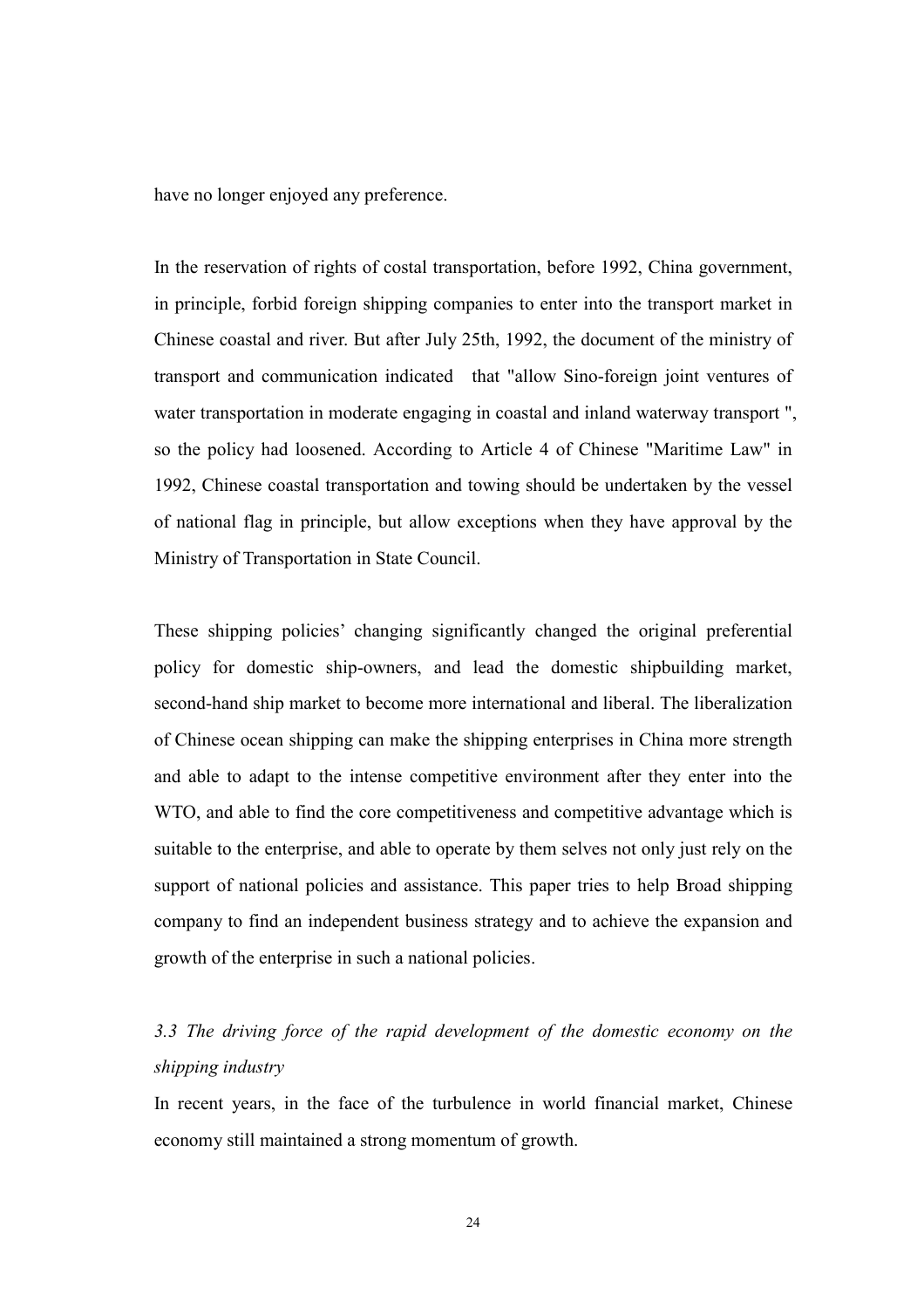According to the latest report of World's Bank, the world economy suffered the impact of the U.S. subprime mortgage crisis and the rising of international oil price, and there have been obvious signs of economic declining. However, the rapid growth of Chinese economy to some extent slows down this trend. The report also pointed out that Chinese sustained development of economy will be effective buffer the world economic crisis caused by the U.S. subprime mortgage crisis.

The report said that during the first half of 2007, in the regions that developing countries gathered, and particularly in the East Asian region, the industrial production growth rate have increased generally by 20 percent compared with corresponding period last year. Chinese and Indian economic performance performed very well. And the report predicted that Chinese economic growth rate last year and this year will be 11.3 percent and 10.8 percent respectively, and Indian will be 9 percent and 8.4 percent. Although the U.S. subprime mortgage crisis caused the world financial market turbulence, the Chinese economy will still maintain a strong momentum of growth. In fact, the United States subprime mortgage crisis has a limited impact on Chinese economy. China has huge foreign exchange reserves and the rapid growth rate of investment in fixed assets and other factors all can be quickly resolved the adverse effects on Chinese economy development caused by U.S. subprime mortgage crisis. With such a trend of development of the domestic economy, Chinese shipping industry will also be sustained robust trend of development in supporting of the domestic economic environment.

At the same time, the rapid development of Chinese economy and the weak U.S. economy also aggravated the imbalance of global economic development gradually. The world economic growth differences expanded gradually. For example, in 2007,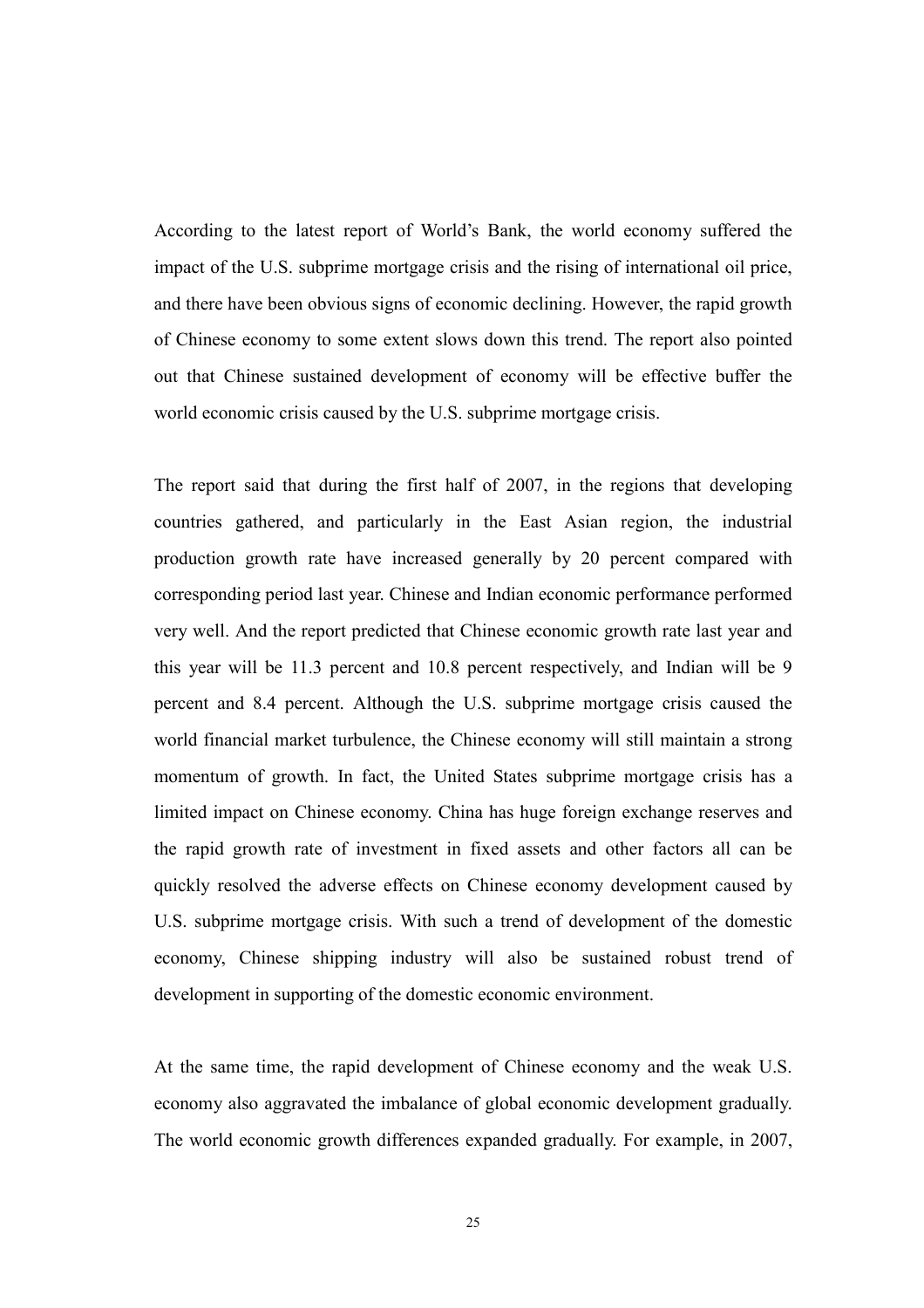the U.S. GDP growth rate is lower 3 percent than expectations, while Chinese GDP growth rate reached up to as much as 11 percent. Statistics show that in 2007 the U.S. cumulative trade deficit is 711.6 billion U.S. dollars. () And the Chinese trade surplus in 2007 reached up to 262.2 billion U.S. dollars, and has increased by 47.7 percent compared with corresponding period last year. It is expectation that Chinese trade surplus in 2008 will reach up to 332 billion U.S. dollars. () Despite the U.S. economy is weak, the gap of economic growth rate between U.S. and China goes further widen, which will impeded the development of international maritime transport to a certain extent, and the unreasonable situation such as empty container will go further deteriorate. However, the imbalance of the World Trade development has always been a driving force for development of the international shipping industry. In the imbalance of world trade, Chinese shipping industry has to bring forth new technology, to expand the fleet and enhance the core competitiveness, and to come out first in the world shipping industry.

## 3.4 The impact of high-speed development of information technology and shipbuilding technology on the shipping industry

In the operating process of enterprises, because the scope of the Internet application has expanded to all aspects of social life, e-commerce also developed in an alarming rate in the world. Many famous domestic and foreign shipping companies are also not hesitate to make a rapid response, to put a lot of human and financial resources to build hardware and software systems of e-commerce network, in order to occupy the high ground in this area of the industry. They try them best to meet customer needs with more efficient, convenient, cheap and good service, and to enhance enterprise's core competitiveness of the business. For example, they announce timetable on the network, book, send, receive and print bills of lading, track cargo, do customs clearance and electronic payments, such as e-commerce. For the complexity,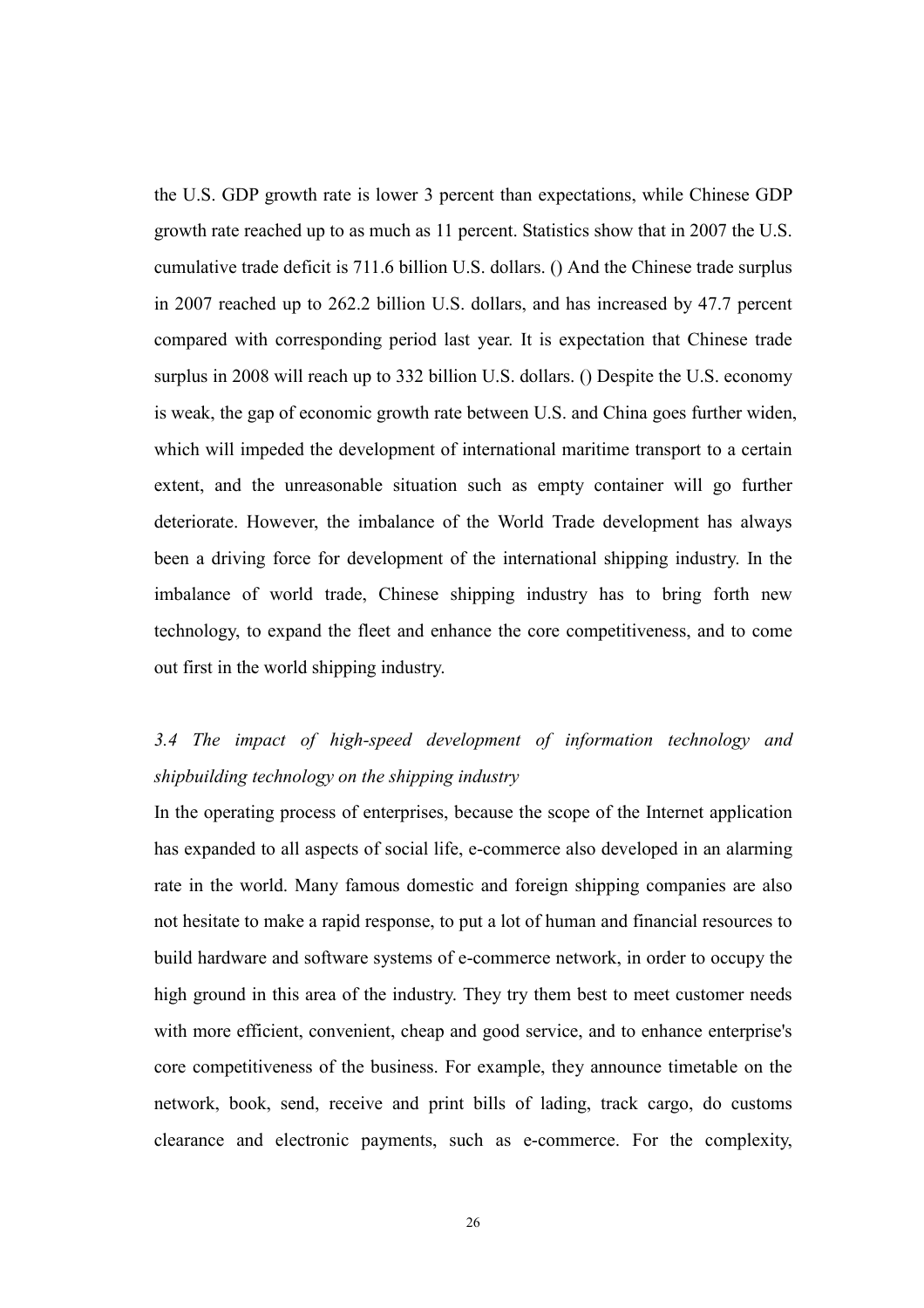standard features of shipping industry, e-commerce also has a very effective solution - the use of EDI (electronic data interchange systems). Users can carry on several business activities through international common standards. The application of EDI has clear results include that increasing market share, reducing paper processing costs, lowering labor costs, promoting the rationalization of the internal operation of business and management departments. Therefore, based on shipping its own characteristics and the current situation, shipping companies must actively develop e-commerce using Web as an information platform, business platform and management platform, or they would be eliminated. (Wen wenching, 2002)

The rapid development of satellite technology has gradually affected the communications, broadcasting, ship navigation and tracking, and other sea life in all areas. Particularly in the shipping industry, satellite technology reflects its value for the information revolution in a broader extent. As the development of container and the digitalization of ships, the high standards of ship safety and security make the relations with information technology become closer and closer. So far, the ship has been applied to the Global positioning system, the Global Maritime Distress and Safety System (GMDSS), the global ship Long range identification and tracking system, the global satellite broadband system and the broadband global area network (BGAN) and so on, which has had a huge influence in the management and operation of the ship. (Ye Ming-Jun 2007)

The international shipping market competition brought by the ship upsizing and globalization of routes network will become fiercer. And Chinese shipping industry still has many problems on e-commerce and application of satellite communication technology, which include that, first, it is an old concept that seeing this technology just as an equipment. They didn't study it in the enterprise development strategy,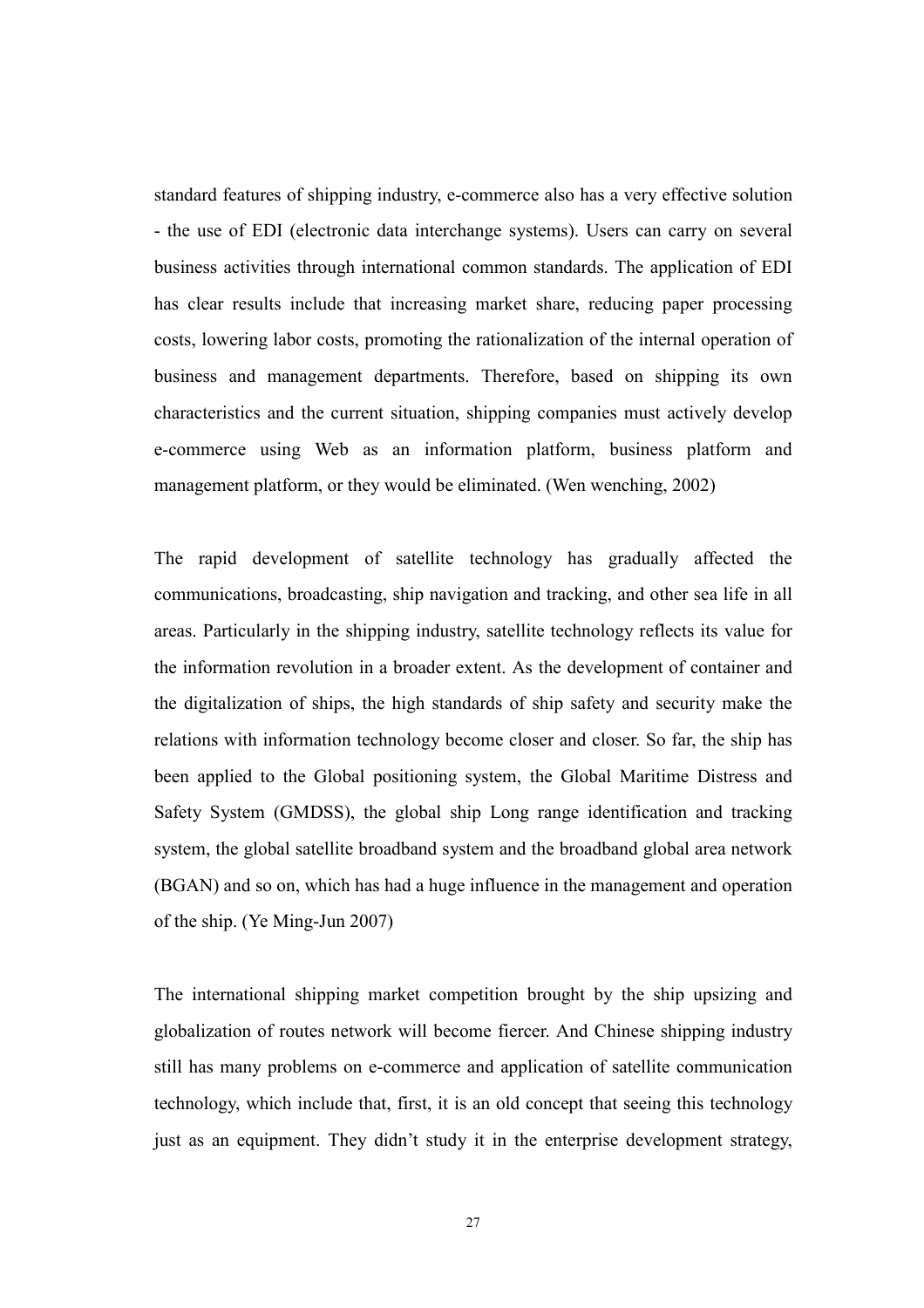business and decision-making process analysis aspects. The second is the lack of high-tech professionals who know the shipping. The third is insufficient funds and equipment investment, especially in small and medium shipping companies. They still preferred using aged vessels and over-aged vessels, they do not pay attention to the development of ships' technology. It is expectation that in the next 10 years, China will maintain its high economic growth rate, and the social concepts about the choice of transport mode and behavior will continue to change and develop. The transport values including convenient, fast, comfortable and safe will be significantly enhanced. So how to adapt to the development of high-tech maritime technology, how to cultivate a new generation of professionals of shipping and maritime, are our pressing issues.

#### 3.5 The impact of social and cultural factors

Shanghai Broad Shipping Co., Ltd. is located in Shanghai which is the Chinese largest financial centre. And in the objectives of the Shanghai municipal government, Shanghai will also be built to be a Chinese logistics center and a shipping center. It is undoubted that this measure will provide a lot of opportunities to the shipping enterprises in Shanghai.

According to preliminary statistics, Shanghai has nearly 20 million populations, so Shanghai is rich in human and labor resources. Shanghai also has professional shipping and transportation universities - Shanghai Maritime University and Shanghai Jiao Tong University. Such educational institutions also mean that Shanghai shipping industry is rich in maritime and shipping human resources. Because of these talents, it is not impossible that Shanghai will become Chinese and even Asian shipping center. In addition, on the policy of retaining talents, the Government has done corresponding measures. For highly educated people, their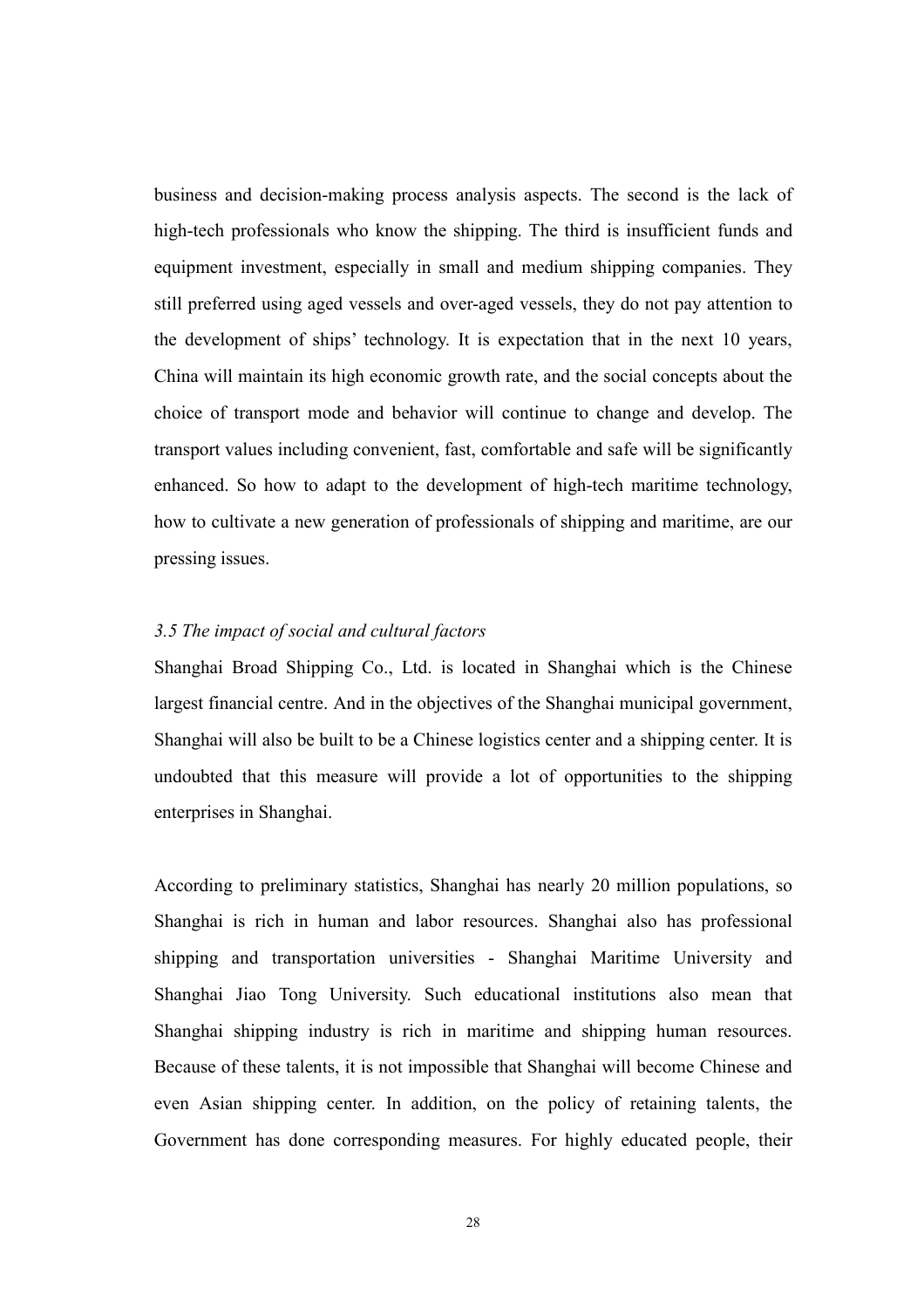income is much higher than the general labor wages. And in Shanghai, the average income level is far higher than that in other provinces and cities. Such generous salaries and conditions retained a lot of elite of the industry for Shanghai enterprises. In their joint efforts, the shipping enterprises in Shanghai will also be full-grown.

In market point of view, as many other small and medium-sized shipping companies, Broad shipping company is the Southeast Asian shipping market-oriented enterprises. The ASEAN countries have 500 million populations, 4.5 million square kilometers land, and their gross national product are more than 700 billion U.S. dollars. (Wu's, 2000) Southeast Asia is a huge market and is very attractive to China and even the world. The main types of goods in Southeast Asia focus on the cheap raw materials. Despite the value of exports in Southeast Asian countries increased year after year, the transnational transport groups did not focus entirely on this market cake. For example, Europe and the United States are eager for more traffic rights in China, but did not intend to put more capacity in Southeast Asian market, and even their selves' airlines in Southeast Asia prefer to choose to explore freight market in other areas. (Hu Yue, 2007) And the conflict between South-East Asian high economic growth rate and the lack of the volume of freight traffic eventually led to the imbalance between capacity and market demand in the best times of the market, which is undoubtedly to provide a freer shipping environment for the Shanghai Broad Shipping Companies such a the small shipping company, so that they can gain more Southeast Asian shipping market share depending on their own strength under equal conditions, and then achieve above average return.

#### 3.6 Opportunities and Challenges

Through the PEST analysis of the macroeconomic environment of Broad Shipping Company, we can see that the opportunities and challenges of Broad Shipping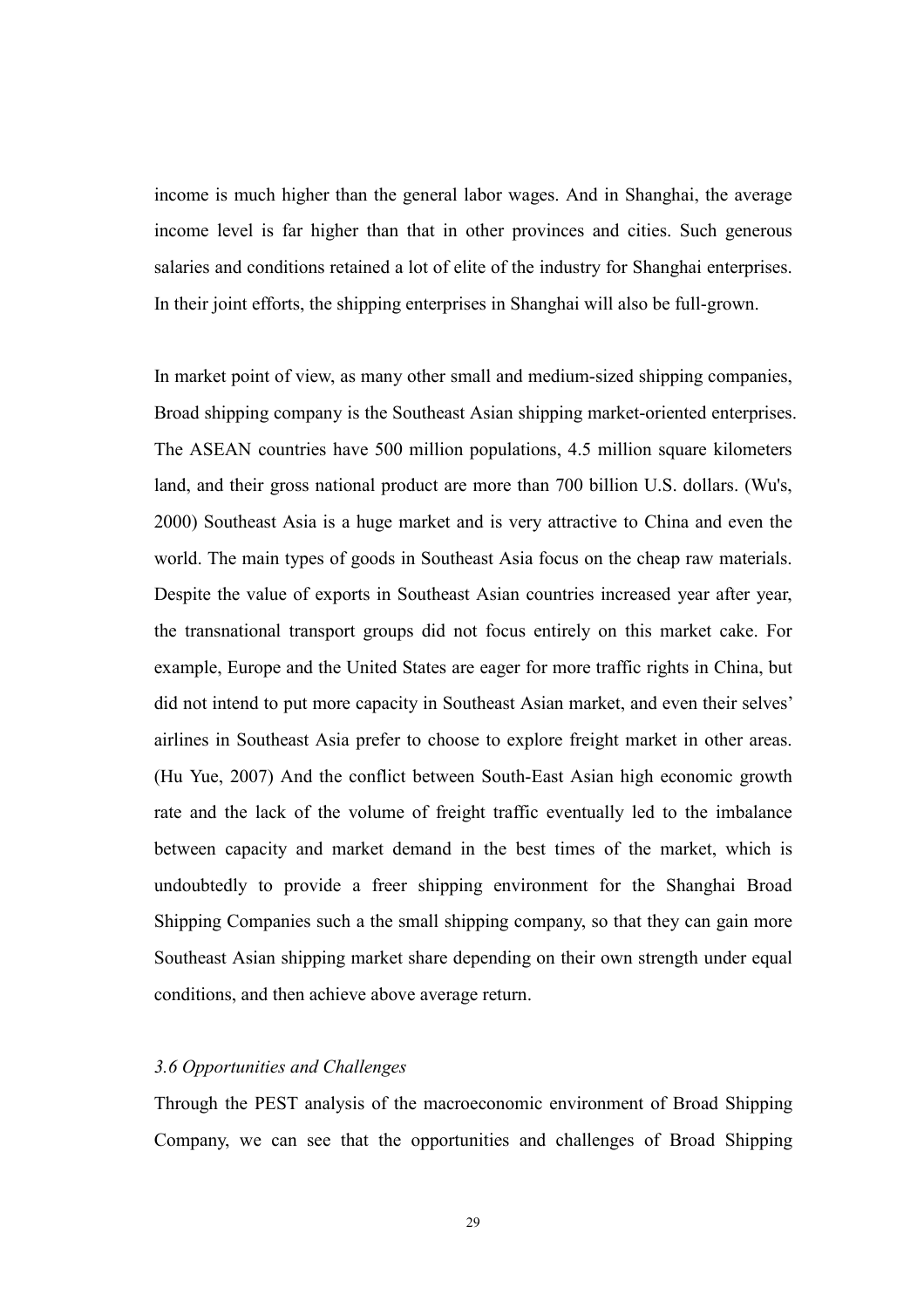#### Company.

#### Opportunities:

(1) The target market has great potential. Southeast Asian shipping market has great potential, especially for the competition of small and medium enterprises to carry dry bulk cargo as the main types of goods.

(2) Shanghai is rich in human resources, and has good policy environment. The company is situated in Shanghai which a city being rich in maritime human resources. The recruitment of high-tech talent of shipping can effectively promote the development of the company. The Shanghai government's policy goals – to build international shipping centre, its opening up policy and its strong support for the private undertaking all provide a larger space for future development of the company.

(3) The liberal attitude of competition supported by national shipping policy geared to international standards, and provide a fair competitive environment for Broad Shipping Company which is an enterprise that is overseas international shipping oriented, and make it more adaptable to face the highly competitive international environment after entering to WTO, and promote the formation of core competitiveness of the company.

(4) Chinese strong momentum of economic development attracts a lot of investors. It provides a prerequisite for further financing and developing of Broad Shipping Company and the expectation of developed trend of Chinese continually growing in future provide the strategic basis for the company to continue to develop and expand.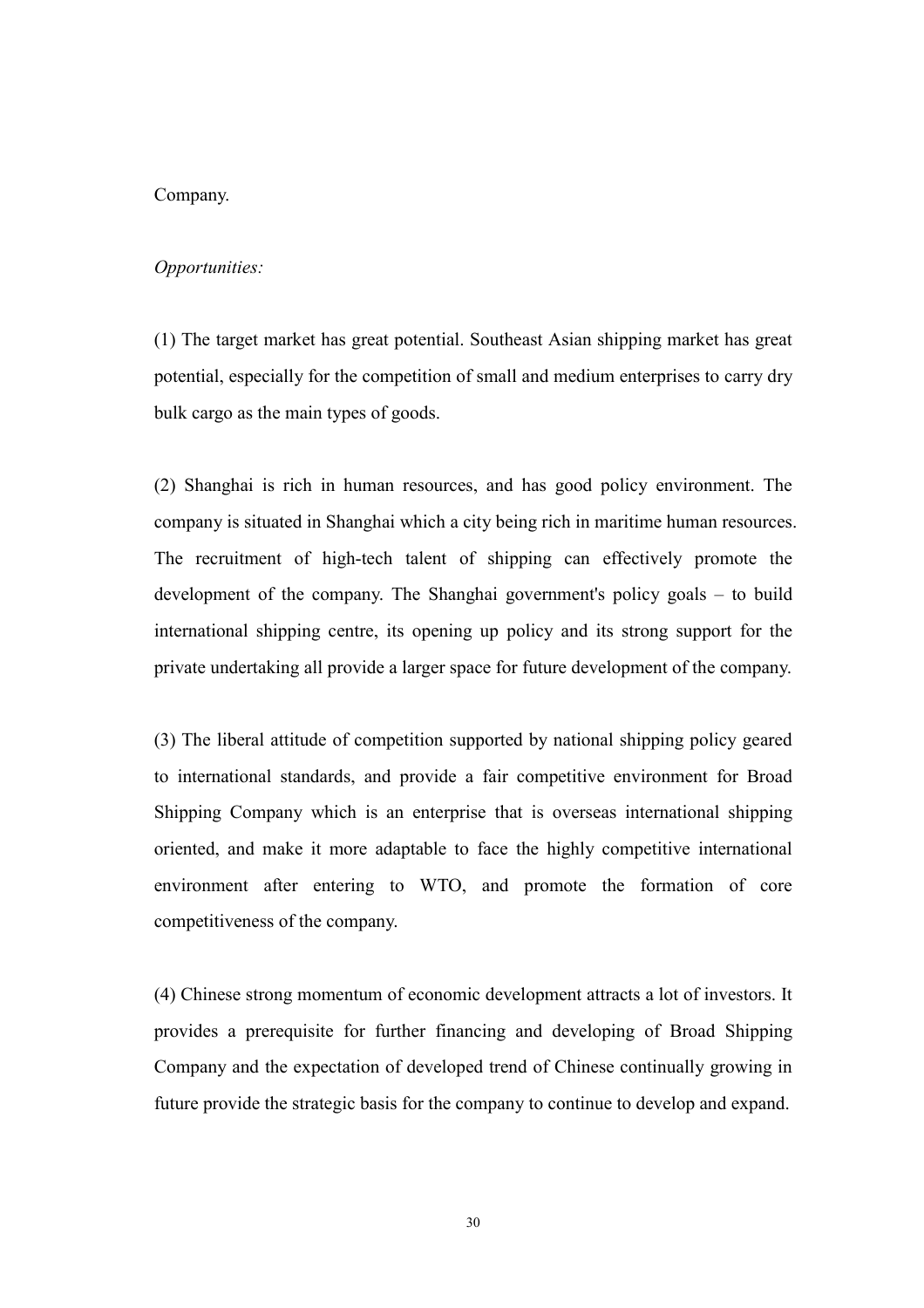#### Challenges:

(1)Although global economy is still developing, the economic imbalances gap during regions is widening, and the competition becomes fierce increasingly. The factors that oil crisis, inflation, depreciation of the U.S. dollar make small and medium-sized enterprises such as Broad Shipping Company increase transport costs substantially and their competition become more intense.

(2) Although Chinese shipping policy becomes more liberal and international, there is no any national policy to protect domestic shipping business. In terms of young Broad Shipping Company, because its core competitiveness has not been fully established, its operational risk is big and its competitive environment is tough.

(3) It is greater pressure for Broad Shipping Company which has not much experience that the e-commerce technology needs to be provided door-to-door logistics services and high value-added transportation services. And during the development and expansion process of Broad Shipping Company, the applications of high-tech satellite technology in various ships is a huge challenge for the company's financing and investment capacity.

#### 4. Broad company industry environmental Analysis

#### 4.1 Broad Shipping competitors analysis

 4.1.1 The bottlenecks of new small companies joining to the shipping in recent years

China is a big world's shipping country, and there are more than 300 existing international shipping enterprises, more than 1,300 coastal shipping companies, and more than 5,100 inland shipping enterprises. It is a large scale! But apart from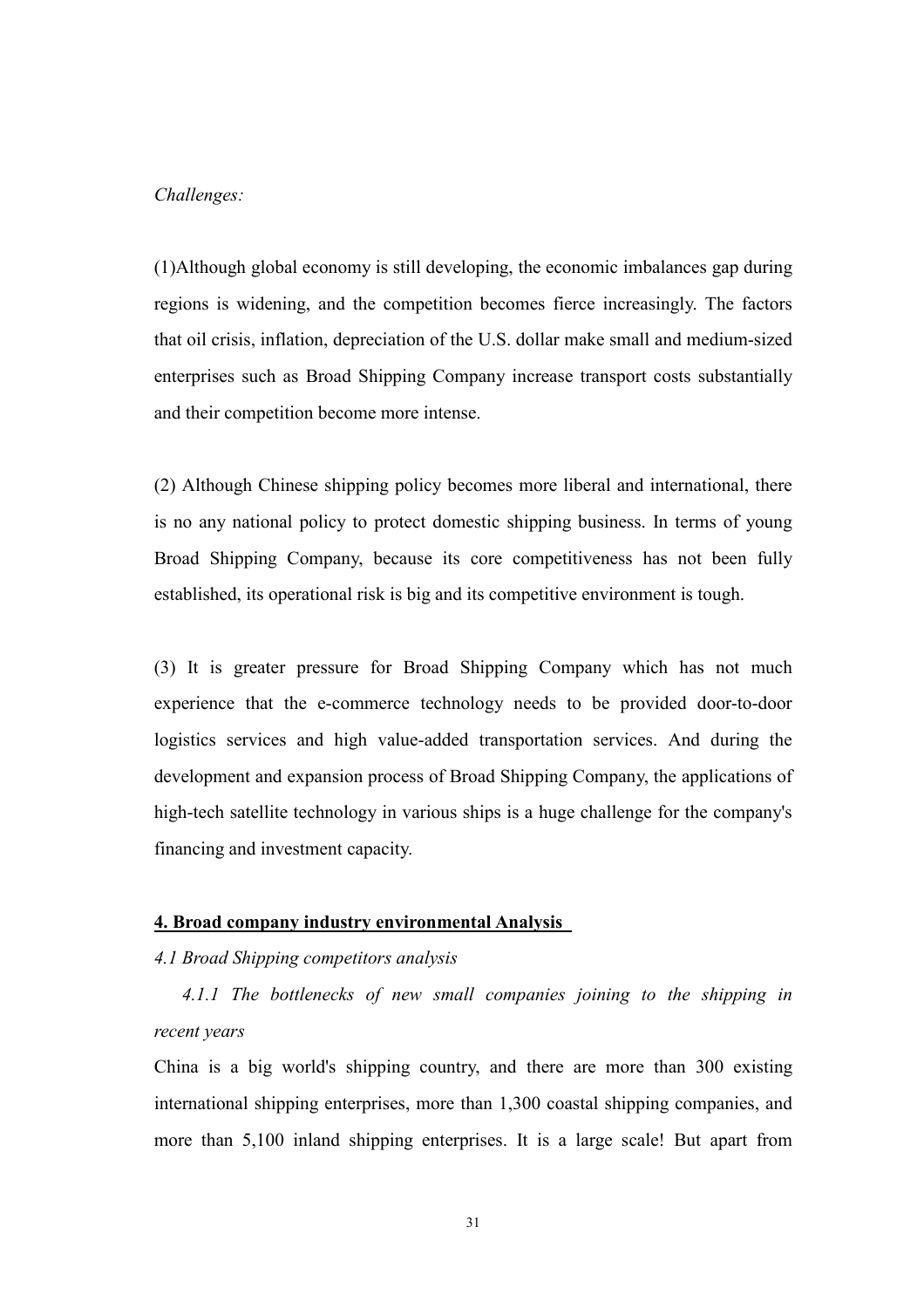COSCO, China Shipping Group, China Ocean Marine, and other major shipping companies which have Larger scale, strong management and competitiveness, most of the shipping companies are very small, and among these companies, the shipping business which only has one ship are over 60 percent. They can not develop the advantages of economies of scale and they are also difficult to withstand market risks. According to statistics, Chinese international shipping companies have less than 10,000 tons average capacity, and coastal shipping enterprises have less than 4,000 tons average capacity. In more than 300 international shipping companies, the enterprises which have above 100,000 dwt capacity are less than 3 percent, and their ship form are mess, their level of technology are low, and their average tonnage are small which are only 10 percent of developed countries shipping. (Liu Yang, 2001) In such a industry situation, the majority of small and medium-sized enterprises most choose more small tonnage ship, boat or over-aged vessel in the process of entering to this industry and development, because of their high risk and lack of funding support. Therefore they can not provide high-tech ship. In such circumstances, it will inevitably lead to higher fuel and maintenance costs. And in the current environment which the RMB rise its value, their competition becomes fiercer. And in the ship management aspects, these companies are difficult to have advanced ship management level and technical levels because of insufficient funds and lack of experience.

As any shipping company no matter how large-scale, the number of traffic capacity is free of accessing to tramp shipping market, while the liner shipping need a series of matching hardware and software facilities and a huge cargo collection network, and in China, the liner company must be built based on the approval of Ministry of transportation and the support of government. So as for most small and medium-sized shipping enterprises, they do not have an independent strength to open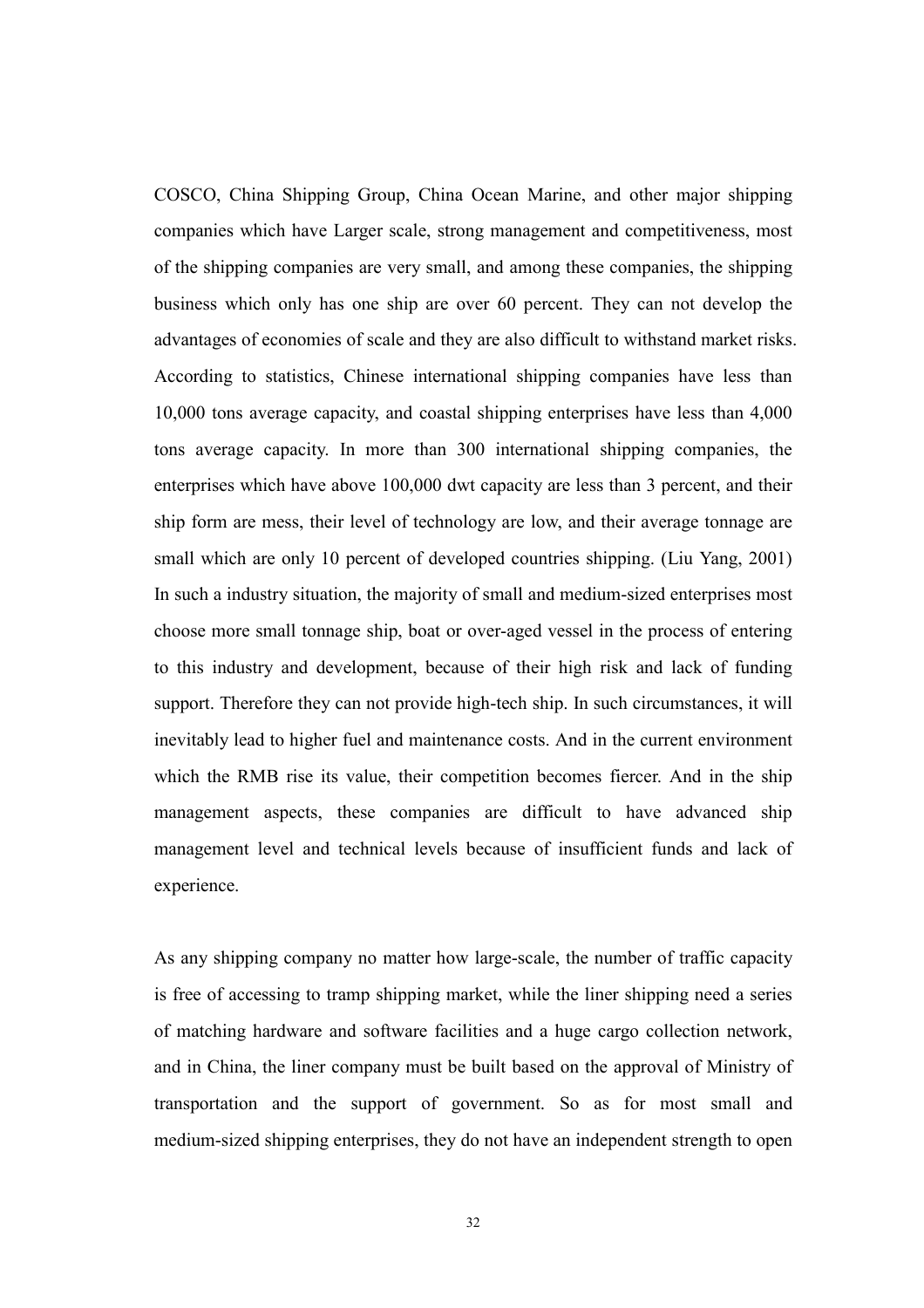up the liner transport, and mainly involve in the charter transport market, particularly in the dry bulk market. According to statistics, Chinese shipping enterprises, especially international shipping companies, more than 70 percent of them are operating the tramp shipping market. In this market, it is inevitable that the good and bad are intermingled. Especially in 2003 and 2004, when the shipping market in the peak period, many new entry investors and the shipping operators do not know the professional operating approach of dry bulk cargo. They are lack of knowledge of related industries, such as freight forwarding, shipping agency, port, shipbuilding industry, and so on. They are also lack of long-term customer relationships and effective business networks. And they do not understand the relevant laws, government policies and the restrictions of safety supervisory authorities. This caused many companies difficultly to be sustainable development in long-term, and can not overcome market fluctuations, even lead to shipping accidents caused by the phenomenon of "Beach Vessel".

Broad Shipping Company's leadership has nearly 20 years management experience for shipping companies. During the crucial moment of the 1990s Asian financial crisis, most small and medium-sized shipping companies went bankrupt, while Broad Shipping Company survived depend on outstanding management level and cargo collection ability, and steadily developed in the following few years. Comparing to a large number of new entry shipping companies in recent years, Broad Shipping Company has rich management experience and high level of shipping technical management. Because the company operated dry bulk transport in Southeast Asia for a long time period, it has established a more stable customer networks, and be familiar with the characteristics of this market. Therefore, all of these factors are the potential advantages of Broad Shipping Company for a long-term development.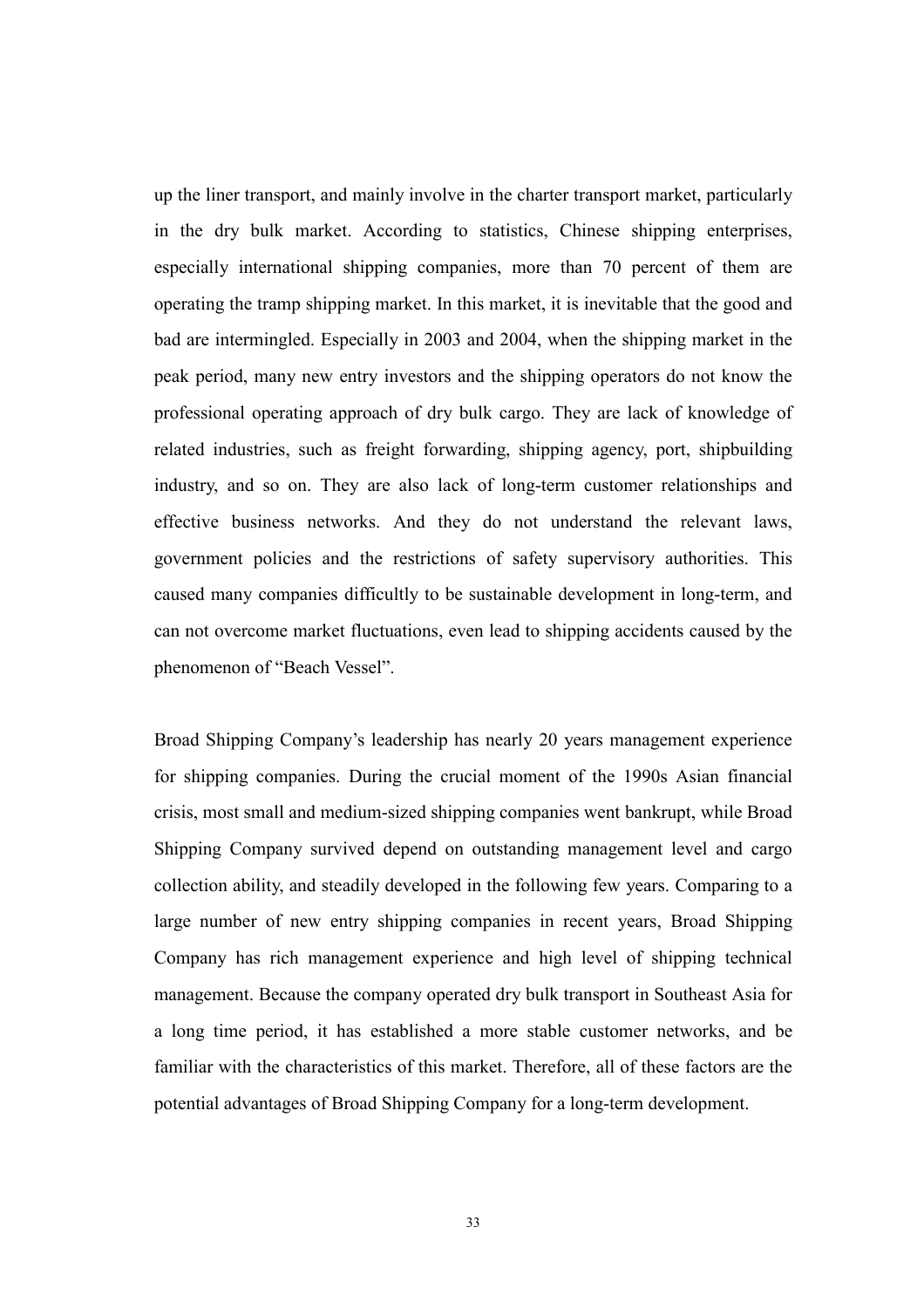#### 4.1.2 Analysis of competitors

In the capacity aspects, the coastal international transport capacity mainly concentrated in COSCO, China Shipping Group, China ocean group, and so on. Their capacities occupy 70% of coastal capacity. With Chinese trade expansion and economic development, the operating profit of China Shipping increased by 1.6 times in 2007. The main international shipping business in Southeast Asia has also increased the Asian route, for example, so far the Hanjin Shipping has doubled the number of flights in two years time. And Hanjin Shipping also decided to merge the subsidiary JuYang shipping company in April this year which operates bulk cargo transportation, then to strengthen their non-container ship sector. China Ocean Shipping is also expanding intra-Asia transportation. They are ready to expand the China-Japan route of the container transport and to study the transit transport between Japan and Southeast Asia, Australia. COSCO are recently massive building large container ships and dry bulk carrier which include eight 13310 TEU container ships, total price is 1.334 billion U.S. dollars; Nine 57,000 tons dry cargo ship, will be delivered from March to July in 2009. Korean Shipping in South Korea also order to the Chinese shipbuilding enterprises two 320,000 DWT VLCC.(Maritime intelligence, 2008)

In addition to the major international transportation company, the other 60 percent of the international shipping companies are single-ship companies, and Chinese average capacities of international shipping companies are less than 10,000 tons. And in early years Broad Shipping Company has already have totally a 7,500 tons dwt bulk carrier. And on April 2007 the company has independently invested, completed and put into operation a totally 3,950 tons dwt bulk carrier. The total capacity reached 10,500 tons, has been more than the average level of shipping companies in China.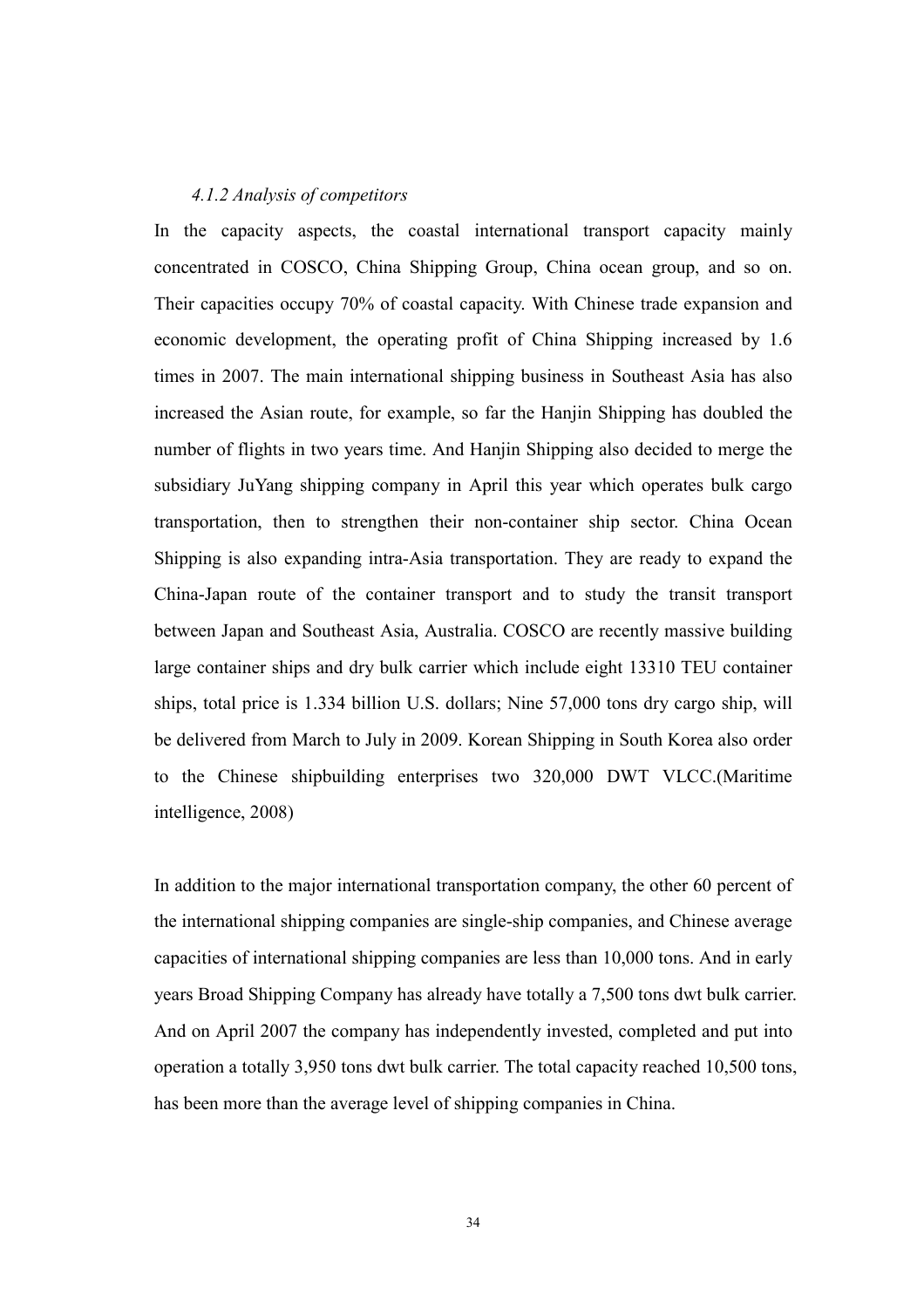In the ship structure aspects, in recent, 98 per cent of the coastal transports are motor ships, and are mainly the dry bulk and the tanker fleet. Company boldly imagined transforming fuel combustion system of the 7,500 tons bulk carrier, from burning light oil to burning heavy oil so that the sailing ship only burned 0.8 tons light oil, saving the fuel costs significantly. This ship has stronger competitiveness than any other ship in freight price aspects.

In the ship size aspects, 81 percent of bulk carriers, oil tankers and about 40 percent of the grocery carriers are more than 20 years old. In addition to the 7,500 tons dwt bulk carrier, the company is also building new ships boldly. And the company also has attempted that when constructed 3,600 tons dwt bulk carrier, it has more innovation in design than other shipping companies, which changed the capacity from 3,600 tons to 3,950 tons, so that enhanced the capacity of the ship greatly.

#### 4.2 The attraction of international dry bulk market for Broad Shipping

#### 4.2.1 The characteristics analysis of the world dry bulk shipping market

In world trade, 85% to 90% goods transports come true through the maritime transport. And the international dry bulk shipping market is an important part of international shipping market. Its freight traffic occupied 3 percent weight of the world's freight traffic.

Reviewing the development process of the international dry bulk market, we can sum up following two characteristics of international dry bulk market:

(1)The derivatives characteristics of international shipping dry bulk market. Because the international dry bulk market is the derivatives markets of international trade, the dry bulk market are roughly in line with trade rules of the market in the long-term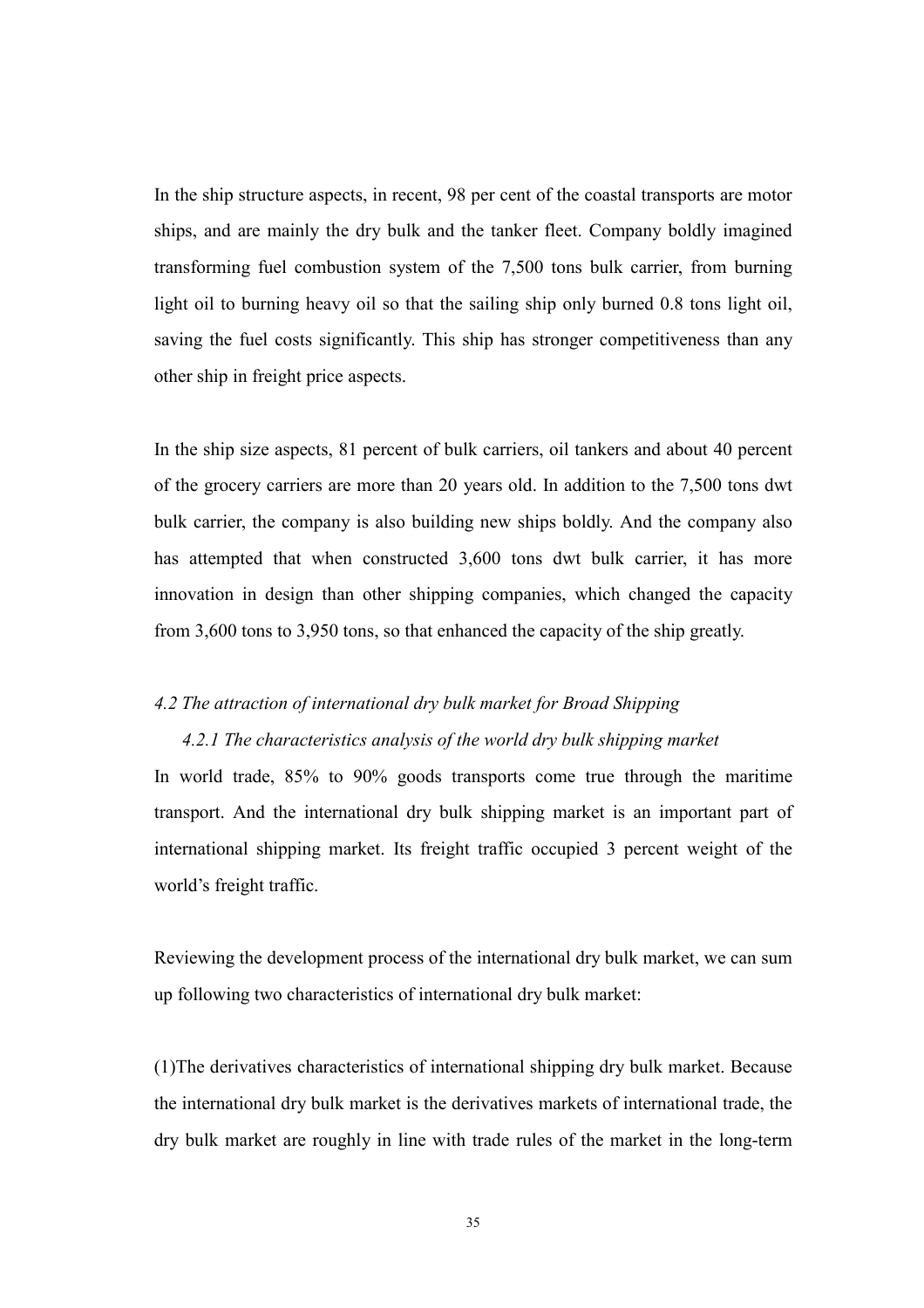trend. If the global economy is in a period of prosperity, the volume of freight in shipping market will increase substantially, thus the demand for ships will increase and the capacity will grow up. Instead, the market will fall down. Each 1 percent of World economic grows, shipping freight volume will increase about 1.5 percent, and dry bulk will increase about 2.5 percent. Because the global containerization has already reached 60 percent, the freight volume carried by dry bulk carrier vessel actually increased only 1 percent, while the containerization rate in the developing countries is only 40 per cent, so the freight volume carried by dry bulk carrier vessel in these countries will increase 1.5 percent (Yin Hong, 2004). This is the derivative features of dry bulk market. At the same time, because the international dry bulk market has a high degree sensitivity for weather, port status and political factors, the dry bulk market is often more difficult to be predicted.

(2) The seasonal characteristics of international dry bulk shipping market. International dry bulk shipping market has obvious seasonal characteristics, which has close relationship with the trend of the world economy. Because of the global economic recession and the oil crisis, it caused the first recession during 1982 to 1987, which caused many owners unbearable and to be bankruptcy. The second and third recession respectively happened in 1990 and the period from 1992 to 1994, which are the regional recession and not much serious as the first. The fourth depression is in the period from 1997 to 1999, fluctuations in this time are the most intense of all. The reasons include that the cooling down of global economic growth and the soft landing of developing economy, and the direct reason is that the Asian financial crisis affected the world. Of course, there were several prosperity period of this market. In 1980, the freight surged up several times than in 1978. And it appeared a second peak in 1989 and a third peak in 1995. At that time, the daily charter hire of three kinds of ship reach up to the highest record of history. The time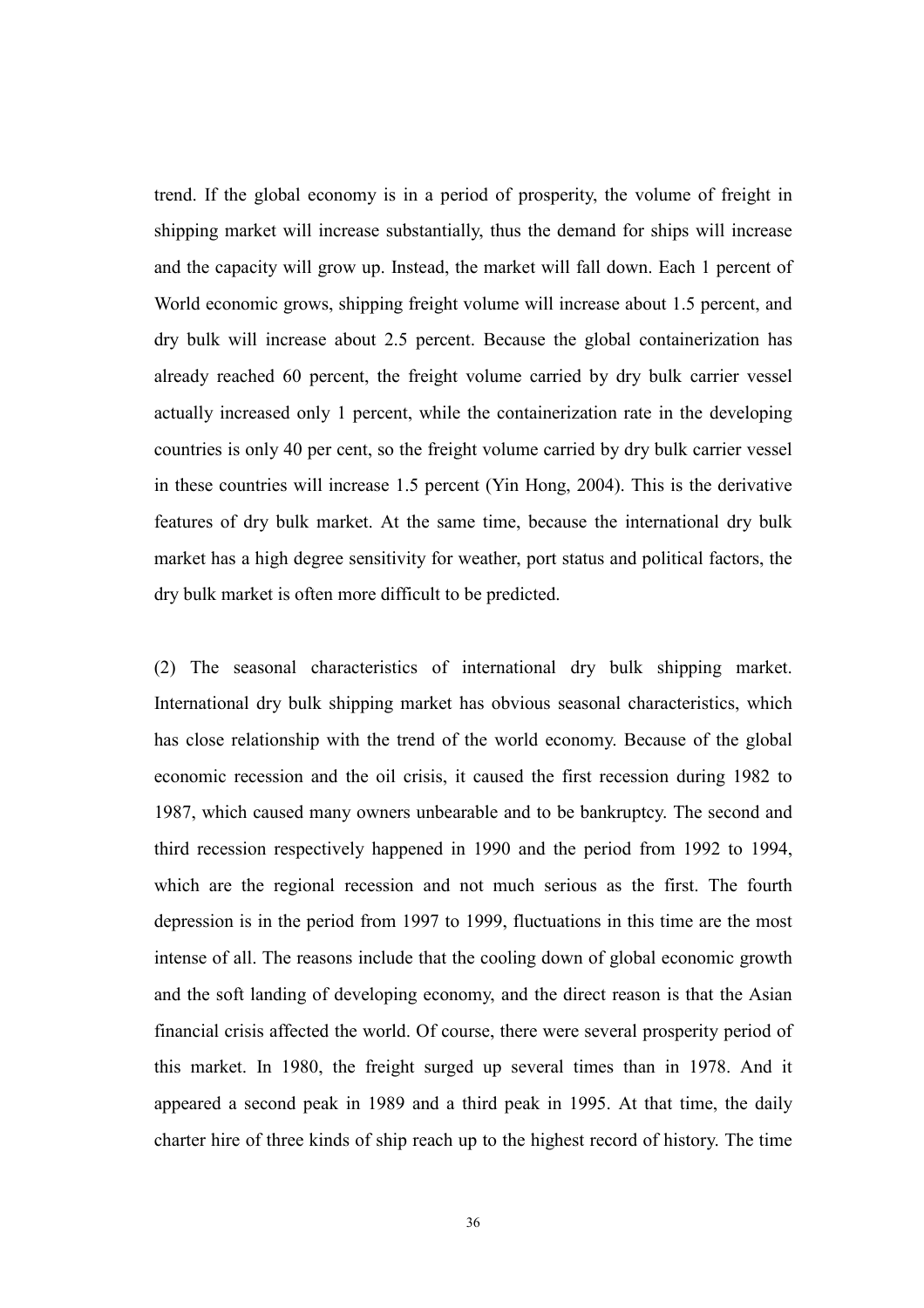period from 2003 to 2004 is the fourth peak time, and the delivery of new ships hits an all-time high record. Obviously, the rule of international dry bulk shipping market is the cycle----"economic recovery - increased freight volume – increased freight rate- increased capacity - supply over demand- - economic downturn – freight rate goes down - reduced capacity -- -- demand over supply – freight rate rise again.". The fluctuations of the market are closely linked with the shipping capacity and the level of the balance of supply and demand.

#### 4.2.2 Forecast of international dry bulk cargo market

Since 2007, the international dry bulk becomes the focus of international shipping market, rising up continually and breakthrough the early highest point. Since the third quarter of 2006, the BDI index has risen up nearly three times than previous and has fluctuated on the perch totally. (SU Ping, 2007)

Bulk cargo means that the cargo transported by sea in large consignments in order to reduce the unit cost.(Martin Stopford,1997)and it is also means the cargo unpacked and can be directly load on the ship, mainly includes some raw materials, such as iron ore, coal, grain, agricultural products, timber, steel, fertilizers and so on. In these types of cargo, iron ore, coal, grain and steel are the main cargo in today's international dry bulk shipping market.

Because of the rapid development of global economy, the demand of dry bulk transportation boosted recent years. The world economy has maintained rapid growth of consecutive four years, becomes the longest economic expansion cycle for the past 30 years. The demand of dry bulk shipping has usually a strong correlation with the world economic growth; the world's economic development played a great role in promoting the dry bulk shipping to be sustainable growth. During 2000 to 2006, the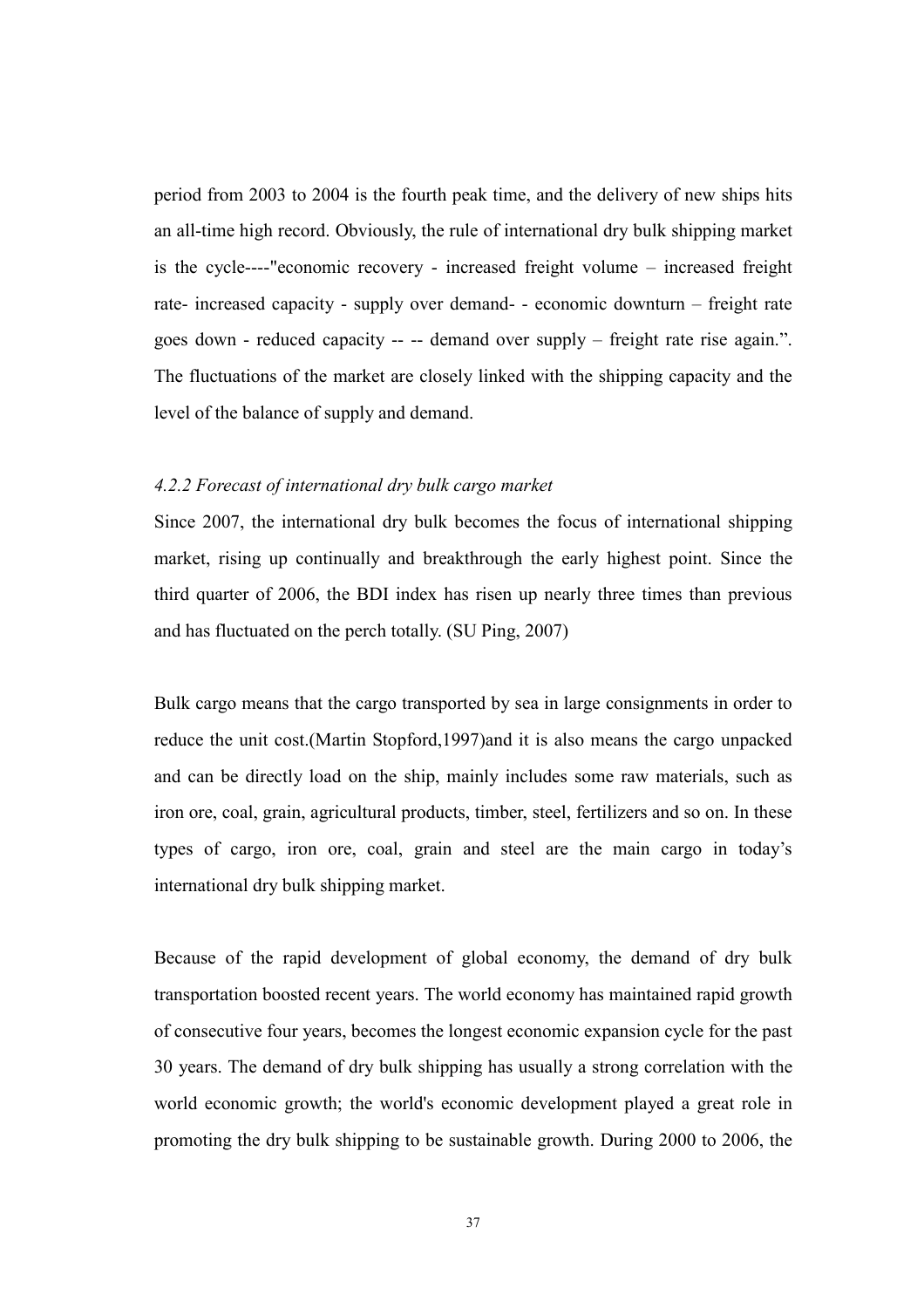freight volume of the world's dry bulk shipping increased 5 percent in each year, especially the increased new demand for steel lead to sustainable high international steel price, the demand volume of iron ore shipping has accelerated noticeably. During from 2000 to 2006, the average annual growth rate of the iron ore shipping volume reached to 8.2percent. By the impact of these factors, the transport demand of international dry bulk cargo rise rapidly in the market, which is also the main reason that support the current high price of dry bulk shipping.

At the same time, in recent years, the average distance of international shipping market is in an increasing trend. The dry bulk shipping volume increased 6.0% and 5.7%in 2005 and 2006 respectively, while the turnover rate increased 6.3% and 7.1% respectively in the same time. (SU Ping, 2007) It means that the average distance has extended trend because the increasing turnover rate is higher than the increasing shipping volume. Taking iron ore transport for an example, because the steel industry of India that the third largest iron ore exporting country developed rapidly, the demand of themselves significantly increase, in 2007 they reduced exports by increasing export tariffs gradually, and the main new ore production capacity in Australia will be released in 2009. Therefore, China and other major importing countries change to import iron ore from Brazil and South Africa, however, the shipping distance between Brazil and China is two or three times longer than the shipping distance between Australia, India and china. Taking the transport of coal as an example, with Chinese energy demand growing, China, as a traditional coal-exporting country will be gradually transformed into coal importing countries. In 2007, it has been shown this trend. It is a greater impact on Japan and other countries which import coal from China in long-term. And the sharp drop in Chinese coal exports made Japan and South Korea import coal from Australia and Indonesia, which made shipping distance longer on the whole. The future market share of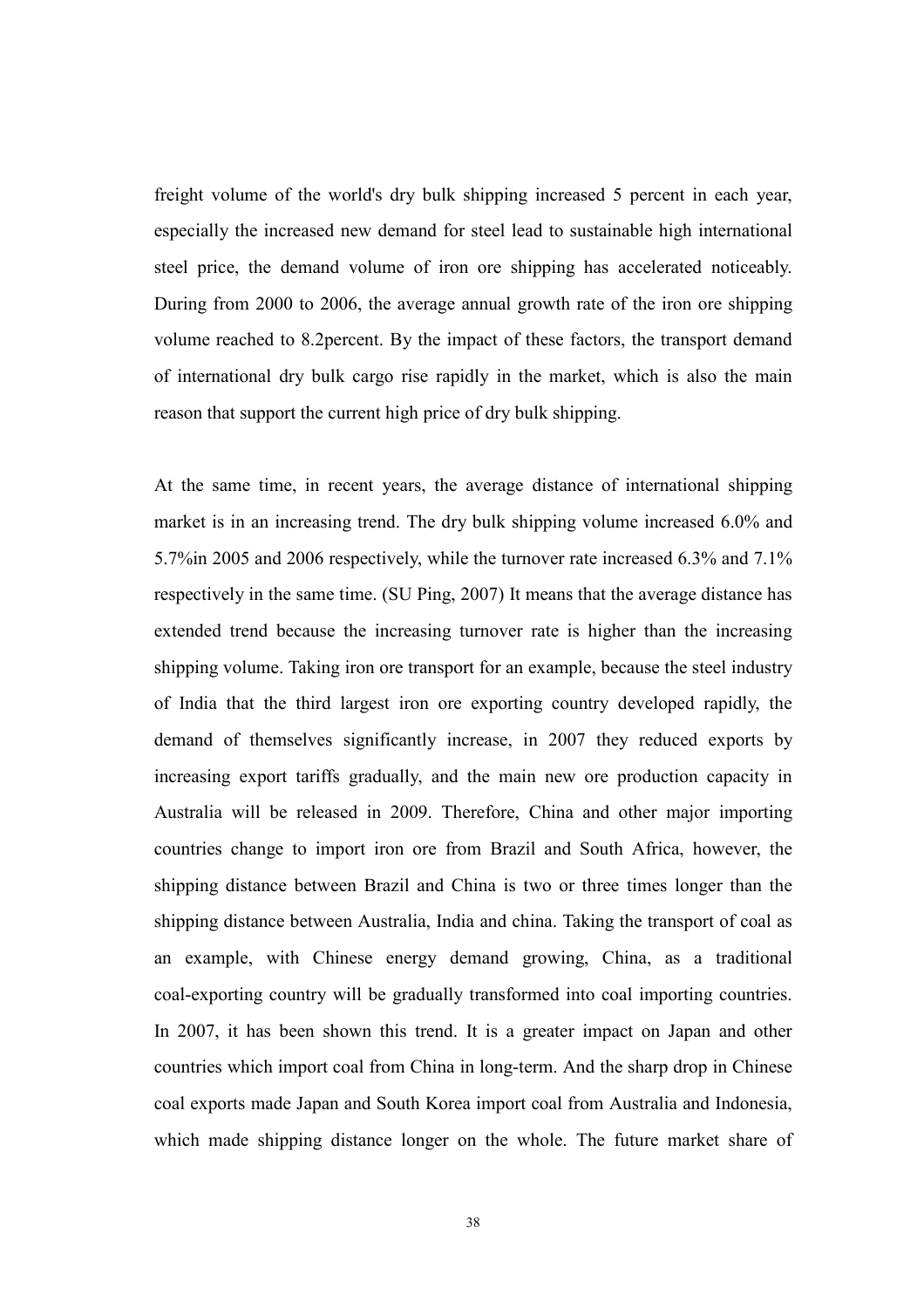Australia, Latin America, and other coal exporting countries will increase further. All these factors will cause the growth of the average shipping distance and the transport turnover rate.

Moreover, in recent years, due to the substantial growth of maritime transport, shipping capacity growth has been lagged behind. The shipbuilding enthusiasm of dry bulk carrier is not high due to the downturn market in 2005. According to statistics, in 2007, the world dry bulk fleet capacity has reached up to 380 million tons and increased 5 percent than in 2006. The net capacity went up to 1,800 million tons, although the growth rate of capacity slowed down than in 2006, it still lags behind the growth demand of transport.

Besides that, the growth of ocean freight volume has also brought the port traffic jam and lead to capacity supply becomes tenser. This phenomenon makes a number of important ports of iron ore and coal exports have serious traffic jams, and consume much more capacities. The world's largest coal port - Australian Newcastle port has the most serious traffic jams. In this port, the average wait time for the dry bulk carrier was from 8.5 days in 2006 to 24 days in 2007, the most serious situation was that about 70 ships waited for Loading and unloading in anchorage. It is expectation that there will be no change in the demand of the international dry bulk shipping market and high freight rate trend next few years. With the global economy, especially with the steady economic growth of emerging economies in Asia, the demand of global iron, steel and coal and the demand of the Asia-Pacific region will maintain steady growth. And the increasing of global oil prices will enable the price advantages of coal to become more prominent, and the focus of energy consumption will continue to shift toward to Coal. It is expectation that it will reach up to the peak of shipping capacity growth during the period from 2009 to 2010. In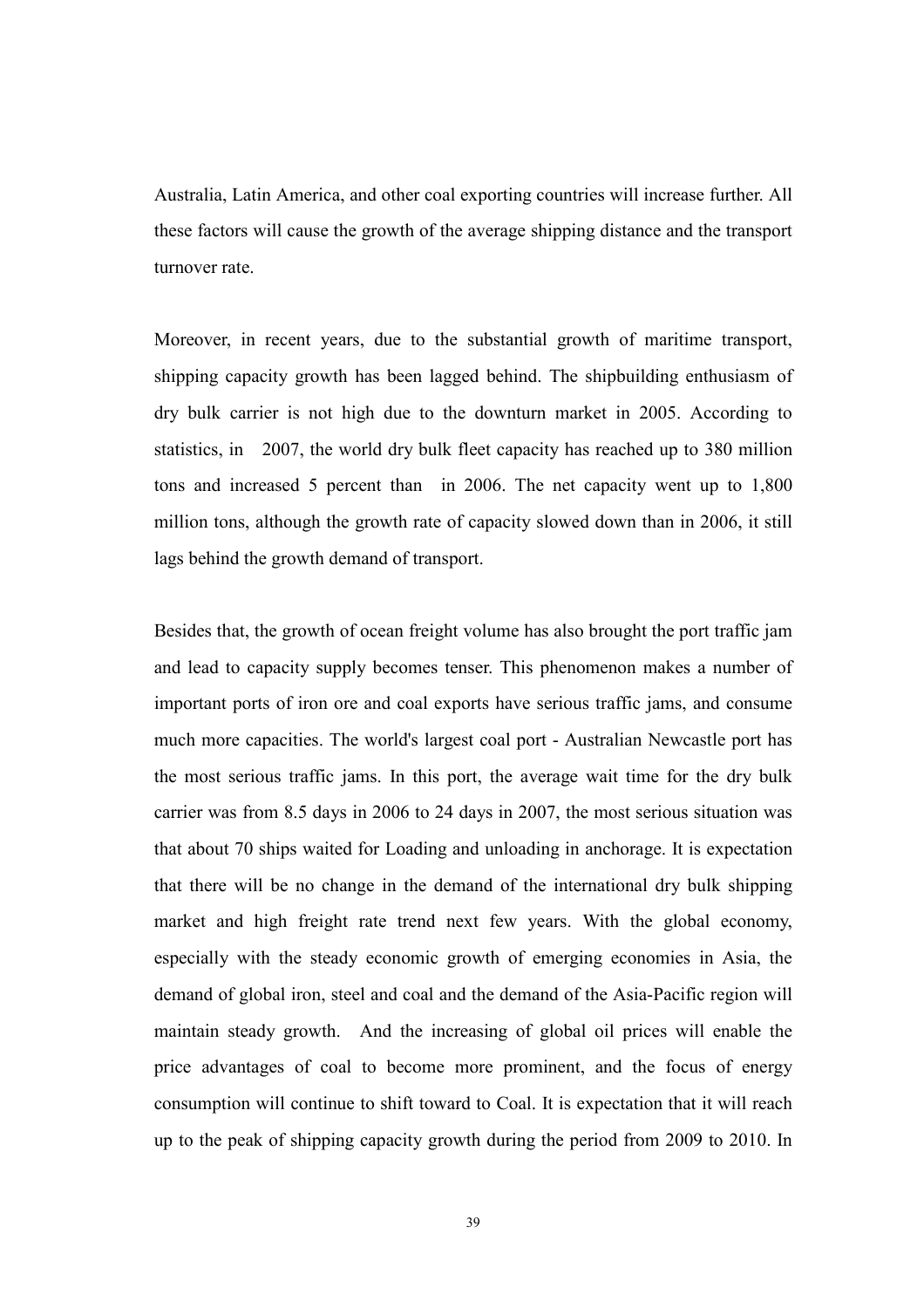the ship size aspects, the Capesize ships have rapid growth, Panamax ships maintain steady growth, the handysize ships increase minimum. It is expectation that from 2008to 2009, dry bulk carrier capacity still shows a slight tension between supply and demand. With some port project putted in to operatiton such as Shanghai Yangshan port, it is expectation that port traffic jam problem will be alleviated in 2009. But in the short term, it will be very difficult to solve the problem of port traffic jam.

#### The Statistics and Forecasts

| of World Seaborne Dry Bulk Cargo Trade Volume |  |  |  |  |  |
|-----------------------------------------------|--|--|--|--|--|
|-----------------------------------------------|--|--|--|--|--|

|              | 2006(R)  | 2007(F)  | 2008(F)  | 01.07(R) | 02.07(P) | 03.07(P) | 04.07(F) | 01.08(F) |
|--------------|----------|----------|----------|----------|----------|----------|----------|----------|
| Iron         | 721.8    | 779.9    | 838.5    | 194.8    | 192.4    | 198.5    | 194.2    | 210.2    |
| <b>Ore</b>   |          |          |          |          |          |          |          |          |
| <b>Steam</b> | 488.5    | 534.1    | 555.6    | 138      | 126      | 134.9    | 135.2    | 143.6    |
| Coal         |          |          |          |          |          |          |          |          |
| Coking       | 220.9    | 231.8    | 236.7    | 54.3     | 58.3     | 61       | 58.2     | 55.4     |
| Coal         |          |          |          |          |          |          |          |          |
| Grain        | 262      | 270      | 280      | 63.9     | 66.1     | 69.2     | 70.8     | 66.3     |
|              |          |          |          |          |          |          |          |          |
| Minor        | 1,103.40 | 1,043.80 | 1,090.80 | 287.8    | 282.5    | 295.8    | 292.5    | 301.3    |
| <b>Bulks</b> |          |          |          |          |          |          |          |          |
| Total        | 2,796.60 | 2,974.40 | 3,121.50 | 738.9    | 725.3    | 759.4    | 750.9    | 776.8    |
| Trade        |          |          |          |          |          |          |          |          |

(R) Revised Data (P) Provisional Data (F) Forecast Data

Stem from: Drewry dry bulk forecast 07.3、Drewry dry bulk insight 07.11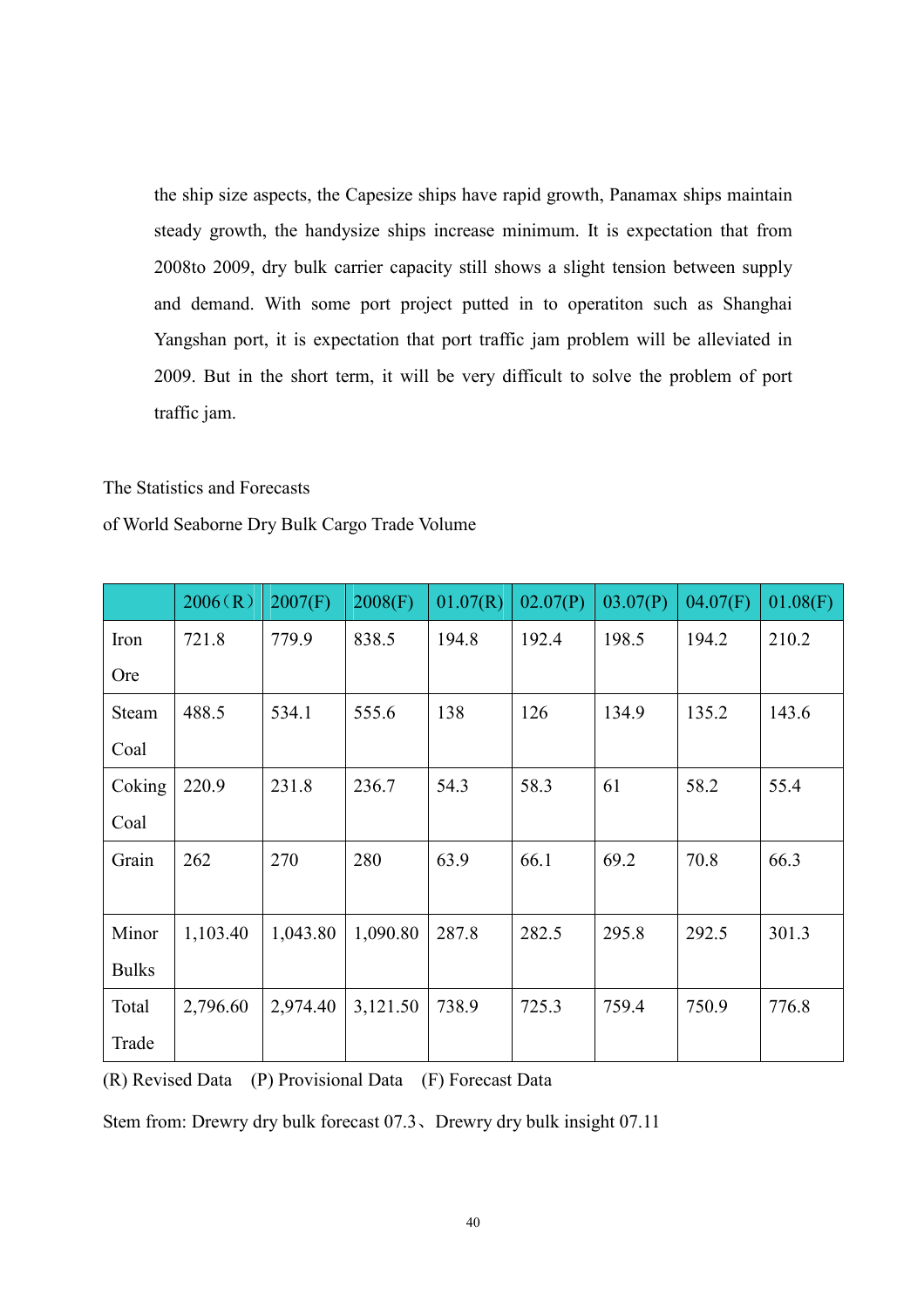#### 4.2.3 Recent situation of Chinese dry bulk cargo transport

In the international dry bulk shipping market, China established the special status in the world's dry bulk transport depending on its outstanding performance. The significant expansion of global iron ore seaborne trade was mainly driven by the Chinese factor. In 2003, Chinese iron ore imports volume firstly exceeded Japan the steel production country, which caused widespread attention in the shipping industry. From 2000 to 2006, Chinese iron ore import growth rate reached up to 29 percent in 2006, the weight of increment of Chinese iron ore imports accounted for more than 80 percent of the increment of the global iron ore trade, so that the increment of global iron ore trade was contributed from China in majority. In 2007, Chinese dry bulk shipping volume of foreign trade still maintained a momentum of rapid growth.

#### a, High growth of iron ore imports

As the stimulation of higher international steel price, in 2006, Chinese steel exports volume surge to 43 million tons, and in 2007, from January to July, steel exports volume reached to 39.7 million tons, increased 92.2 percent comparing with the same period last year. The steel products volume exported through the coastal port were 35 million tons, increased 76.4 percent comparing with the same period last year. Because of the high demand of foreign steel market and the rapid development of domestic economy in the first half of 2007(GDP growth rate was 11.5 percent), the demand of domestic steel market was unabated, these factors led to high import volume of iron ore in China last year. In the first half of last year, total iron ore imports volume was 221.5 million tons, rise up 19 percent comparing with the same period last year. (SU Ping, 2007)

#### b, reversion of coal imports and exports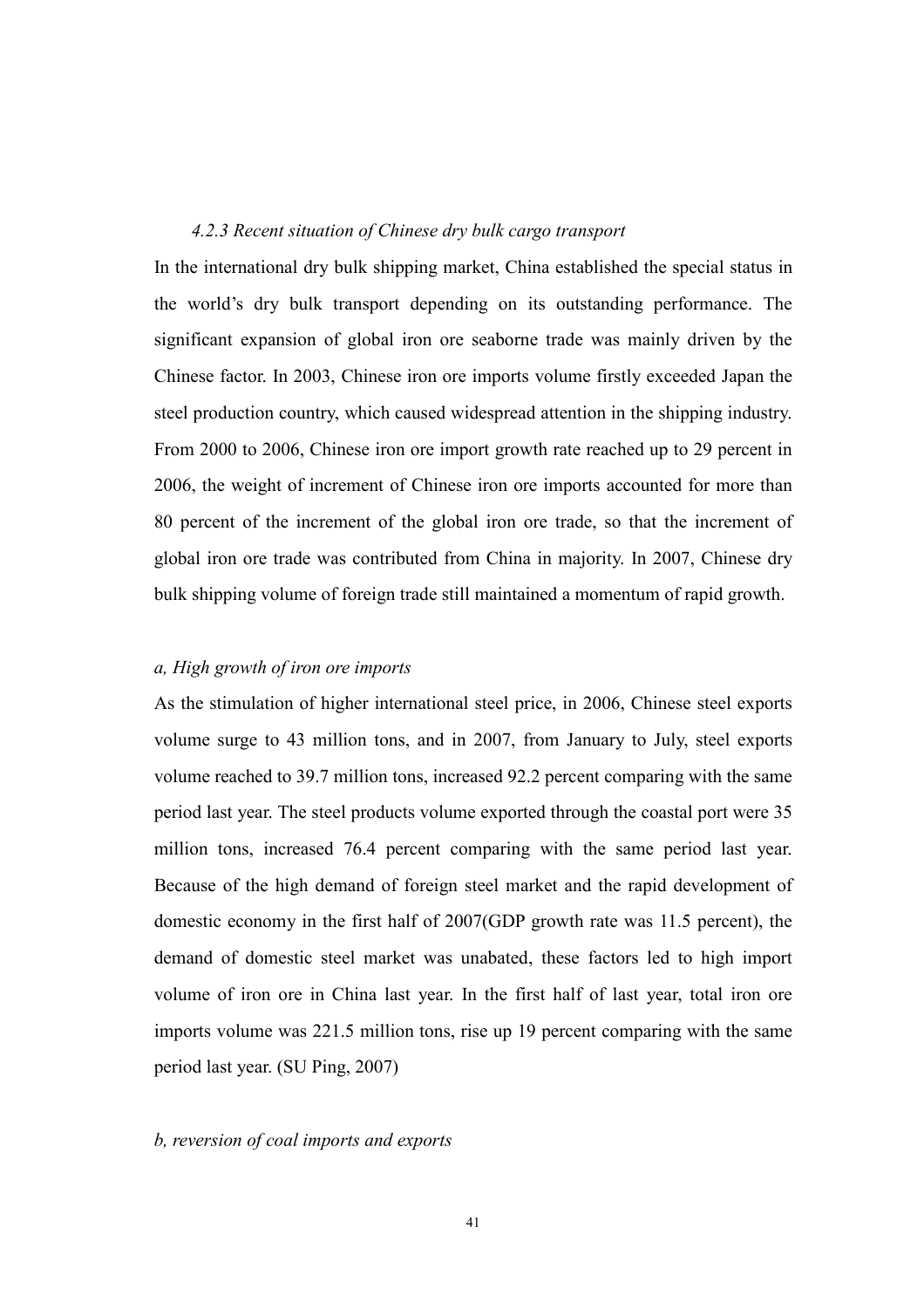Since 2007, Chinese coal shows a trend of net imports. In the first half of last year, China exported 28.86 million tons coal, decreased down 21.2 percent comparing with the same time in 2006; and imported 30.96 million tons coal, increase by 49.6 percent comparing with last year. Net imports are 2.1 million tons. (SU Ping, 2007)

#### c, A substantial increase in grain exports

In 2007, the average price of major grain varieties in the international market has a large degree of upgrading than ever before. Comparing with the same period of 2006, the rice, wheat, corn, and soybean prices in the international market on July 2007 rose by 6.2 percent, 56.8 percent, 33.7 percent and 44.3 percent respectively. And in July the mainly varieties of grain import prices in the international market are still significantly higher than the delivery prices of domestic market. This has brought that in 2007 Chinese grain export volume increased significantly and imports have slowed down the growth rate. The main variety of importing grain is soybean in China. In the first half of 2007, the importing volume of soybean is 16.88 million tons, while the number of volume increased by only 2.6 percent, but because of prices rising, the monetary amount of imports rose by nearly 30 percent comparing with the same period last year. The major grain exports variety in China is the corn. In the first half of 2007, total exports volume is 3.92 million tons, which growth rate reached up to 72.2 percent, while the monetary amount growth rate of exports reached up to 129 percent comparing with the same period last year. (SU Ping, 2007)

#### 4.2.4 The future of Broad shipping in the dry bulk cargo transport market

According to the analysis and forecasting of the international and domestic dry bulk market, the analysis of cargo situation and Broad Shipping Company's competitors, we can analyze that Broad Shipping Company's perspective in the dry bulk shipping market as follows: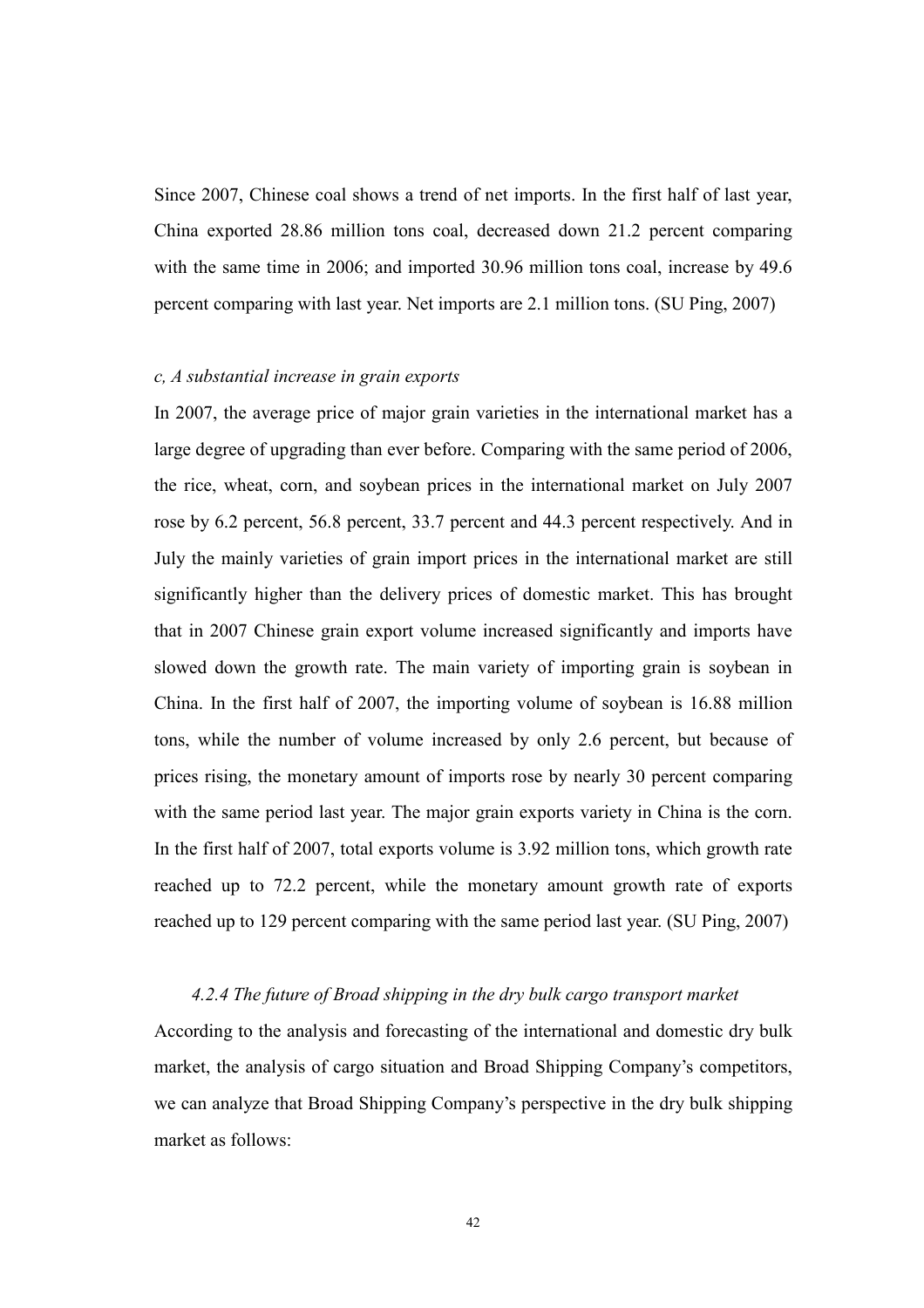1, On the premise that the company continued to introduce more advanced management experience of shipping companies and ship management technology, the company's competitiveness will continue to rise in the industry, operating profits will increase year by year, the market competitiveness will be further enhanced.

2, with the substantial increase of the seaborne trade volume of the world's iron ore, coal, grain cereals, and other major dry bulk cargo, maritime transport volume will continue to rise up, and relatively shipping capacity will be lack. The international dry bulk market still has great potential for development. Broad Shipping Company's main business will also develop greatly. As the driving force of Chinese economy and the substantial growth of the import and export trade of Chinese iron ore, steel, coal and grain, Broad Shipping Company has more operation space in the dry bulk market and also can consider dry bulk feeder transport in river and even multimodal transport in future development.

3, The phenomenon of traffic jam caused by the growth of seaborne trade volume will enable Broad Shipping Company to reform its management system, through scientific and reasonable arrangements for scheduling, to avoid the shipping delays caused by port traffic jam and then affect the company's efficiency. At the same time, the completion of Yangshan Deepwater Port in Shanghai in recent years, the opening to traffic of East China Sea Bridge as well as the good trend of development in Chinese ports and berths, all bring to Broad Shipping Company a stronger driving force.

# 4.3 The status and demand of Southeast Asian transport capacity for the past five years - the market scale of Broad shipping

In recent years, after 1997 Asian financial crisis, Southeast Asia had great economic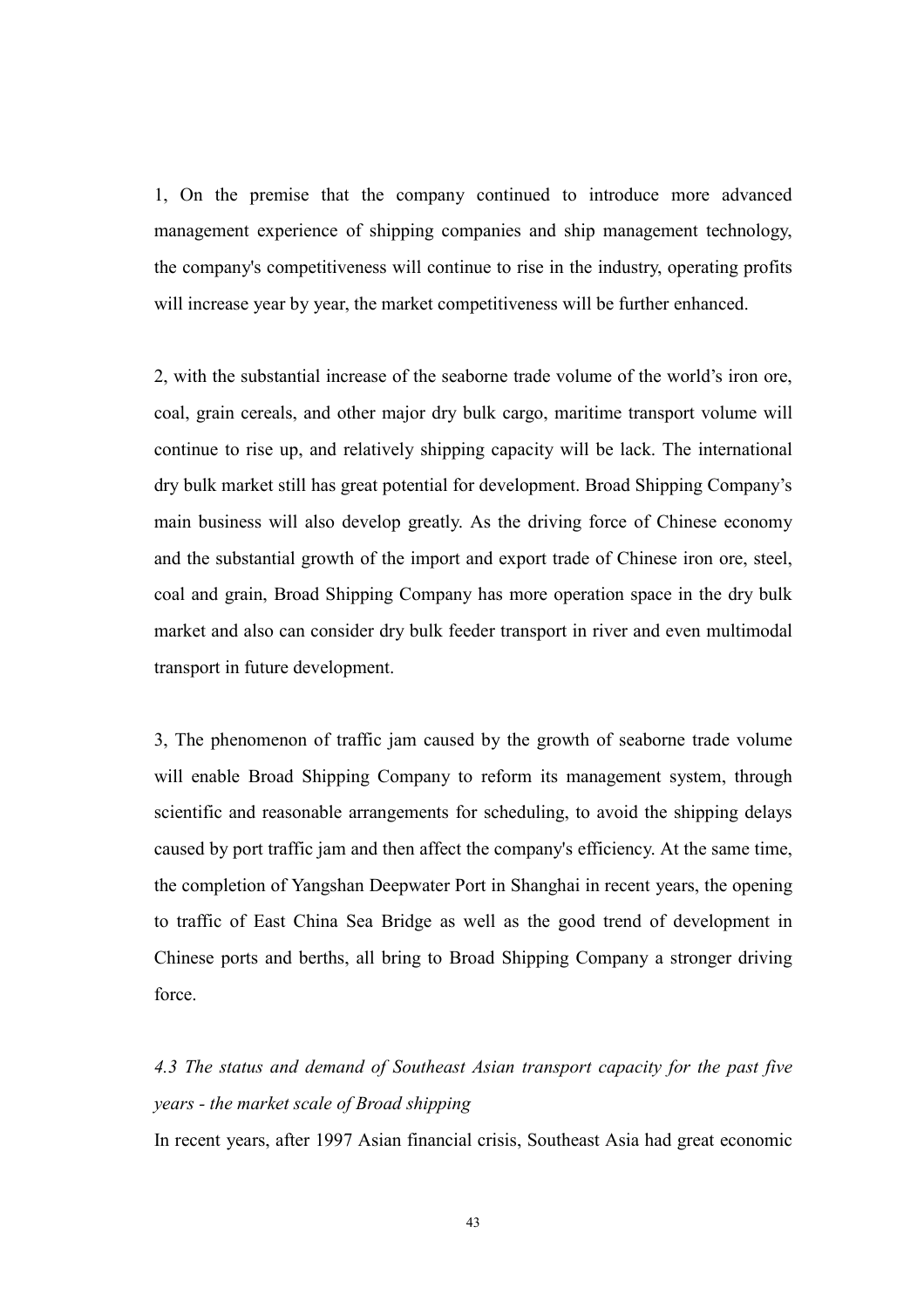recovery, the import and export trade volume of many Southeast Asian countries and regions have substantial increased, maritime transport volume also increased.

The trade in Southeast Asian regions has its own characteristics. And most of the countries export agricultural raw materials, while import industrial products, such as Thailand and Vietnam. Singapore is the largest transit port of the Asia-Pacific region; more than 80 countries, over 150 shipping companies are all using this port. Indonesia is one of the Eastern largest oil-producing countries. Hong Kong and Singapore is Asia's Trade Centre. Malaysia, Thailand, Indonesia and other ASEAN countries are not only the production base of primary products, but also the processing production base of other regions of Asia such as Japan, Taiwan, Hong Kong and other places.

In recent years, the development of international trade led to the international exchanges between raw materials and finished products, which provide a large number of transport demand to the shipping companies operating in the Southeast Asian region. There are not only the global transports like Asian, European, American, but also region transports between the Asian countries.

The Far East region that north from Japan and south to Indonesia in the North Asia-Pacific region, especially the Southeast Asian region become the world's most active region now. "Pacific" era has arrived. The rise of the Asia-Pacific region is a miracle in economic history. According to analysis, in 1990s, the world GNP and the average annual growth rate of foreign trade were three per cent and 5 per cent respectively, while the Asia-Pacific region were 5 percent and 9 percent, and in the first decade of the 21st century the region has maintained and even expanded the gap. It is a forecast in 2010 that the weight of the Asia-Pacific region's GNP accounting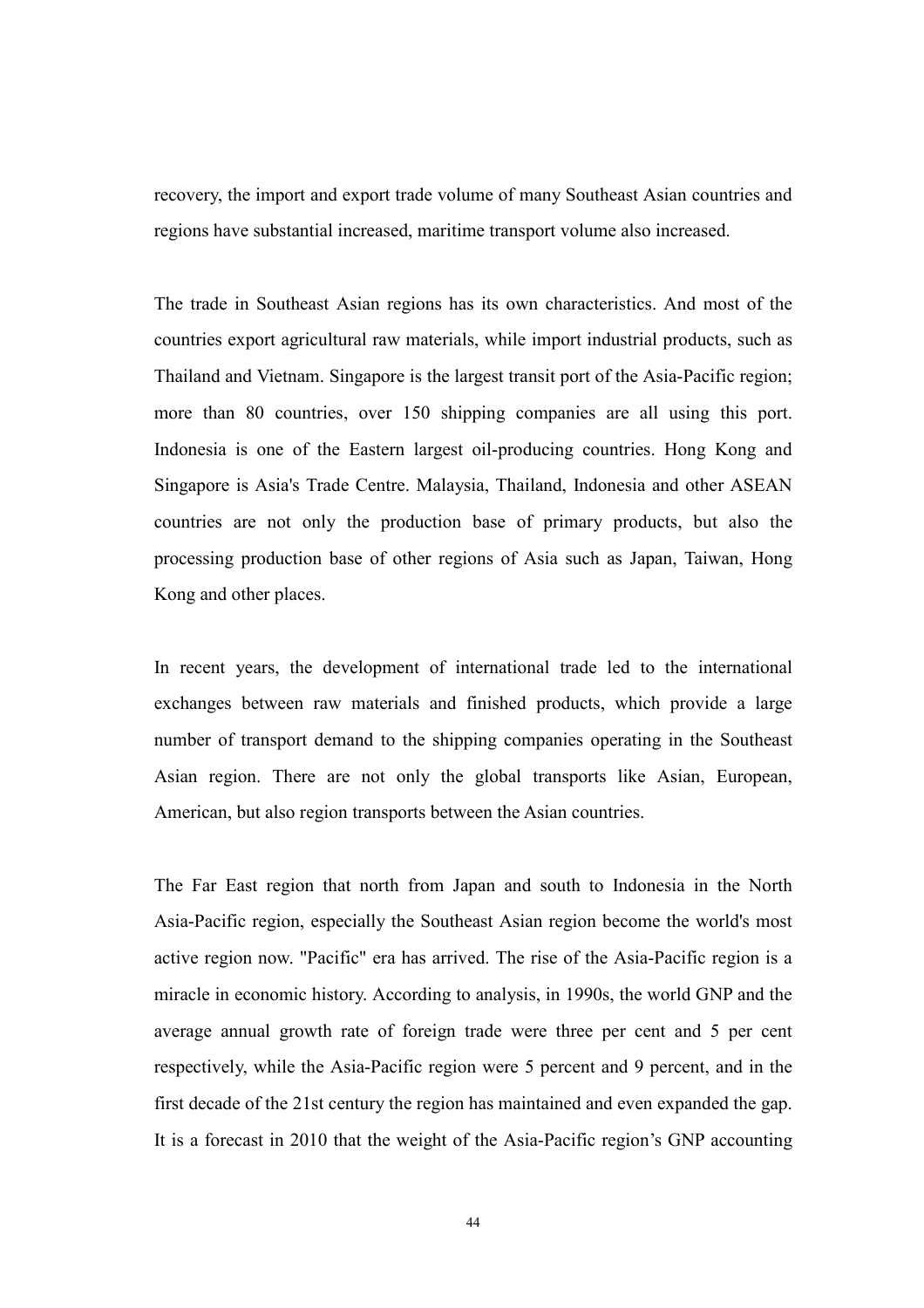for the world's total GNP ratio will increase from the current 25 percent to 40 percent. (Wang Lujun, 2001) The growth gap among all the regions' economy in the world will inevitably lead to a further shift of world centre towards to the Asia-Pacific region, and the weight of the trade and maritime transport volume of this region in the world will also rise up further.

As the regional development of world economy, inter-regional and regional transport will develop further. And the Southeast Asian region which has become the world's processing factories and shipbuilding center has become the area that world seaborne trades are the most prosperous, trade vessels are the largest, shipping routes are the densest. There are both the maturity network of container transportation and huge market of dry bulk transport.

#### 4.4 The choice of Broad Shipping target market

According to the analysis of international and domestic shipping market and the dry bulk shipping market in Southeast Asia, Broad Shipping Company suitable to use the Southeast Asian region as the major dry bulk operating market, use the inter-regional transport in the Southeast Asian, time charter and trip charter as the main mode of operation to focus on the dry bulk and to open up the shipping market in Southeast Asia.

Although Broad Shipping Company is a small shipping business in the market, they have their own vessels, their own operating characteristics and specific f operating mode. And they are familiar with the Southeast Asian market prices, has a stable client base and customer networks. On the basis of being familiar with the operating mode of dry bulk cargo transport, they continue to develop their own management skills. In the competition of shipping industry, they adhere to bring forth new ideas to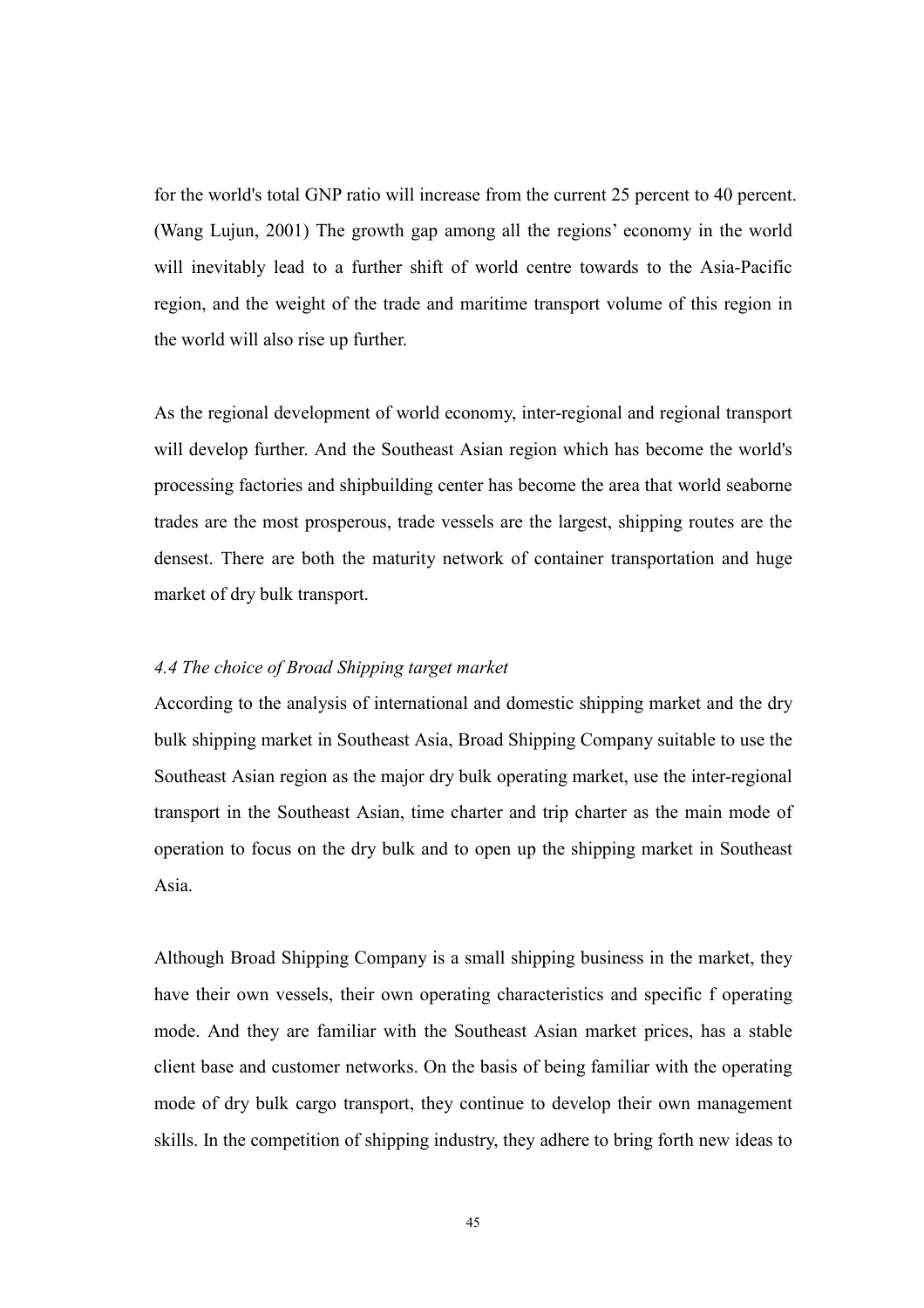their ship's technology and management prudently and boldly. Today, Broad Shipping Company has relatively stable charterer network and freight shipping volume comparing with other small shipping companies in the same industry. Today in the uncertain political situations of Korea, Taiwan, such a market orientation has provided more space and potential to the development of the company.

#### 5. Broad company Internal environmental analysis

#### 5.1 Enterprise management structure

Shanghai Broad Shipping Company consist of seven sectors, fixed positions and the operating ships. The basic management staff is eight persons, and one person sales staff, 36 crew members. Enterprise organizations see figure below:

(Figure 2)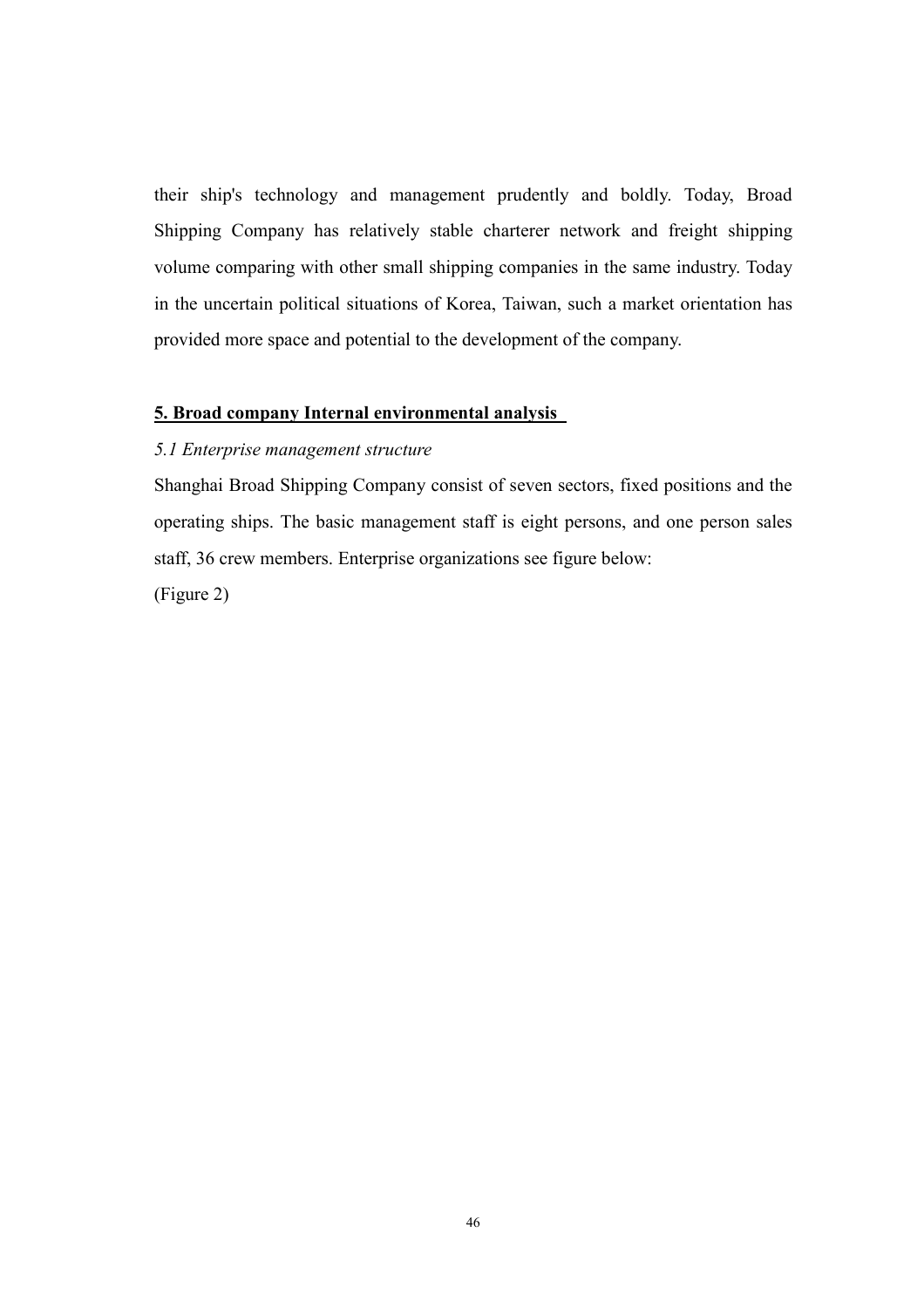

#### 5.2 Analysis of the core competitiveness of the enterprise

The core competitiveness of enterprises are the resources and capabilities that serve as a source of a firm's competitive advantage over rivals.(H.I.H,2004) It enables the enterprises to earn more profit. Resources control by the entity and ability to manage and organise made up the entity's core competitiveness. Take Broad Shipping Company as an example, its core competitiveness are summarised as the following:

1.The situation of enterprise: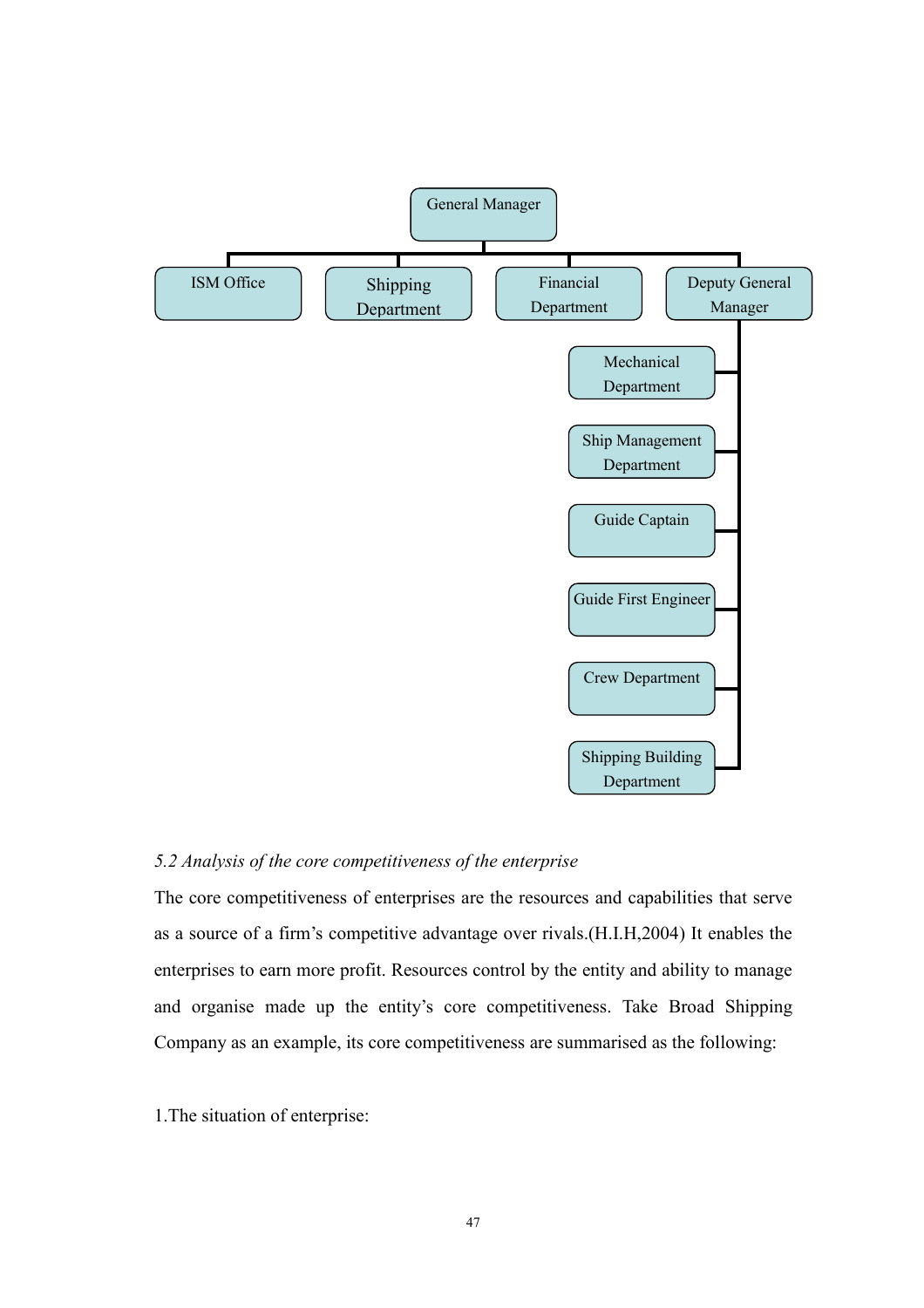As a fast-growing shipping company mainly engaged in ocean freight shipping, especially scattered dry bulk transport in Southeast Asia, Broad Shipping Company is characterised by its adequate customer resources, broad and healthy network of agent and good reputation. It is a growing company that developed rapidly and has great potential. The company has abilities that expanding market by itself, cargo collection, designing and transforming engine of the ships. And they established long-term good relations of cooperation with numerous domestic and foreign shippers, port agents and brokers. All of these factors have laid a good foundation for the development of Shanghai Broad Shipping Co., Ltd.

#### 2.Employees:

#### Management team

Broad Shipping Company has a strong but young management team which comprises more than 20 persons with collage and above education, including one master and several bachelors. The average age of the management is 35 years old. The company's senior management has systematic knowledge of enterprise management as well as rich experience in shipping business. The middle management were all graduated from maritime universities and have years of working experience in shipping industry.

#### Crew

Broad Shipping Company has its own strategy to in recruiting the crew. As the company has the qualification to apply for seafarer certification, it was able to establish a relatively stable and good team of seafarers in the past. In addition, Broad Shipping Company planned to set up a seafarer management company to train up the new seafarers. In doing so, the entity could have a stable source of qualified seafarers.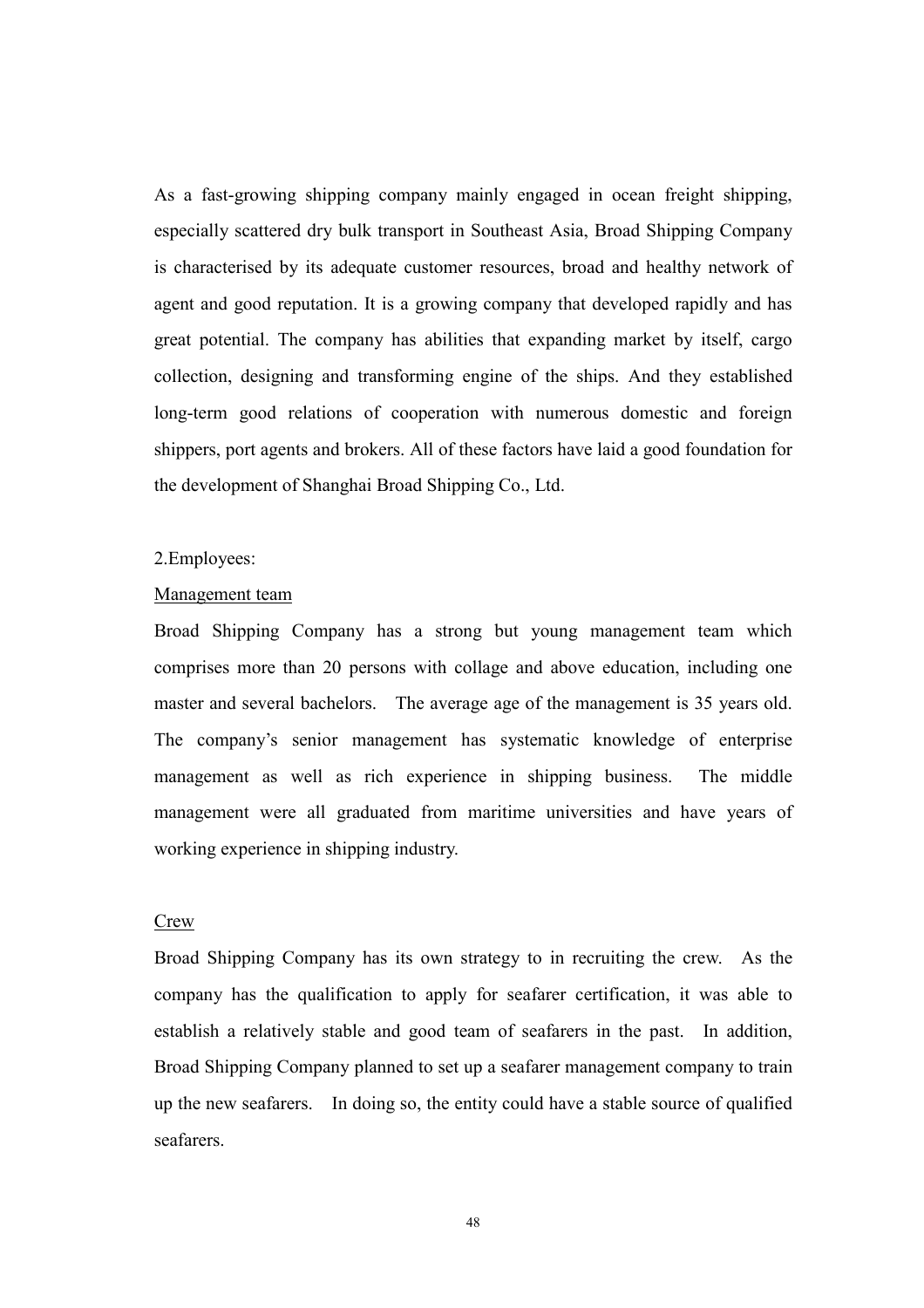#### 3. Customer network:

Broad Shipping Company operating strategy is mainly based on voyage charter, and time charter for trip, supplemented by the mode of time charter.With years of operation and market exploration, the customers of Broad Shipping Company are mainly those have long-term relationship in Southeast Asia, such as Korean Daewoo Group, Korean Bright Shipping Company and Singapore Skyline Company, all of which have above 5-year relationship with the company.

#### 4, Operating strategy:

According to the ship operating costs and the characteristics of import and export trade, the ships of different tonnage have there inherent characteristics: dry bulk carriers of 1-3000 tonnage, because of their small tonnage, small shipping time of endurance and short shipping voyage distance, basically are operated on the route in the region like China - Japan - Korea – Russia. The carriers that above 10,000 tons, because of their large capacity, have high demand for supply stability, they often service for the long-term trade contracts between the owner and the shipper. And because of the demand for economies of scale, they must be engaged in long distance routes.

However, the dry bulk cargo of Southeast Asian that Broad Shipping Company delivered in long-term, such as grain, fertilizer etc., is usually more than 3,000 tons and less than 10,000 tons in trade volume. And their voyage time is usually in the range of 10-15 days. According to the above characteristics, the company's 3500 -7000 DWT ships is the most suitable for shipping companies operating in Southeast Asia in terms of operating costs and shipping time of duration.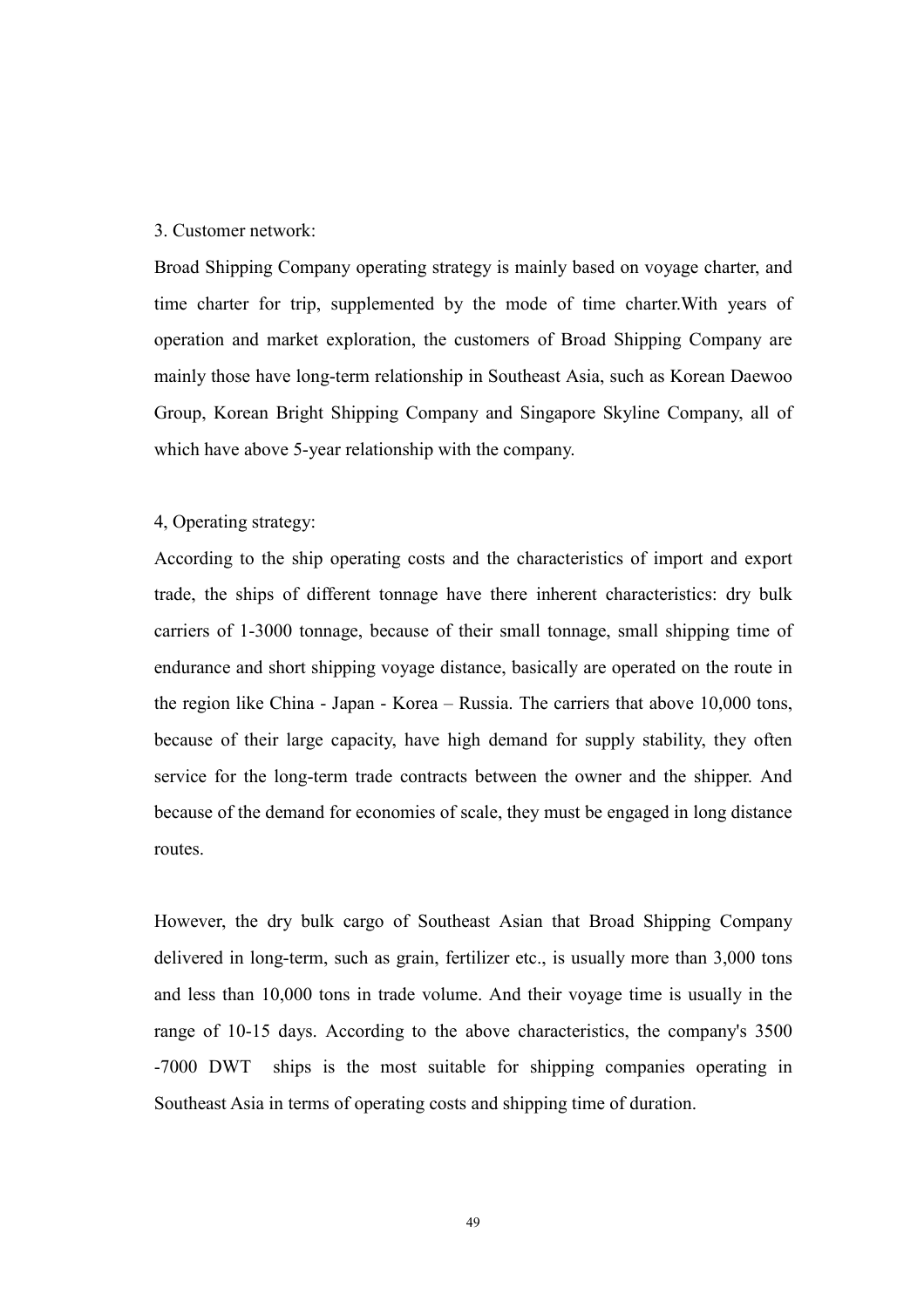#### 5.3 Broad company's competitive strengths and weaknesses

#### Strength

1. The company has strong ability in maintenance, renovation and design of the ship. The company's Engineering Department comprises a lot of experienced engineers. In the past years, the company involved in several significant design and renovation projects, for example, the projects in connection with converting fuel from diesel oil to heavy oil, electrical system renovation and heavy oil particulate. With continuous efforts of the Engineering Department, the operating ratio of the company's ships is above 94%, that is, except for planned maintenance and annual inspection, the company's ships were able to keep running throughout the years.

2. The company has strong ability in market exploration and cargo collection. With 10 years of operation, Broad Shipping Company has built up reputation as well as agent network in Southeast Asia. It can provide high quality service and network support in the operation of port and cargo, transportation, insurance and security inspection. All these help the company to obtain stable customer resources in the region. As a result, the company's transportation income increased by 62% in 2004 and in 2005, even when the national industry was in a down trend due to change of China's export policy, the company still sighted a 22% growth of transportation income.

3. As a fast growing company, it was able to provide clear carrier path to employees. Meanwhile, staff's salary is directly linked to the company's operating performance. These made the company more attractive to those talents.

#### Weakness

1. Broad Shipping Company is a small owner-managed company. It is the General Manager who has the decisive power. Without the General Manager's approval, the departments cannot make any decision. In addition, the company has not established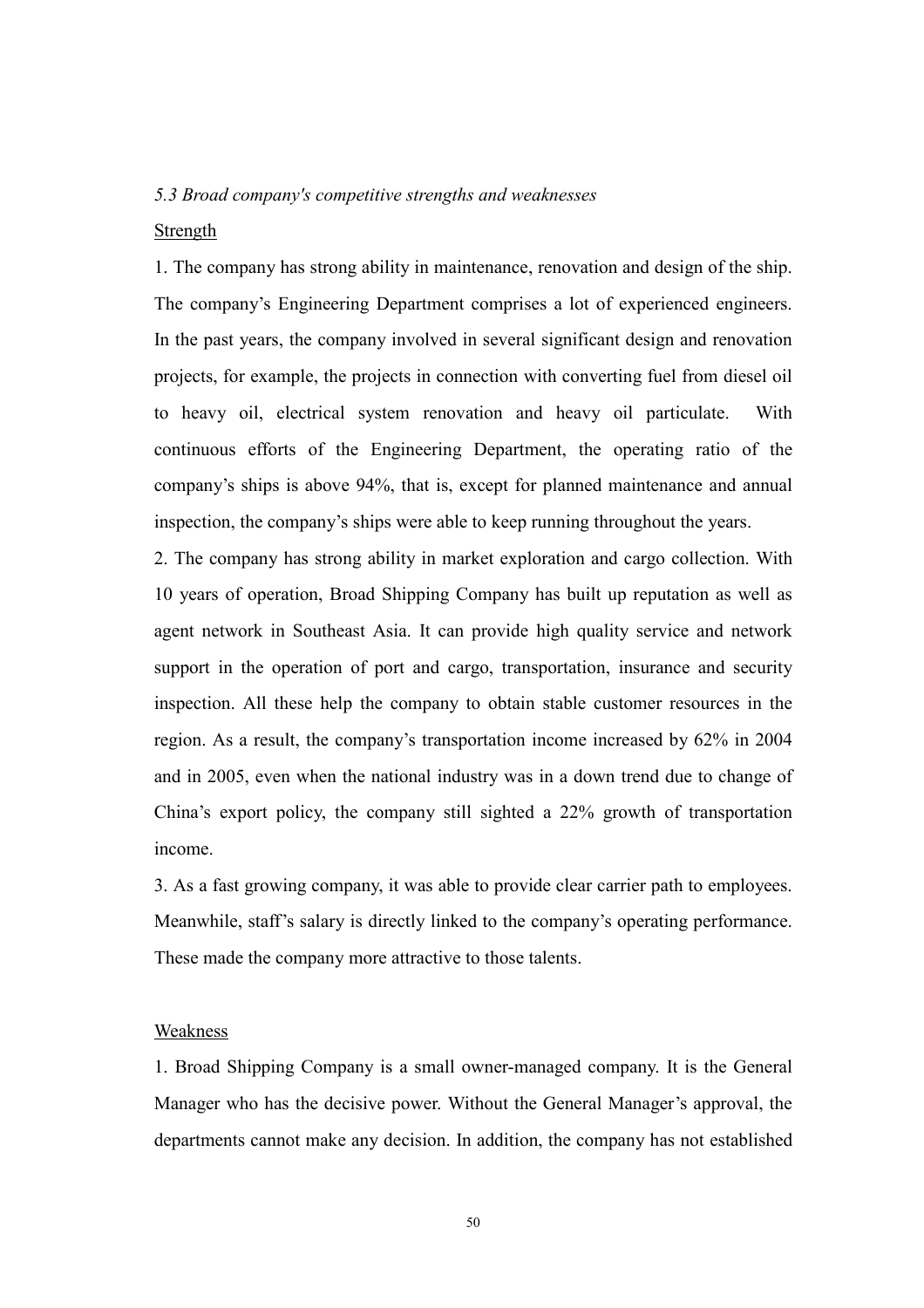an effective control system to monitor its operation. With development of business, such management method would probably impact the company in a great degree.

2. As a small company, Broad Shipping Company only has a few ships. Although the company was in process of building new ship, it lost a lot of commercial opportunities in the recent recovery of the shipping industry.

#### **Opportunity**

1. Based on stable customer resources, the company can further develop long-term strategic relationship with customers and extend the co-operations.

2. With fast development of national economy, the industry was in an upward track. The company has the opportunity to expand its operation with banking facilities.

3. The local government was intended to develop Shanghai as a regional shipping centre of Asia. As such, it gives great support to the private shipping enterprises.

#### Threat

1. Political uncertainties, especially in Taiwan and the Democratic People's Republic of Korea, constitute the primary potential market risks of the company.

2. Keen competition was another challenge the company must face in Southeast Asia. In recent years, due to recovery of shipping industry, shipping companies started investing heavily in this market. New comers will probably threat the existing business of Broad Shipping Company.

3. As a development trend, many middle and small shipping companies sought for combination to quickly improve its operation and financing. This kind of trend also impact on the development of Broad Shipping Company.

#### 6. Broad company's overall strategy

6.1 Broad company's strategic positioning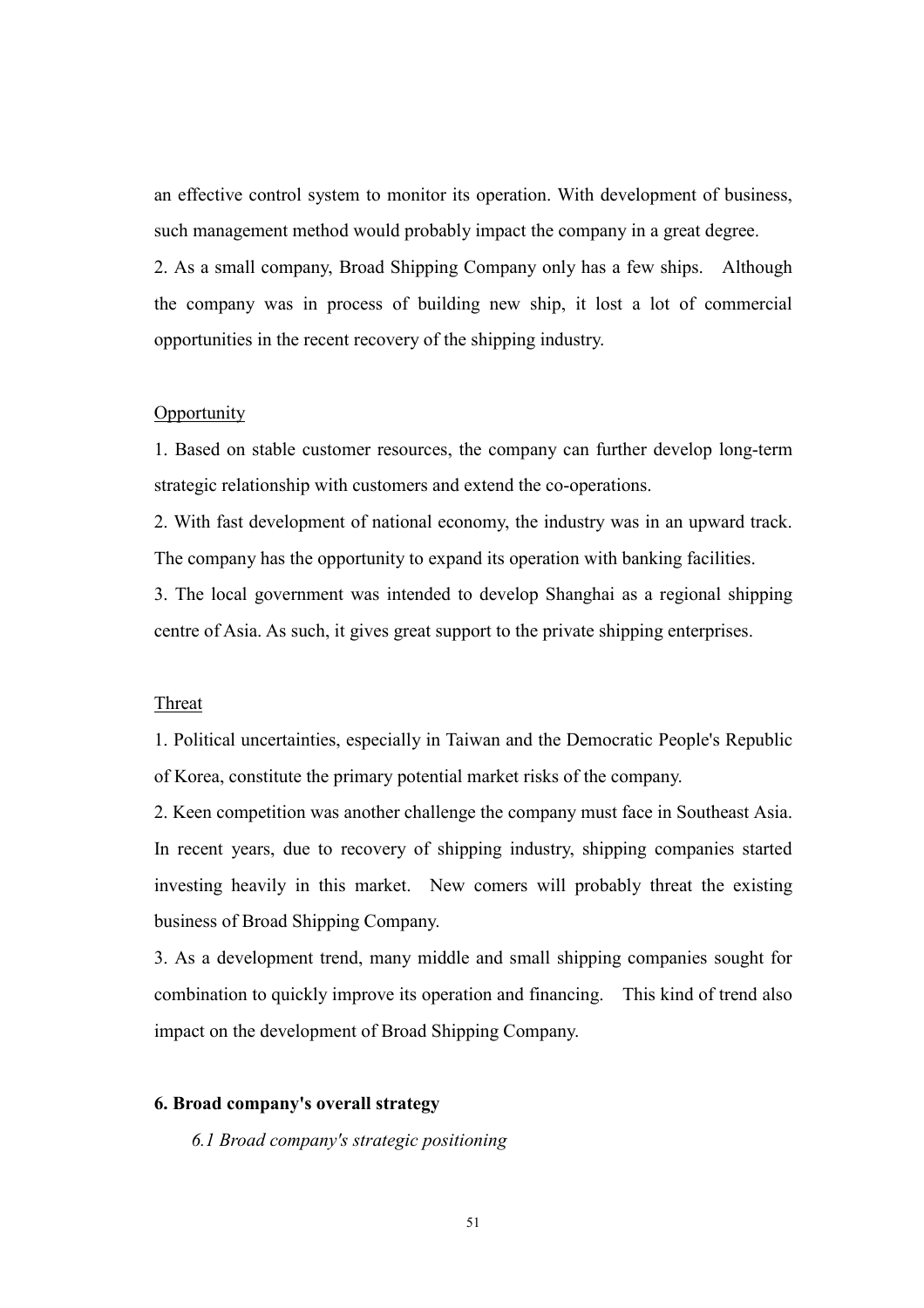According to the research about dry bulk markets in the fourth part of this paper, especially the analysis of the Southeast Asian dry bulk market, we can see that the market Broad Shipping Company faced is a very large, and the number of customer and dry bulk cargo sources also increase constantly, at the same time, the cooperation opportunities become more and more. In view of these factors, the paper designs the marketing strategy as follows:

1, Marketing strategy: Starting from a few large customers, to segment the market, to establish a smooth operation platform in the supply market based on strategic cooperative partnership. The company needs to develop large tonnage capacity in Southeast Asia positively, and to actively involve in the coastal shipping services, and to carry out the marketing activities in all directions with the modern logistics concept.

#### 2, competitive advantages:

A, To develop the shipping capacity so that operate in economies of scale

B, To establish a long-term strategic cooperation with shippers, and to establish the supply advantages

C, To innovate boldly, so that form a leading-edge technology advantage of the ship.

D, To using new concept, and then establish a brand advantage of shipping service

E, To establish the flexibility advantage of price

#### 6.2 Broad company's mission

Strategic mission is a statement of a firm's unique purpose and the scope of its operations in product and market terms. (HIH, 2004)

Depending on long-term and large-scale customers, Broad Shipping Company aim to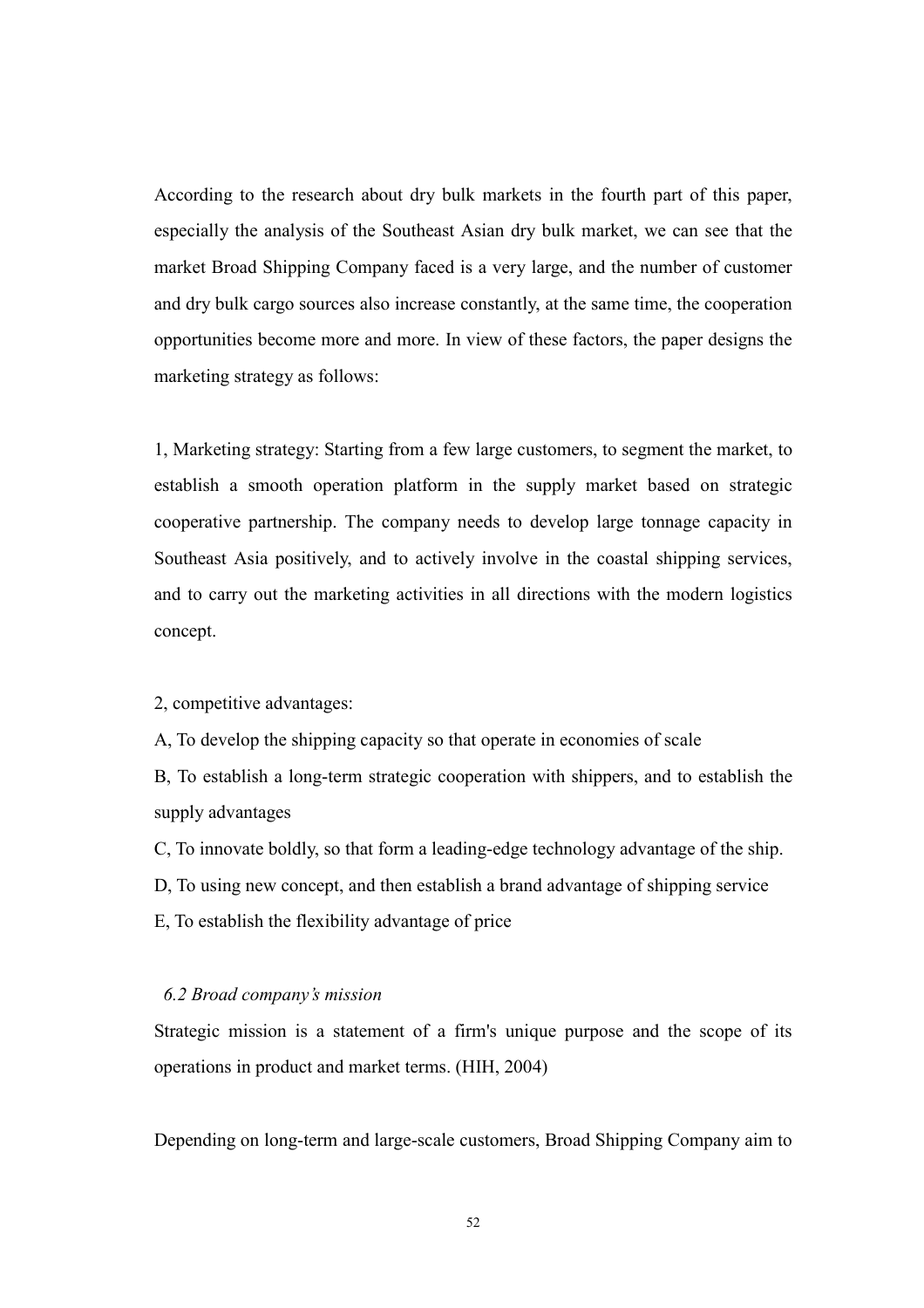develop the coastal and ocean shipping, to become a major dry bulk transport capacity in the Southeast Asian region, to strive to become the fastest growing company in small and medium-sized shipping enterprises, and to become a most stable company delivering high quality professional ocean transportation services, so that maximize shareholders' interests.

Its core business are as follows:

- (1) Coastal foreign dry bulk cargo transport services
- (2) Dry bulk cargo transport in Southeast Asia
- (3) Providing programs of transport and logistics
- (4) International ocean freight forwarding business
- (5) Sale and leasing of ships,
- (6) Crew management and training
- (7) Supply and recovery of ship spare parts

#### 6.3 Broad company's strategic objectives

Based on the foregoing analysis on the market capacity, customers, competitors and the operations of Broad Shipping Company, take BODUN 1 (3600 dwt) as an instance, its gross margin for the period from April 2007 to April 2008 has been far beyond the original budget. Averagely, its monthly gross profit was RMB 840 thousand. Its daily charter hire even reached USD4,000. Golden High (7500 dwt) is another ship of the company. Its average monthly gross profit was RMB 1.2 million. Its daily charter hire is USD5,600.

 (1) Gross profit forecast: Golden High and BODUN 1 shall have RMB 16 million and RMB 10 million gross profit, respectively.

 (2) Customer development plan: the company shall have 10 to 15 customers by 2012, including 5 to 6 long-term strategic big customers.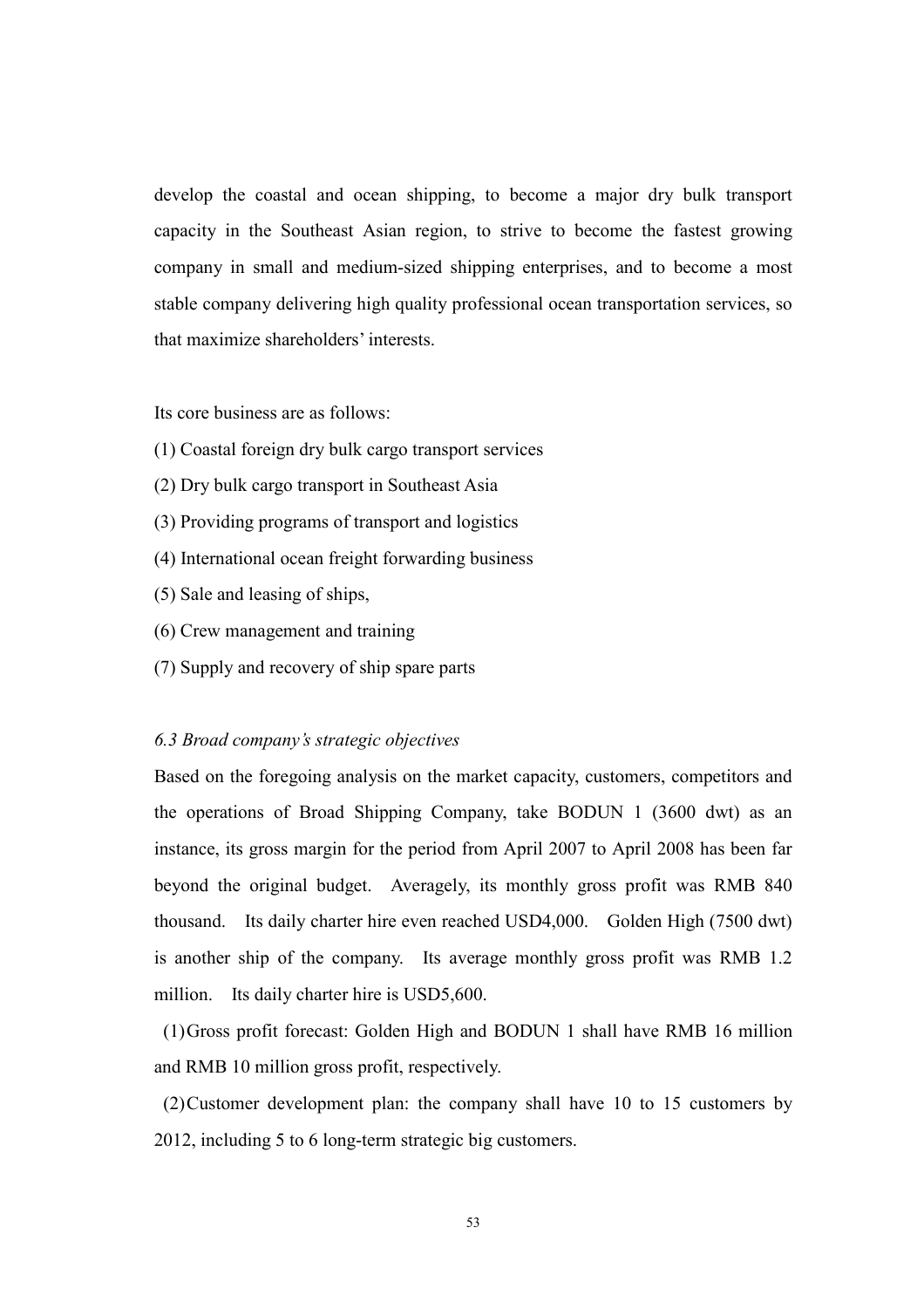(3) Operating scale: the company shall put four 3600 dwt vessels and one 7500 dwt vessel into use by the end of 2012.

#### 6.4 The choice of Broad company's development strategy

Enterprises have different strategies in different industries and different development phases, such as stable strategy, development strategy and exit strategy. The development strategy can be further break down to specialization strategy, diversification strategy, and vertical and horizontal integration strategies. Normally, an enterprise has the following four basic competition strategies in a certain industry:

- $(1)$  Cost leadership strategy
- (2) Differentiation leadership strategy
- (3) Focused cost and focused differentiation strategy
- (4)Integrated cost leadership/Differentiation

Focus strategies is an integrated set of actions taken to produce goods or services that serve the needs of a particular competitive segment. (H.I.H,2004) From the analysis of Broad Shipping Company, we understood that:

The cargo collected by the company is primarily steels, iron ores, fertilizers, grain and other raw materials.

(1)As the company located in Shanghai, it has economical and geographical advantages compared with peer companies at other locations. It mainly engaged in the dry bulk cargo transport in Southeast Asia (Japan, Korea, Vietnam, Indonesia and Hong Kong).

(2)adopted flexible strategy to accommodate the development and change of economy. This made it more competitive.

(3)As Shanghai Yangshan deep water port was built recently, Shanghai has sighted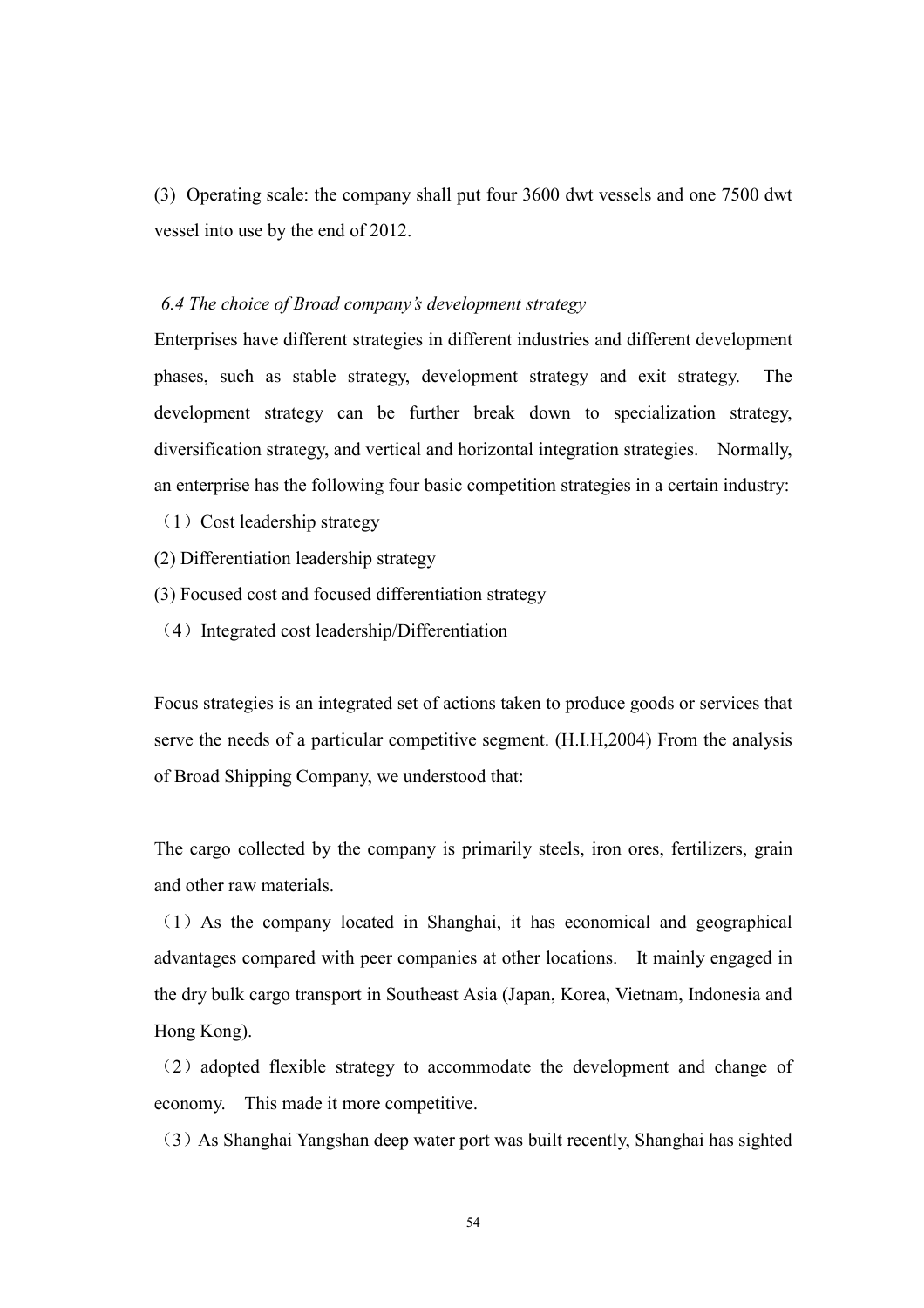a fast growth in the local shipping industry. Broad Shipping Company grasped this opportunity to obtain more cargo and customer resources.

(4)As the company is currently in a development phase, it has great potential in the future operation.

Generally speaking, focused cost and focused differentiation strategy is more suitable for Broad Shipping Company. The company should focus on dry bulk cargo freight in Southeast Asia and Chinese costal regions. At meantime, the company could gradually develop is ability to undertake international ocean freight in the future.

#### 6.5 The objective of Broad company's development strategic system

Enterprise strategy management implementation is a long-term project. It refers to management techniques, metrics and related tools that companies can use to make strategic decisions. It involves all management activities of the companies. For instance, the strategies management of Broad Shipping Company is as follows:

 $(1)$  Standardization strategy: the company is standardizing its operation for further expand and potential financing arrangement.

(2) Technology leadership strategy: the company is keen on development and implementation of new technology in ship design and renovation.

(3)Logistic strategy: the company is intended to build up a logistic system through multimodal transport for dry bulk cargo in Southeast Asia.

(4)Financing strategy: Make reasonable ship investment plan and raise funds through banking facilities, financing leases or private placement.

(5)Human resource strategy: Focus on recruiting experienced personnel and developing systematic training for new graduates.

( 6 ) Co-operation strategy: establish strategic co-operation relationship with customers, suppliers, ports, agents and ship yards.

55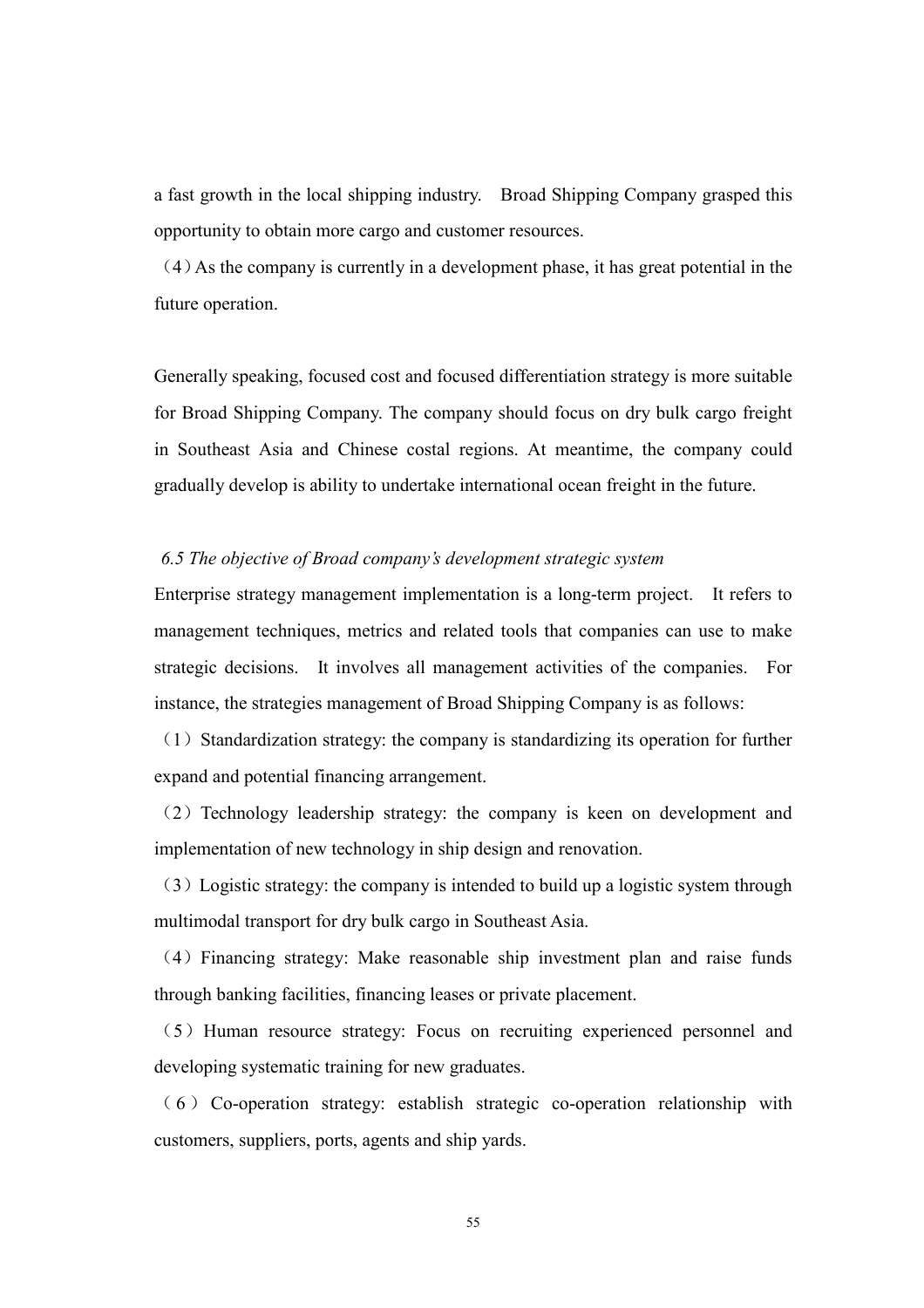(7)Cost leadership strategy: Reduce cost of fuel, spare parts and administration as well as ship acquisition.

(8)Large-scale strategy: Increase shipping capacity to obtain economies of scale.

#### 6.6 The steps and methods of implementation of Broad Company's strategy

In order to realize the focused strategy of Broad Shipping Company, management has introduced the following five-year plan:

(1)Fast development phase from June 2008 to June 2010. The company should increase its shipping capacity, expanded its operation scale and built up reputation in the market.

(2) Stable development phase from July 2010 to June 2011. The primary task of the company is to improve its control and develop its own enterprise culture.

(3)Financial restructuring phase after 2011. Seeking opportunity to restructure the company in order to quickly expanded the company's operation and increase its capital. Management may consider private placement, business combination and public listing.

#### 6.7 The risk analysis and circumvent of Broad company in expansion process

The enterprise, operating in the shipping industry, whether large or small, will face various sorts and varieties, different degree risks. To avoid these risks, shipping companies often take their own measures to prevent risks from happening.

For example, in the beginning of operations, Broad Shipping Company covered the two ships. Take BODUN1 as an example, the company covered the hull risk in the Chinese People and Property Insurance Company, the insurance amount is as high as RMB 25 million and RMB 80,000 for the franchise. Once the vessel is total loss or technical total loss, the shipping company will be compensated by the insurance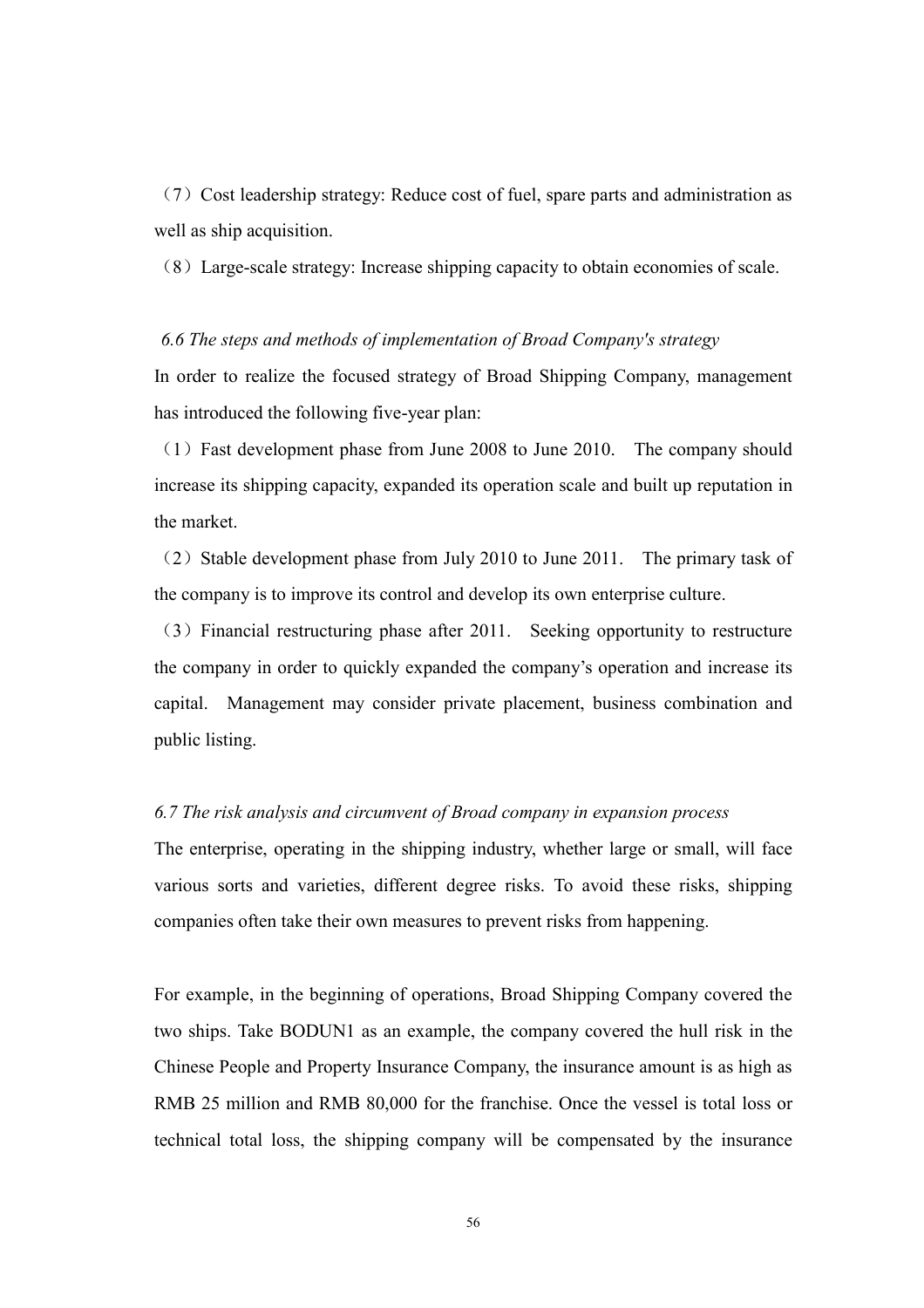company in sum. when the hull is damaged, the insurance company will compensate after deducting the corresponding franchise; In addition, the company's ships are also insured in the Japanese Ship owners Mutual Insurance Association, covering the risk of the cargo, crew and oil pollution. These insurances greatly reduced the company's operating risk.

In the aspects of management of safety and security, as a shipping company, it must comply with various international conventions and domestic laws and regulations, such as the "International Safety Management System Code" (ISM CODE), "International Convention on the Safety of Life of the Sea" (SOLAS), "MARPOL 73 / 78 ", and so on. In September 2007, Broad Shipping Company passed the safety management system inspection from the Ministry of Transportation and the Bureau of Marine. And then, the company was awarded the DOC certificate. This marks that the Broad Shipping Company has a qualified healthy Safety Management System, in line with the qualification of international ship safety management. Such security measures not only strengthen the ship safety management, but also enhance the company's image.

In the future, the company will also face a number of risks. The paper lists some parts of the risk and their preventive measures as follows:

(1)Goods market risks and measures:

Broad Shipping Company mainly engaged in dry bulk cargo transport and goods. The mainly cargos are raw materials such as steel, iron ore, grain.

Risk: The restriction to the development of raw materials from States government, increasing steel prices will lead to reduced the volume of such goods; Shipper's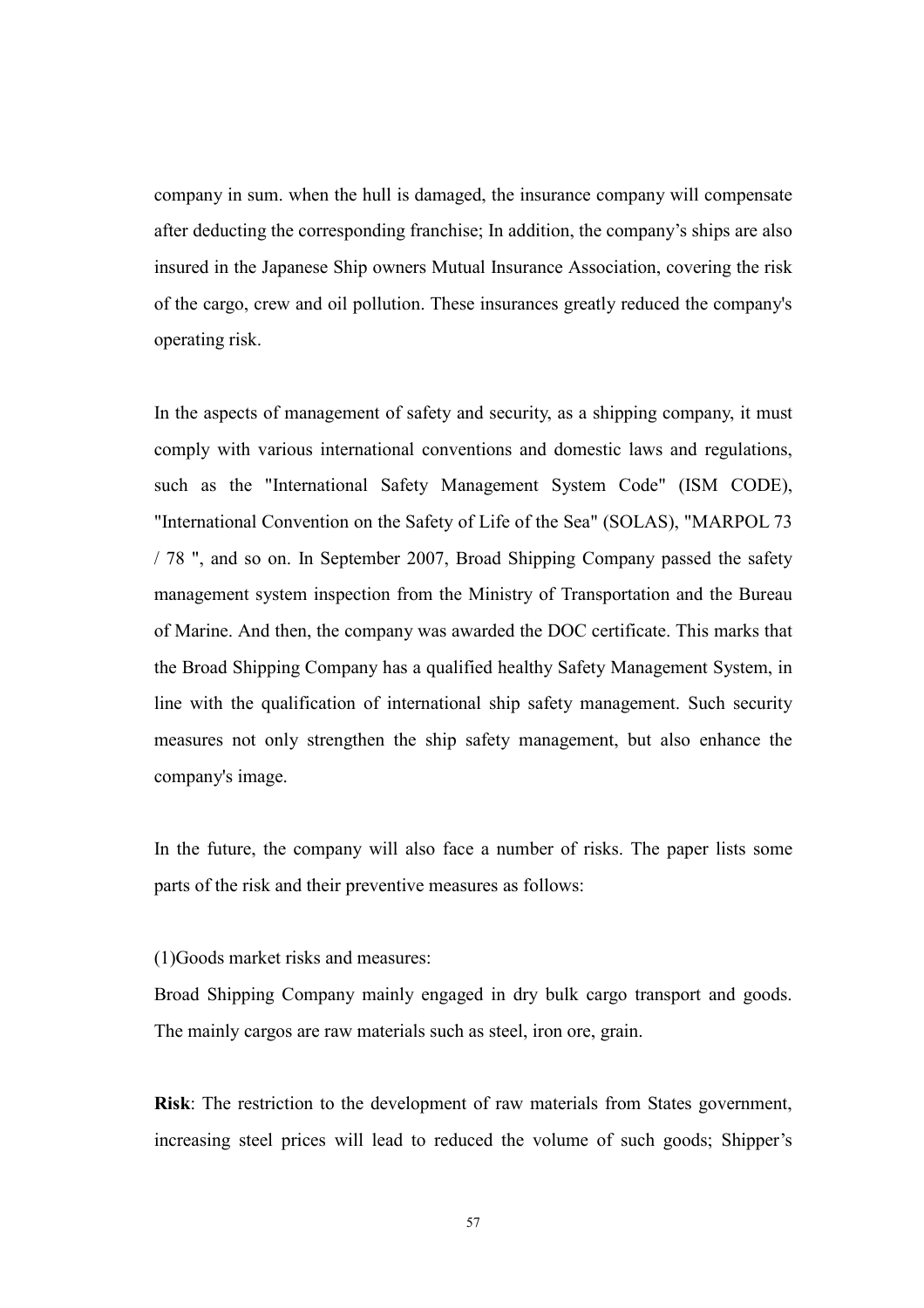berths does not match company's ship; Other competitors provide logistics services such as multimodal transport; Government controls the freight rate of such goods transport.

Measures: To provide integrated logistics services, to establish stable partners' relations with clients, constantly to expand the customer network, and to minimize transportation costs.

(2)Risks and measures in capacity market:

The company is in a rapid development period, so that need to construct substantial new vessels, and to expand its scale. At the same time, it will be at risk.

Risk: The risks include that a number of safety standards inspection from Ministry of Transport, the steel price fluctuations for new shipbuilding, the transaction price fluctuation of second-hand ships.

Measures: To arrange the timetable for expanding capacity scale, to avoid build new ship in the peak period of steel prices, to adjust the mode of the development of transport capacity, and to try to take the mergers and acquisitions way to develop, to establish a long-term relationship with the shipyard.

(3)Risk and measures of management:

Human resources are the important resources in the company. Handling the management of human resources faced many problems.

Risk: Because of mobility of the crew, the company did not form its own crew teams. The company's welfare system is not perfect, and the company's management staff

58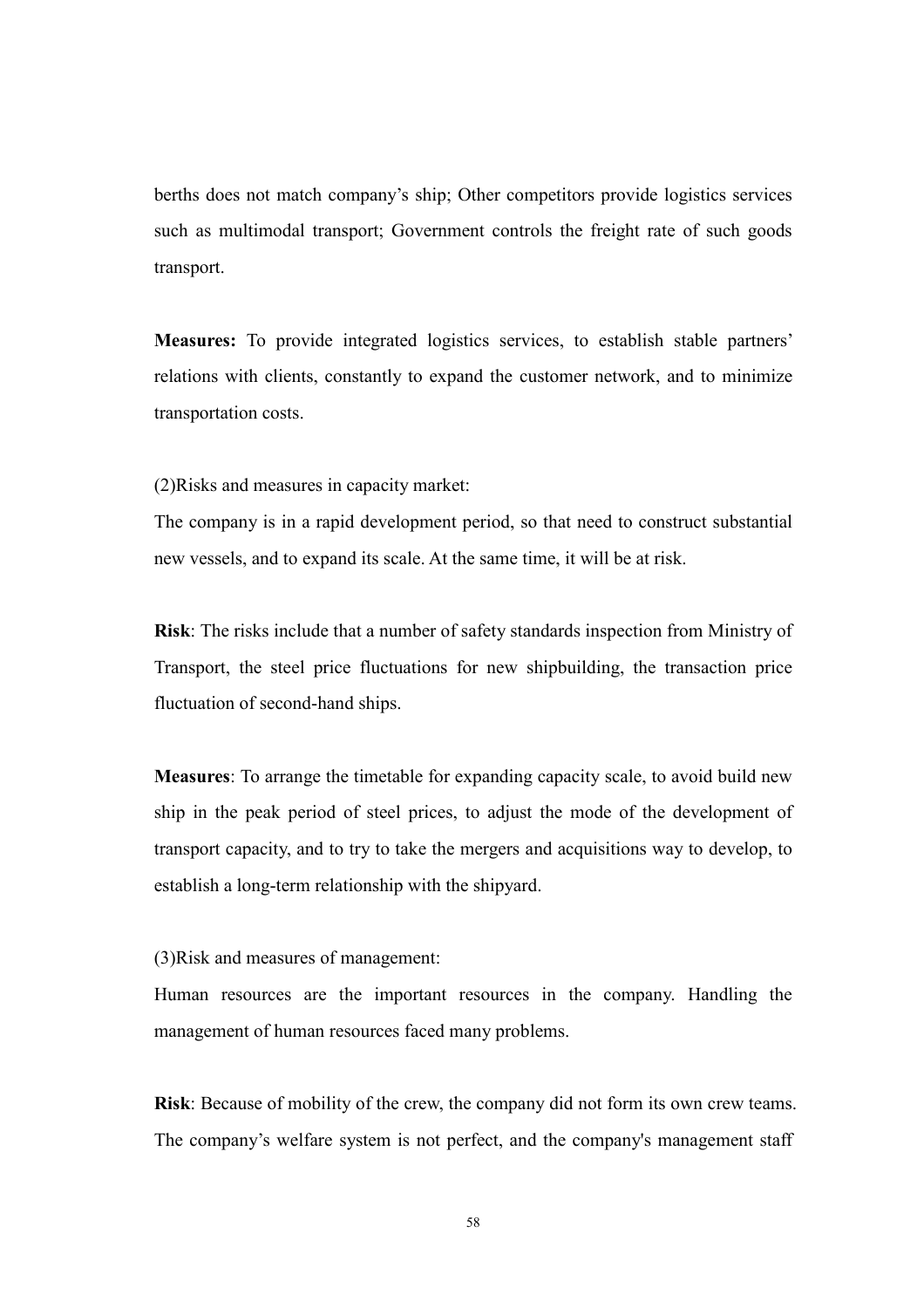age has serious polarization.

Measures: To establish the relations of cooperation with the crew members management companies, or to establish the company's own crew management companies, to establish the corporation relationship with the professional crew training institutions, to establish the company's welfare system in accordance with national policy as soon as possible. The company also should recruit the excellent and experienced shipping management talent and provide training opportunities to train young managers of the company.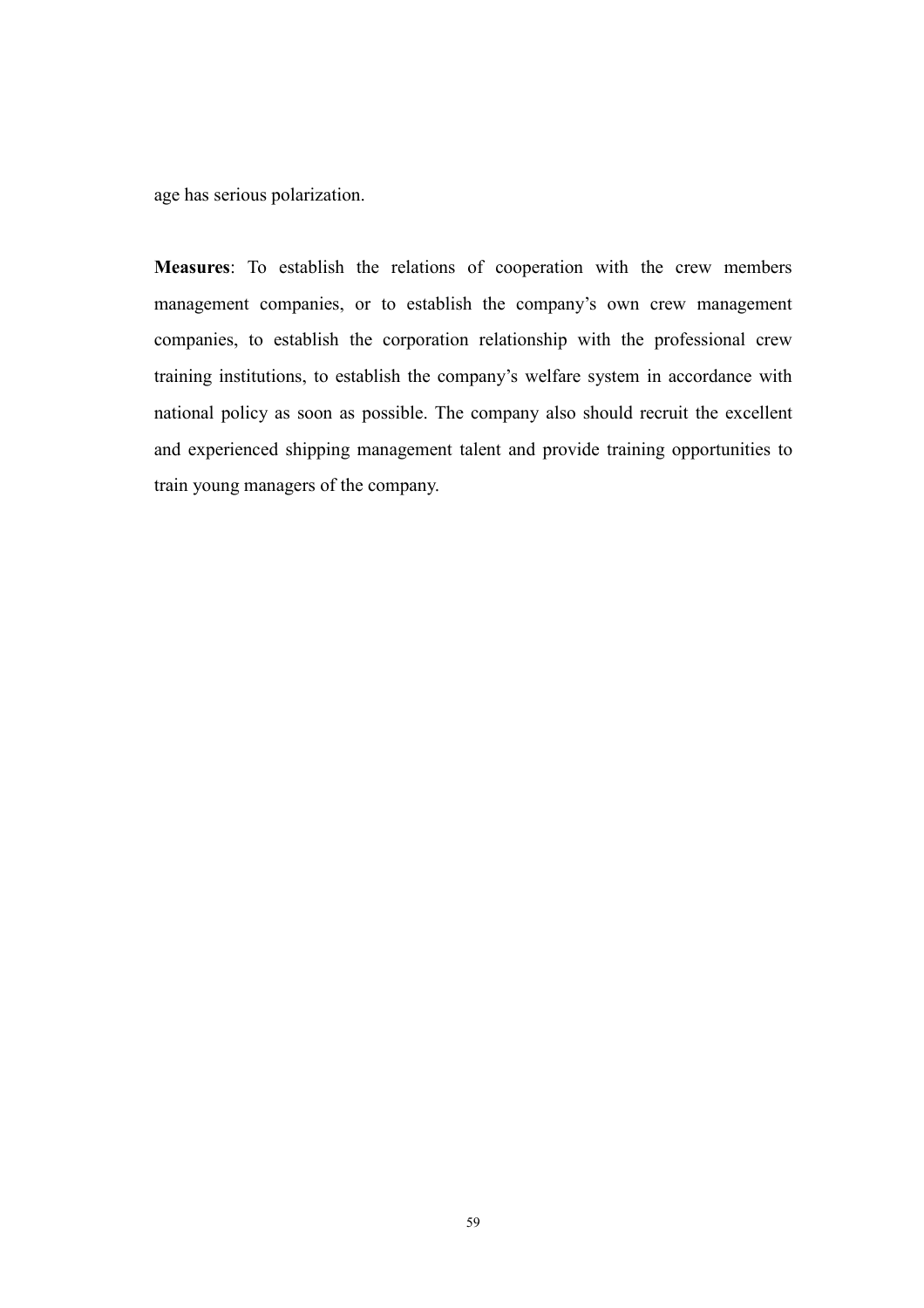#### Conclusion

The paper represents the focus costs and differentiation strategy based on all aspects of analysis of the Shanghai Broad Shipping Co., Ltd -the representative of modern small and medium shipping enterprises.

According to the analysis of the international economic environment and domestic market, the paper proposes the opportunities and challenges that Broad Shipping Company face. On the basis of the analysis of industry's competitive environment, the paper reveal the current situation of the domestic shipping industry, indicates the Broad Shipping Companies segment market in the domestic shipping industry, and it also explains the scale of the market and competitors of this company. All these methods enable the company to position market correctly. Then, depending on the internal analysis of company's own characteristics, the paper sums up the company's competitive advantages and disadvantages. Finally, the paper analyzes the strategic objectives and the risk of Broad Shipping, and establishes the methods and steps of implementing this strategy.

In short, this article summarizes the points as follows:

(1) Combining the strategic management theory and the small and medium-sized shipping company- Broad Shipping Company in the modern market. And it is guidance for the small and medium-sized enterprises in the development process.

(2) Providing a viable foundation of strategic development for Broad Shipping Company, and having a large number of latest information to support that, and having reference value.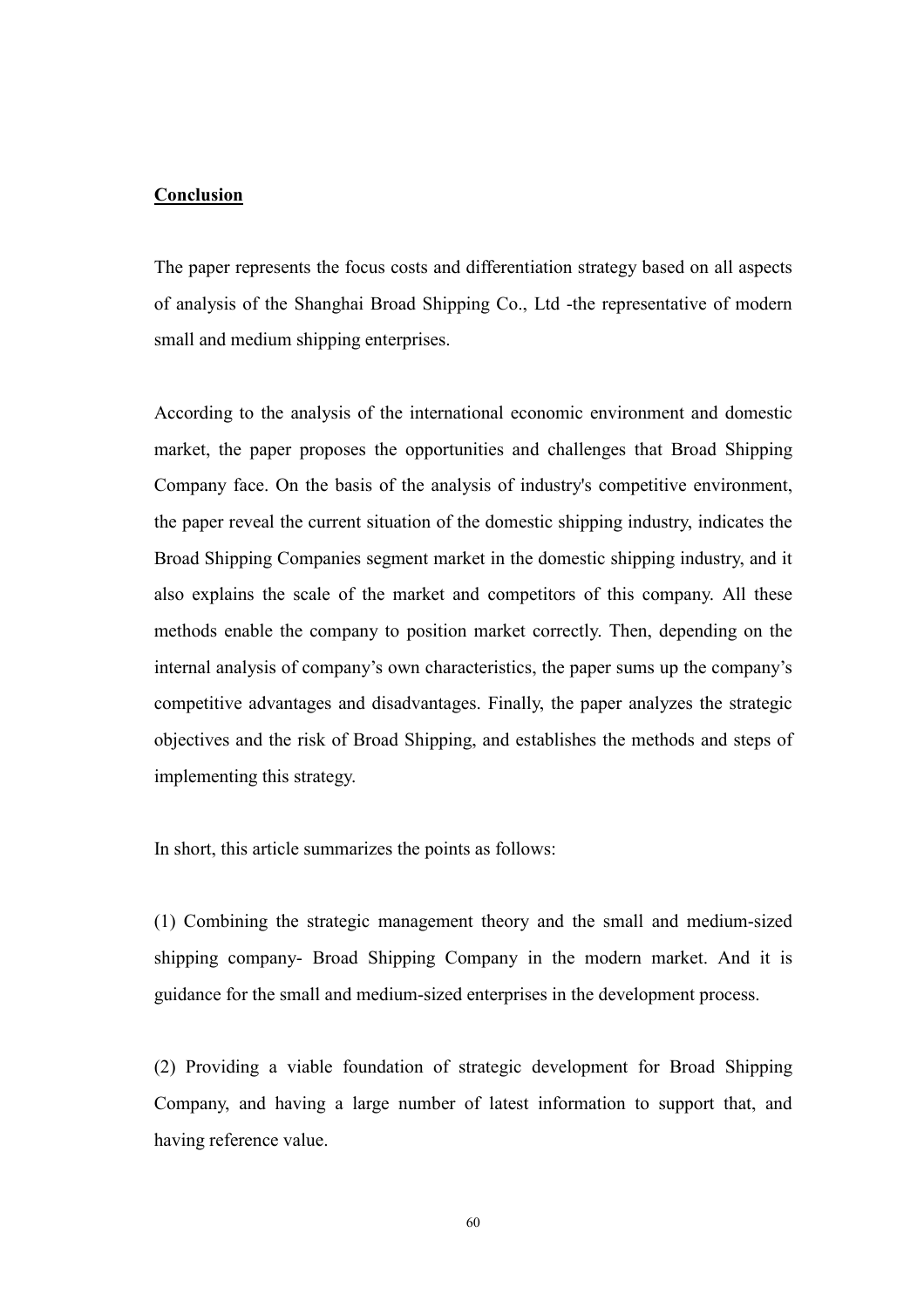(3) Providing the practical operational developing method and business philosophy to Broad Shipping Company, comprehensive analyzing the opportunities and challenges that Broad Shipping Company faced, and providing response measures. The paper also provided valuable information for the development of other shipping companies.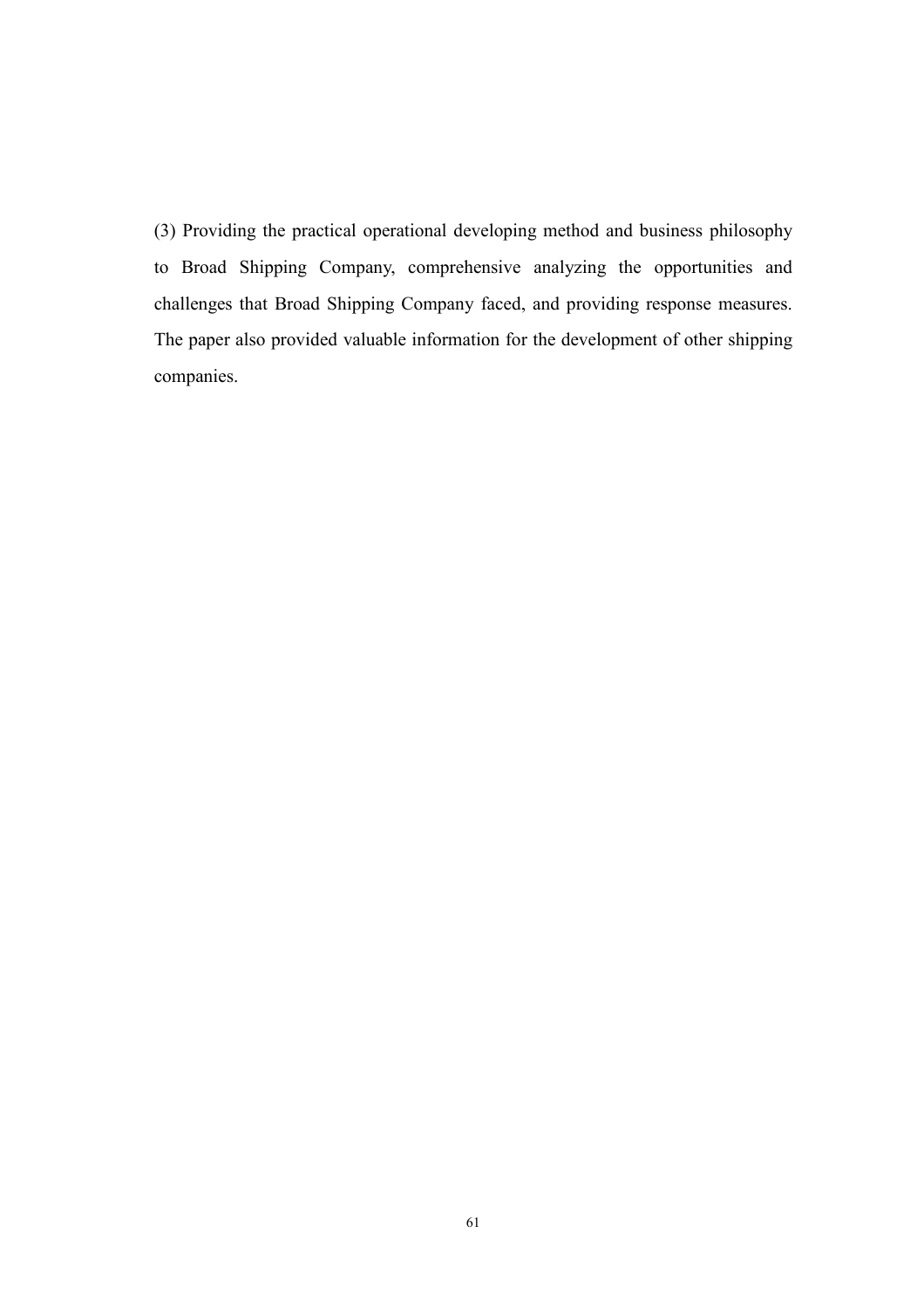#### Reference

- 1. Martin Stopford, 1997,Maritime Economics, Second Edition.
- 2. Jeffrey Blum, 2007, Chartering Practice and Ship Brokering
- 3. Hitt,Ireland&Hoskisson, 2004, Strategic Management, Competitiveness and Globalization Concepts,  $6<sup>th</sup>$  Edition
- 4. Zhang Haipei&Yang Yuhong, 2006, Forecast of International Dry Bulk Transport Market in 2006, World Shipping.
- 5. Su Ping, 2007. The Development Analysis of Chinese Dry Bulk Shipping Volume in Foreign Trade in 2007, Maritime China
- 6. Li Qiang, 2003,Dry Bulk Cargo Market Analysis and Managing Decision Study, Dalian Maritime University
- 7. Shi Xin&Zhang Changjiang, 2004, Introduction of Bulk Cargo Logistics Operator's Theory and Shipping Enterprise's Operation Mode, Journal of Shanghai Maritime University
- 8. Yin Hong, 2004, Study on the Development of Main Demands of International Dry Bulk Shipping Market, Dalian Maritime University.
- 9. Zhang Liang,2003, The Analysis of International Dry Bulk Market and the Measures of CSOCO, Port Economy
- 10. Zheng Jianyan,2007,The Seasonal Characteristics and Future of the International Dry Bulk Shipping Market, China Water Transport
- 11. Yu Rumin,2005, Chinese Economic Development and the Bulk Cargo Transport in Costal Ports, Port economy
- 12. Ye mingjun,Wang Jie& Chen Yafei, 2007, Analysis of the Impact of Modern Satellite Technology on the Ship Management and Operation, China Water Transport
- 13. Wen Wenqing&Lai Yuhua, 2002, The Analysis of E-business in the